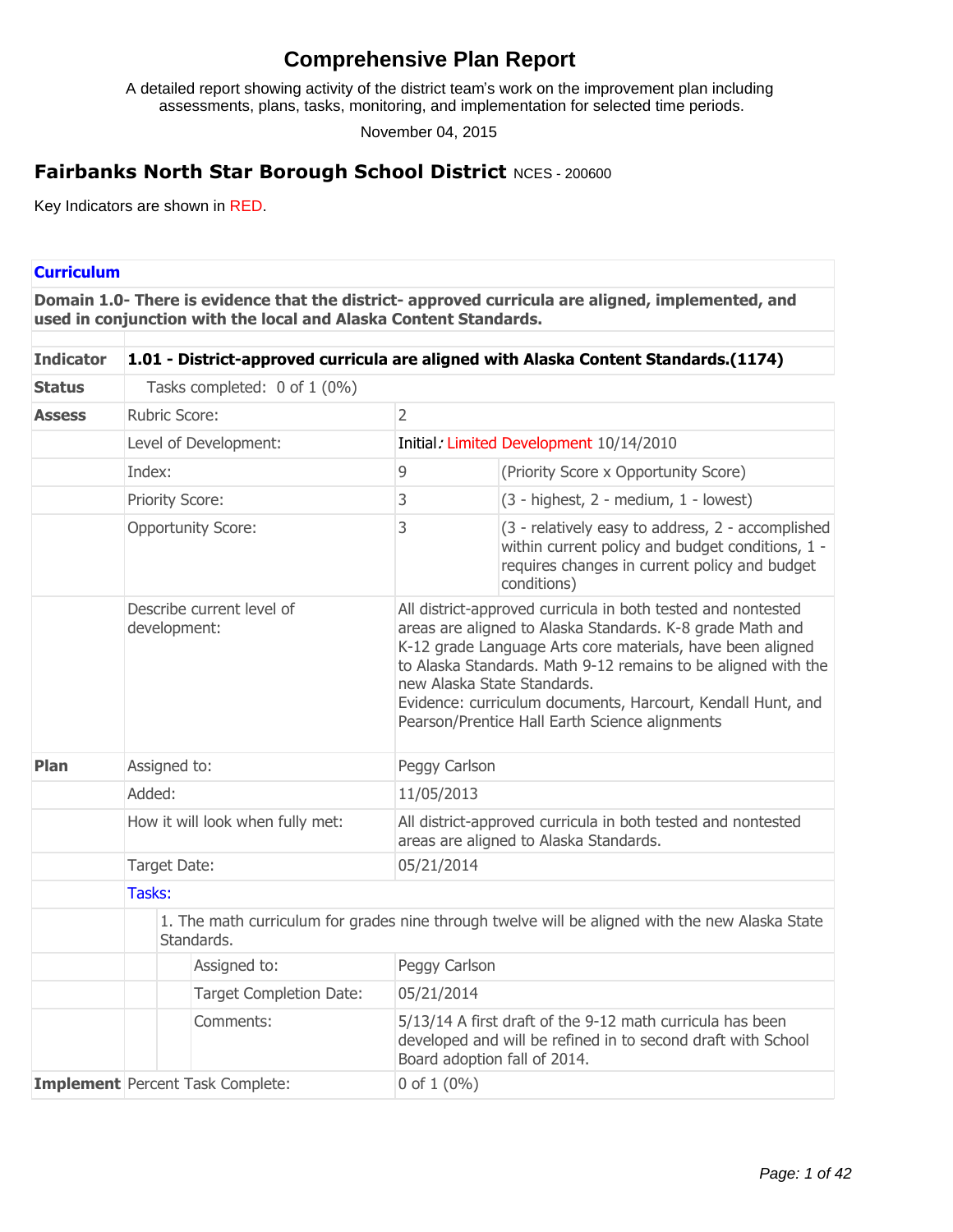| <b>Indicator</b> | 1.03 - District consistently reviews adoption and/or development of curricula based on<br>the Alaska Content Standards for each curricular area.(1176) |                                                                                                                                                                                                                                                                                                                                                                                                                                                                                                                                                                                                                                                                                                                                                                                                                                                                                                                                                                                                                                                                                                                                                                                                                                                                                         |  |  |  |
|------------------|--------------------------------------------------------------------------------------------------------------------------------------------------------|-----------------------------------------------------------------------------------------------------------------------------------------------------------------------------------------------------------------------------------------------------------------------------------------------------------------------------------------------------------------------------------------------------------------------------------------------------------------------------------------------------------------------------------------------------------------------------------------------------------------------------------------------------------------------------------------------------------------------------------------------------------------------------------------------------------------------------------------------------------------------------------------------------------------------------------------------------------------------------------------------------------------------------------------------------------------------------------------------------------------------------------------------------------------------------------------------------------------------------------------------------------------------------------------|--|--|--|
| <b>Status</b>    | <b>Full Implementation</b>                                                                                                                             |                                                                                                                                                                                                                                                                                                                                                                                                                                                                                                                                                                                                                                                                                                                                                                                                                                                                                                                                                                                                                                                                                                                                                                                                                                                                                         |  |  |  |
| <b>Assess</b>    | Rubric Score:                                                                                                                                          | 3                                                                                                                                                                                                                                                                                                                                                                                                                                                                                                                                                                                                                                                                                                                                                                                                                                                                                                                                                                                                                                                                                                                                                                                                                                                                                       |  |  |  |
|                  | Level of Development:                                                                                                                                  | Initial: Full Implementation 10/15/2010                                                                                                                                                                                                                                                                                                                                                                                                                                                                                                                                                                                                                                                                                                                                                                                                                                                                                                                                                                                                                                                                                                                                                                                                                                                 |  |  |  |
|                  | Evidence:                                                                                                                                              | • The district is on a 6-year curriculum cycle per Board policy<br>which includes research, development, and implementation<br>support of each tested and nontested curricular area. This<br>cycle is consistently followed and involves participation and<br>input from teachers, administrators, the Board Curriculum<br>Advisory Committee (BCAC), and the public.<br>• ELL staff provides input into the curriculum material review<br>process specifically reviewing the materials for high quality,<br>research-based embedded and supplemental ELL support.<br>When available, the ELL program purchases materials in the<br>students' primary languages.<br>• The district has developed Content Leadership Teams in<br>language arts, math, science, social studies, CTE, and world<br>languages to provide ongoing curricular, instructional and<br>assessment support that ensures a district-wide guaranteed<br>and viable curriculum. Within the 6-year cycle this will provide<br>'real time' support for these content areas.<br>Evidence: School Board Policy 940, Administrative Regulations<br>940-940.1, BCAC minutes, Writers agendas and sign-in sheets,<br>curriculum draft input forms, Leading & Learning documents,<br>curriculum documents, agendas, minutes. |  |  |  |
|                  | Added:                                                                                                                                                 |                                                                                                                                                                                                                                                                                                                                                                                                                                                                                                                                                                                                                                                                                                                                                                                                                                                                                                                                                                                                                                                                                                                                                                                                                                                                                         |  |  |  |

| <b>Indicator</b> | 1.04 - District wide assessment data and AMP data are used to identify gaps in the<br>curricula.(1177)(KEY) |                                                                                                                                                                                                                                                                                                                                                                                                                                                                                                                                            |  |  |
|------------------|-------------------------------------------------------------------------------------------------------------|--------------------------------------------------------------------------------------------------------------------------------------------------------------------------------------------------------------------------------------------------------------------------------------------------------------------------------------------------------------------------------------------------------------------------------------------------------------------------------------------------------------------------------------------|--|--|
| <b>Status</b>    | <b>Full Implementation</b>                                                                                  |                                                                                                                                                                                                                                                                                                                                                                                                                                                                                                                                            |  |  |
| <b>Assess</b>    | <b>Rubric Score:</b>                                                                                        | 3                                                                                                                                                                                                                                                                                                                                                                                                                                                                                                                                          |  |  |
|                  | Level of Development:                                                                                       | Initial: Full Implementation 10/15/2010                                                                                                                                                                                                                                                                                                                                                                                                                                                                                                    |  |  |
|                  | Evidence:                                                                                                   | • SBA data is reviewed yearly and District Priorities are<br>adjusted annually to support areas of need. Additionally, the<br>Three Year Professional Development Plan is based on<br>identified needs and adjusted to support teachers in these<br>areas. At the school level, all principals utilize AKSTEPP to<br>review and adjust building priorities.<br>. 2011-2012 All schools have replaced the COX Plan with AK<br>STEPP.<br>Evidence: District Priorities, Needs Assessment survey, Three<br>Year Professional Development Plan |  |  |
|                  | Added:                                                                                                      |                                                                                                                                                                                                                                                                                                                                                                                                                                                                                                                                            |  |  |

| <b>Indicator</b> | 1.05 - A district-wide review process is used to determine if the district- approved<br>curricula addresses the learning needs of all students and make changes to the curricula<br>when needed.(1178) |
|------------------|--------------------------------------------------------------------------------------------------------------------------------------------------------------------------------------------------------|
| <b>Status</b>    | <b>Full Implementation</b>                                                                                                                                                                             |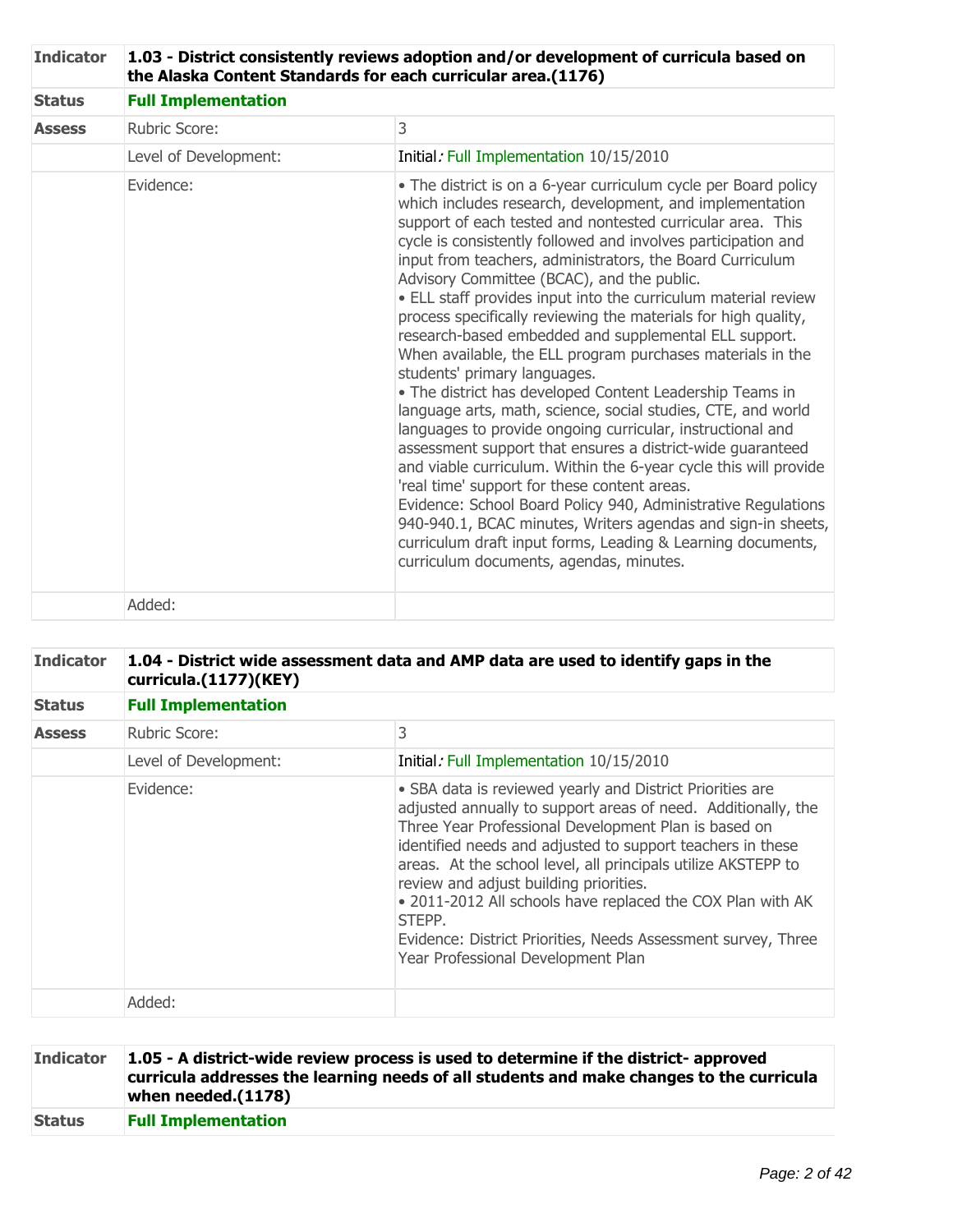| <b>Assess</b> | <b>Rubric Score:</b>  | 3                                                                                                                                                                                                                                                                                                                                                                                                                                                                                                                                                                                                                                                                                                                                                                                                                                                                                                                                                                                                                                                                                                                                                                                                                                                                                      |  |
|---------------|-----------------------|----------------------------------------------------------------------------------------------------------------------------------------------------------------------------------------------------------------------------------------------------------------------------------------------------------------------------------------------------------------------------------------------------------------------------------------------------------------------------------------------------------------------------------------------------------------------------------------------------------------------------------------------------------------------------------------------------------------------------------------------------------------------------------------------------------------------------------------------------------------------------------------------------------------------------------------------------------------------------------------------------------------------------------------------------------------------------------------------------------------------------------------------------------------------------------------------------------------------------------------------------------------------------------------|--|
|               | Level of Development: | Initial: Full Implementation 09/13/2012                                                                                                                                                                                                                                                                                                                                                                                                                                                                                                                                                                                                                                                                                                                                                                                                                                                                                                                                                                                                                                                                                                                                                                                                                                                |  |
|               | Evidence:             | 3+ Exemplary Implementation.<br>• All curricular areas are reviewed on a six-year cycle per<br>FNSBSD Board Policy 910. This cycle includes research,<br>revision, implementation, and monitoring.<br>2012-2013<br>• Additionally, the FNSBSD started establishing Content<br>Committees to continually review and provide feedback on the<br>efficacy of the curriculum, adopted materials, and professional<br>development. English/Language Arts and Math Content<br>Leadership Teams have been formed. The Content Leadership<br>Teams are an effort to include the diverse experiences of<br>educators and other professionals in the ongoing review and<br>monitoring of curriculum and instruction. These teams are<br>comprised of teachers, administrators, post-secondary<br>education representatives, and community members. They will<br>be part of the process that includes review and development<br>of curriculum, instruction, and assessment.<br>2013-2014<br>• Content Leadership Teams for science, social studies, CTE,<br>world languages, PE/health, and music/fine arts have been<br>formed.<br>• ELL Coordinator reviewed and provided feedback on Math<br>curriculum materials.<br>Evidence: CLT agendas and minutes, sub-group agendas, and<br>suggestions |  |
|               | Added:                |                                                                                                                                                                                                                                                                                                                                                                                                                                                                                                                                                                                                                                                                                                                                                                                                                                                                                                                                                                                                                                                                                                                                                                                                                                                                                        |  |

## **Assessment**

**Domain 2.0- There is evidence that assessment of student learning is frequent, rigorous, and aligned with Alaska¶s Content Standards.**

| <b>Indicator</b> | 2.01 - District-wide assessments are aligned with Alaska Content Standards and district<br>approved curricula.(1179) |                                         |                                                                                                                                                                       |  |
|------------------|----------------------------------------------------------------------------------------------------------------------|-----------------------------------------|-----------------------------------------------------------------------------------------------------------------------------------------------------------------------|--|
| <b>Status</b>    | Tasks completed: 9 of 13 (69%)                                                                                       |                                         |                                                                                                                                                                       |  |
| <b>Assess</b>    | 2<br>Rubric Score:                                                                                                   |                                         |                                                                                                                                                                       |  |
|                  | Level of Development:                                                                                                | Initial: Limited Development 10/14/2010 |                                                                                                                                                                       |  |
|                  | Index:                                                                                                               | 4                                       | (Priority Score x Opportunity Score)                                                                                                                                  |  |
|                  | <b>Priority Score:</b>                                                                                               | 2                                       | $(3 - highest, 2 - medium, 1 - lowest)$                                                                                                                               |  |
|                  | <b>Opportunity Score:</b>                                                                                            | 2                                       | (3 - relatively easy to address, 2 - accomplished<br>within current policy and budget conditions, 1 -<br>requires changes in current policy and budget<br>conditions) |  |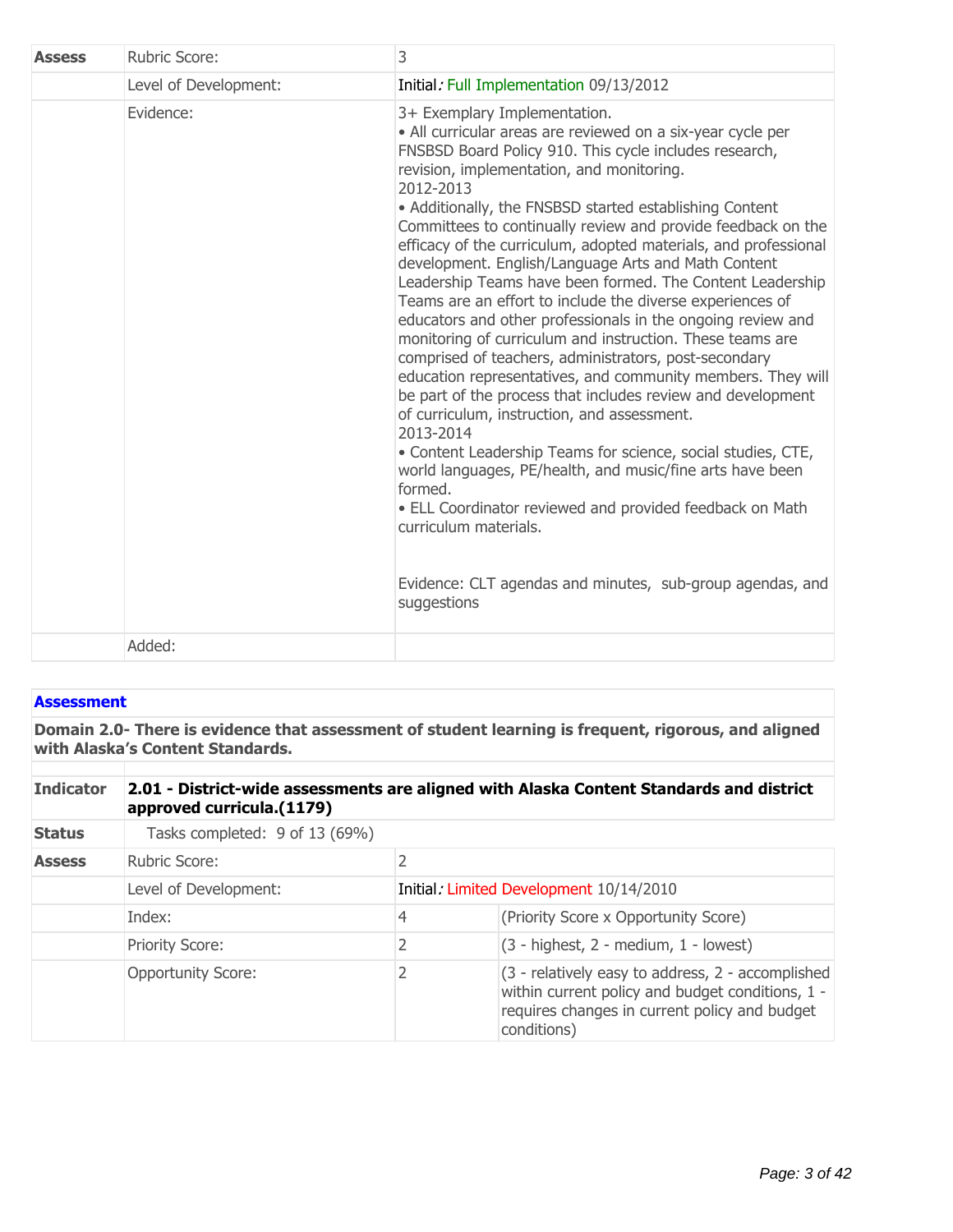|      | Describe current level of<br>development: |              |                                  | 2009-2010<br>· Districtwide Algebra I semester assessments have been<br>aligned with Alaska GLEs. Math teachers meet regularly each<br>year to revise and align these assessments and review the<br>data.<br>Evidence: Algebra I assessment alignment documents,<br>calendar of math teachers' meetings<br>2010-2011<br>• The district uses the Everyday Math mid-year assessment to<br>provide decision-making data for teachers. The EDM program<br>is aligned with Alaska GLEs.<br>Evidence: EDM assessment memos, EDM pacing guides,<br>EDM/GLE alignment documents |  |  |
|------|-------------------------------------------|--------------|----------------------------------|-------------------------------------------------------------------------------------------------------------------------------------------------------------------------------------------------------------------------------------------------------------------------------------------------------------------------------------------------------------------------------------------------------------------------------------------------------------------------------------------------------------------------------------------------------------------------|--|--|
| Plan |                                           | Assigned to: |                                  | Peggy Carlson                                                                                                                                                                                                                                                                                                                                                                                                                                                                                                                                                           |  |  |
|      | Added:                                    |              |                                  | 11/10/2010                                                                                                                                                                                                                                                                                                                                                                                                                                                                                                                                                              |  |  |
|      |                                           |              | How it will look when fully met: | As part of the established six-year curriculum cycle, essential<br>learnings will be identified and districtwide common<br>assessments will be developed. Essential learnings will be<br>aligned with College and Career Ready Standards. An<br>assessment system will be identified and in place to provide<br>teachers easy access to the common assessment data.                                                                                                                                                                                                     |  |  |
|      | Target Date:                              |              |                                  | 06/01/2018                                                                                                                                                                                                                                                                                                                                                                                                                                                                                                                                                              |  |  |
|      |                                           | Tasks:       |                                  |                                                                                                                                                                                                                                                                                                                                                                                                                                                                                                                                                                         |  |  |
|      | 17,2010                                   |              |                                  | 1. All of our high schools will be submitting their essential skills for their classes by December                                                                                                                                                                                                                                                                                                                                                                                                                                                                      |  |  |
|      |                                           |              | Assigned to:                     | Peggy Carlson                                                                                                                                                                                                                                                                                                                                                                                                                                                                                                                                                           |  |  |
|      |                                           |              | <b>Target Completion Date:</b>   | 12/17/2010                                                                                                                                                                                                                                                                                                                                                                                                                                                                                                                                                              |  |  |
|      |                                           |              | Comments:                        |                                                                                                                                                                                                                                                                                                                                                                                                                                                                                                                                                                         |  |  |
|      |                                           |              | <b>Task Completed:</b>           | 12/17/2010                                                                                                                                                                                                                                                                                                                                                                                                                                                                                                                                                              |  |  |
|      |                                           |              | to be utilized by June 1, 2012.  | 2. Each middle school will develop a minimum of two common assessments at the building level                                                                                                                                                                                                                                                                                                                                                                                                                                                                            |  |  |
|      |                                           |              | Assigned to:                     | Karen Gaborik                                                                                                                                                                                                                                                                                                                                                                                                                                                                                                                                                           |  |  |
|      |                                           |              | <b>Target Completion Date:</b>   | 06/01/2012                                                                                                                                                                                                                                                                                                                                                                                                                                                                                                                                                              |  |  |
|      |                                           |              | Comments:                        |                                                                                                                                                                                                                                                                                                                                                                                                                                                                                                                                                                         |  |  |
|      |                                           |              | <b>Task Completed:</b>           | 05/09/2012                                                                                                                                                                                                                                                                                                                                                                                                                                                                                                                                                              |  |  |
|      |                                           |              |                                  | 3. Between November 15 and January 31, each content area in the middle schools will be<br>meeting to develop the middle school districtwide essential learnings.                                                                                                                                                                                                                                                                                                                                                                                                        |  |  |
|      |                                           |              | Assigned to:                     | Peggy Carlson                                                                                                                                                                                                                                                                                                                                                                                                                                                                                                                                                           |  |  |
|      |                                           |              | <b>Target Completion Date:</b>   | 01/31/2011                                                                                                                                                                                                                                                                                                                                                                                                                                                                                                                                                              |  |  |
|      |                                           |              | Comments:                        |                                                                                                                                                                                                                                                                                                                                                                                                                                                                                                                                                                         |  |  |
|      |                                           |              | <b>Task Completed:</b>           | 01/31/2011                                                                                                                                                                                                                                                                                                                                                                                                                                                                                                                                                              |  |  |
|      |                                           |              |                                  | 4. Middle School Principals are training teachers from each of their buildings to be facilitator for<br>content area discussions. This training is happening on Friday, November 12th.                                                                                                                                                                                                                                                                                                                                                                                  |  |  |
|      |                                           |              | Assigned to:                     | Peggy Carlson                                                                                                                                                                                                                                                                                                                                                                                                                                                                                                                                                           |  |  |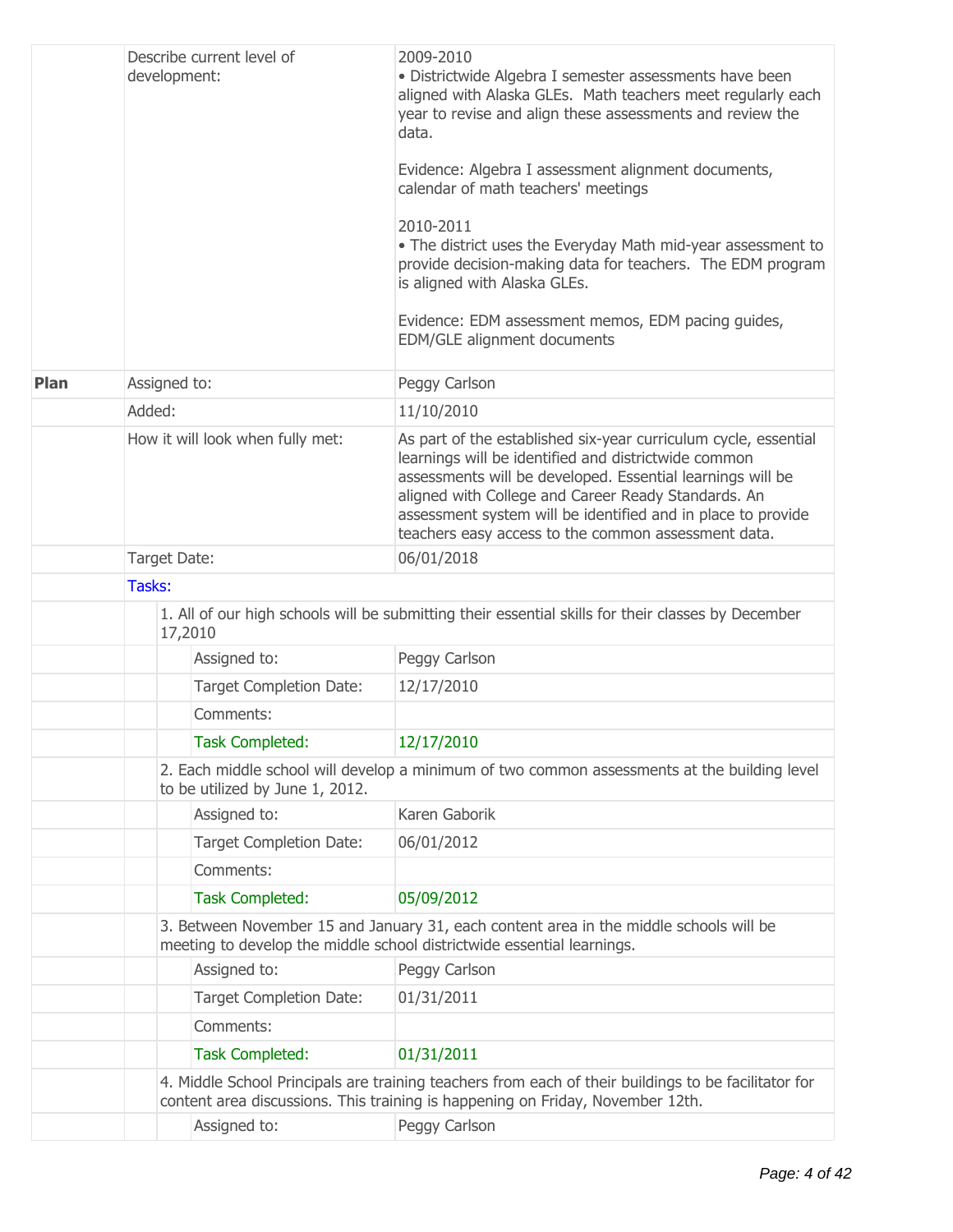| <b>Target Completion Date:</b>               | 11/12/2011                                                                                                                                                                                                                                                                                                 |
|----------------------------------------------|------------------------------------------------------------------------------------------------------------------------------------------------------------------------------------------------------------------------------------------------------------------------------------------------------------|
| Comments:                                    |                                                                                                                                                                                                                                                                                                            |
| <b>Task Completed:</b>                       | 11/19/2010                                                                                                                                                                                                                                                                                                 |
| be utilized by June 1, 2012.                 | 5. Each high school will develop a minimum of two common assessments at the building level to                                                                                                                                                                                                              |
| Assigned to:                                 | Karen Gaborik                                                                                                                                                                                                                                                                                              |
| <b>Target Completion Date:</b>               | 06/01/2012                                                                                                                                                                                                                                                                                                 |
| Comments:                                    |                                                                                                                                                                                                                                                                                                            |
| <b>Task Completed:</b>                       | 05/09/2012                                                                                                                                                                                                                                                                                                 |
| curricular area.                             | 6. After the January 14 meeting, each school will provide one teacher from each content area to<br>start meeting in content-area groups. This content-area group will have an external facilitator and<br>they will work on developing districtwide essential learnings for at least three courses in each |
| Assigned to:                                 | Peggy Carlson                                                                                                                                                                                                                                                                                              |
| <b>Target Completion Date:</b>               | 01/14/2011                                                                                                                                                                                                                                                                                                 |
| Comments:                                    |                                                                                                                                                                                                                                                                                                            |
| <b>Task Completed:</b>                       | 01/14/2011                                                                                                                                                                                                                                                                                                 |
| can review each others' on January 14, 2011. | 7. The high school essential skills will be compiled and re-distributed so that all curricular areas                                                                                                                                                                                                       |
| Assigned to:                                 | Peggy Carlson                                                                                                                                                                                                                                                                                              |
| <b>Target Completion Date:</b>               | 01/14/2011                                                                                                                                                                                                                                                                                                 |
| Comments:                                    |                                                                                                                                                                                                                                                                                                            |
| <b>Task Completed:</b>                       | 01/14/2011                                                                                                                                                                                                                                                                                                 |
| for $k-6$ .                                  | 8. Headed by our curriculum department, we will develop and identify the essential learnings and<br>common assessments for elementary language arts so we can update our scope and sequence                                                                                                                |
| Assigned to:                                 | Peggy Carlson                                                                                                                                                                                                                                                                                              |
| <b>Target Completion Date:</b>               | 06/01/2012                                                                                                                                                                                                                                                                                                 |
| Comments:                                    |                                                                                                                                                                                                                                                                                                            |
| <b>Task Completed:</b>                       | 06/01/2012                                                                                                                                                                                                                                                                                                 |
| k-6.                                         | 9. Headed by our curriculum department, we will develop and identify the essential learning and<br>common assessments for K-6 social studies so we can update our clear scope and sequence for                                                                                                             |
| Assigned to:                                 | Peggy Carlson                                                                                                                                                                                                                                                                                              |
| <b>Target Completion Date:</b>               | 06/01/2013                                                                                                                                                                                                                                                                                                 |
| Comments:                                    |                                                                                                                                                                                                                                                                                                            |
| <b>Task Completed:</b>                       | 06/01/2012                                                                                                                                                                                                                                                                                                 |
|                                              | 10. We will identify the core power standards and create a benchmark assessment in k-12 math.                                                                                                                                                                                                              |
| Assigned to:                                 | Peggy Carlson                                                                                                                                                                                                                                                                                              |
| <b>Target Completion Date:</b>               | 08/31/2015                                                                                                                                                                                                                                                                                                 |
| Comments:                                    |                                                                                                                                                                                                                                                                                                            |
| language arts.                               | 11. We will identify the core power standards and create a benchmark assessment in k-12                                                                                                                                                                                                                    |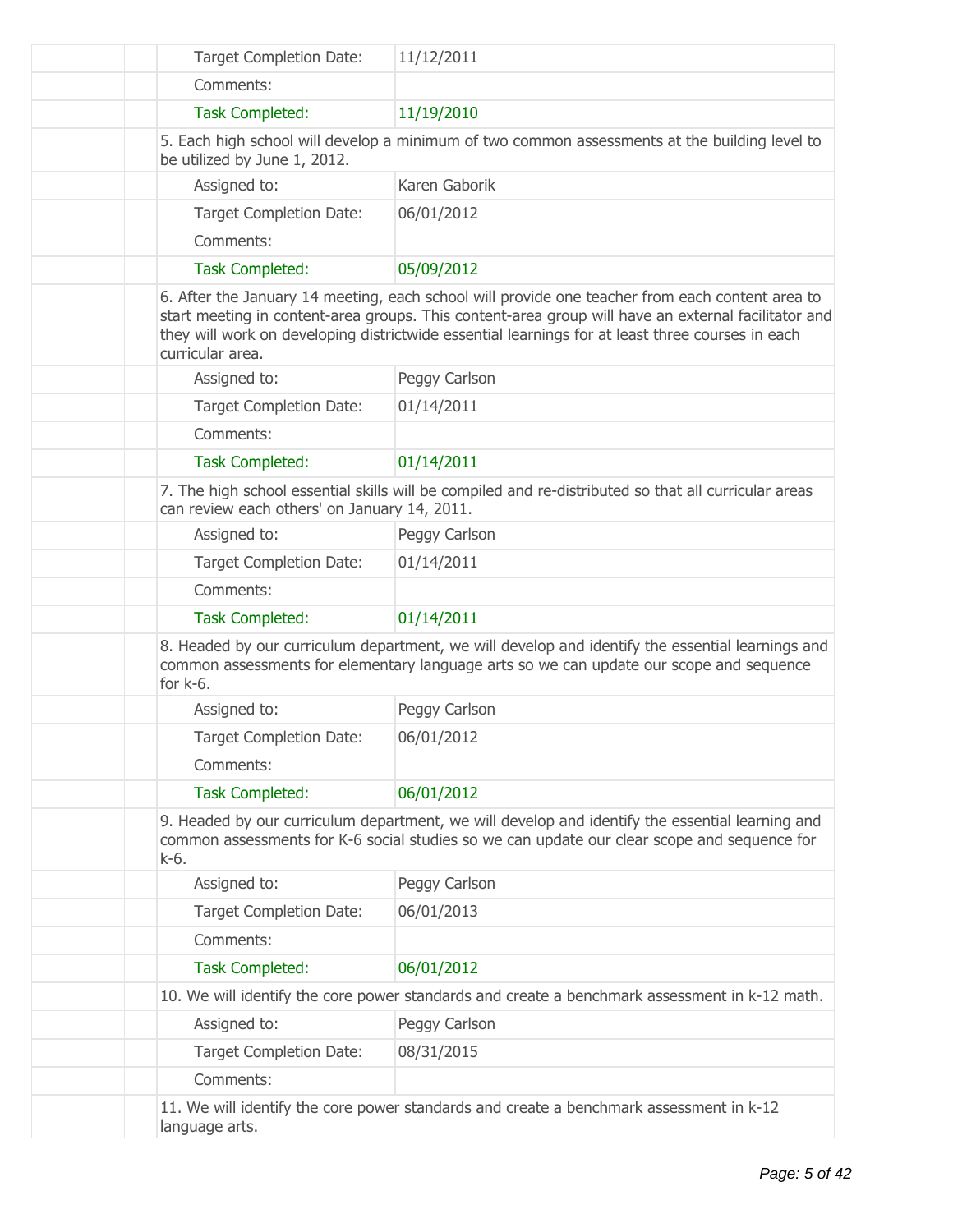|                                         |          | Assigned to:                   | Peggy Carlson                                                                                  |
|-----------------------------------------|----------|--------------------------------|------------------------------------------------------------------------------------------------|
|                                         |          | <b>Target Completion Date:</b> | 08/31/2015                                                                                     |
|                                         |          | Comments:                      |                                                                                                |
|                                         | science. |                                | 12. We will identify the core power standards and create a benchmark assessment in k-12        |
|                                         |          | Assigned to:                   | Peggy Carlson                                                                                  |
|                                         |          | <b>Target Completion Date:</b> | 08/31/2015                                                                                     |
|                                         |          | Comments:                      |                                                                                                |
|                                         | studies. |                                | 13. We will identify the core power standards and create a benchmark assessment in k-12 social |
|                                         |          | Assigned to:                   | Peggy Carlson                                                                                  |
|                                         |          | <b>Target Completion Date:</b> | 08/31/2015                                                                                     |
|                                         |          | Comments:                      |                                                                                                |
| <b>Implement</b> Percent Task Complete: |          |                                | 9 of 13 (69%)                                                                                  |

| <b>Indicator</b> | 2.02 - The district uses established systems for managing, accessing, and reporting<br>district-wide data.(1180) |                                                                                                                                                                                                                                                                                                                                                                                                                                                                                                                                                                                                                                                                                                                                                                                                                                                                                                                                                                                                                                                                                     |  |  |  |
|------------------|------------------------------------------------------------------------------------------------------------------|-------------------------------------------------------------------------------------------------------------------------------------------------------------------------------------------------------------------------------------------------------------------------------------------------------------------------------------------------------------------------------------------------------------------------------------------------------------------------------------------------------------------------------------------------------------------------------------------------------------------------------------------------------------------------------------------------------------------------------------------------------------------------------------------------------------------------------------------------------------------------------------------------------------------------------------------------------------------------------------------------------------------------------------------------------------------------------------|--|--|--|
| <b>Status</b>    | <b>Full Implementation</b>                                                                                       |                                                                                                                                                                                                                                                                                                                                                                                                                                                                                                                                                                                                                                                                                                                                                                                                                                                                                                                                                                                                                                                                                     |  |  |  |
| <b>Assess</b>    | Rubric Score:                                                                                                    | 3                                                                                                                                                                                                                                                                                                                                                                                                                                                                                                                                                                                                                                                                                                                                                                                                                                                                                                                                                                                                                                                                                   |  |  |  |
|                  | Level of Development:                                                                                            | Initial: Full Implementation 10/22/2010                                                                                                                                                                                                                                                                                                                                                                                                                                                                                                                                                                                                                                                                                                                                                                                                                                                                                                                                                                                                                                             |  |  |  |
|                  | Evidence:                                                                                                        | <b>Exemplary Implementation</b><br>2013-2014<br>• District staff annually collaborate with instructional staff<br>using established data management systems (Powerschool<br>Premier, AIMSweb, etc) to collect, manage, analyze, and<br>report on academic assessment results (SBA, Terra-Nova,<br>AIMSweb measures, etc.) as well as survey feedback (from<br>parents, students, and staff) and statistics on school<br>attendance, graduation, discipline, and dropout patterns.<br>• The district annually disseminates reports on the outcomes<br>of assessments, surveys, and program evaluations. Such<br>reports are distributed to the district's management team,<br>school board, and school principals as well as being made<br>available online through the district's website; print copies are<br>available through the Research and Accountability Department<br>and other departments. These reports are often part of the<br>School Board Meetings and broadcast live over GCI Ch14,<br>KUAC 89.9 and audio archived on the district website.<br>• Evidence-Reports |  |  |  |
|                  | Added:                                                                                                           |                                                                                                                                                                                                                                                                                                                                                                                                                                                                                                                                                                                                                                                                                                                                                                                                                                                                                                                                                                                                                                                                                     |  |  |  |

| <b>Indicator</b> | 2.03 - Universal screening assessments are administered district-wide multiple times a<br>year in AMP tested content areas.(1181) |  |                                      |  |
|------------------|-----------------------------------------------------------------------------------------------------------------------------------|--|--------------------------------------|--|
| <b>Status</b>    | Tasks completed: 1 of 2 (50%)                                                                                                     |  |                                      |  |
| <b>Assess</b>    | Rubric Score:                                                                                                                     |  |                                      |  |
|                  | Initial: Limited Development 10/11/2010<br>Level of Development:                                                                  |  |                                      |  |
|                  | Index:                                                                                                                            |  | (Priority Score x Opportunity Score) |  |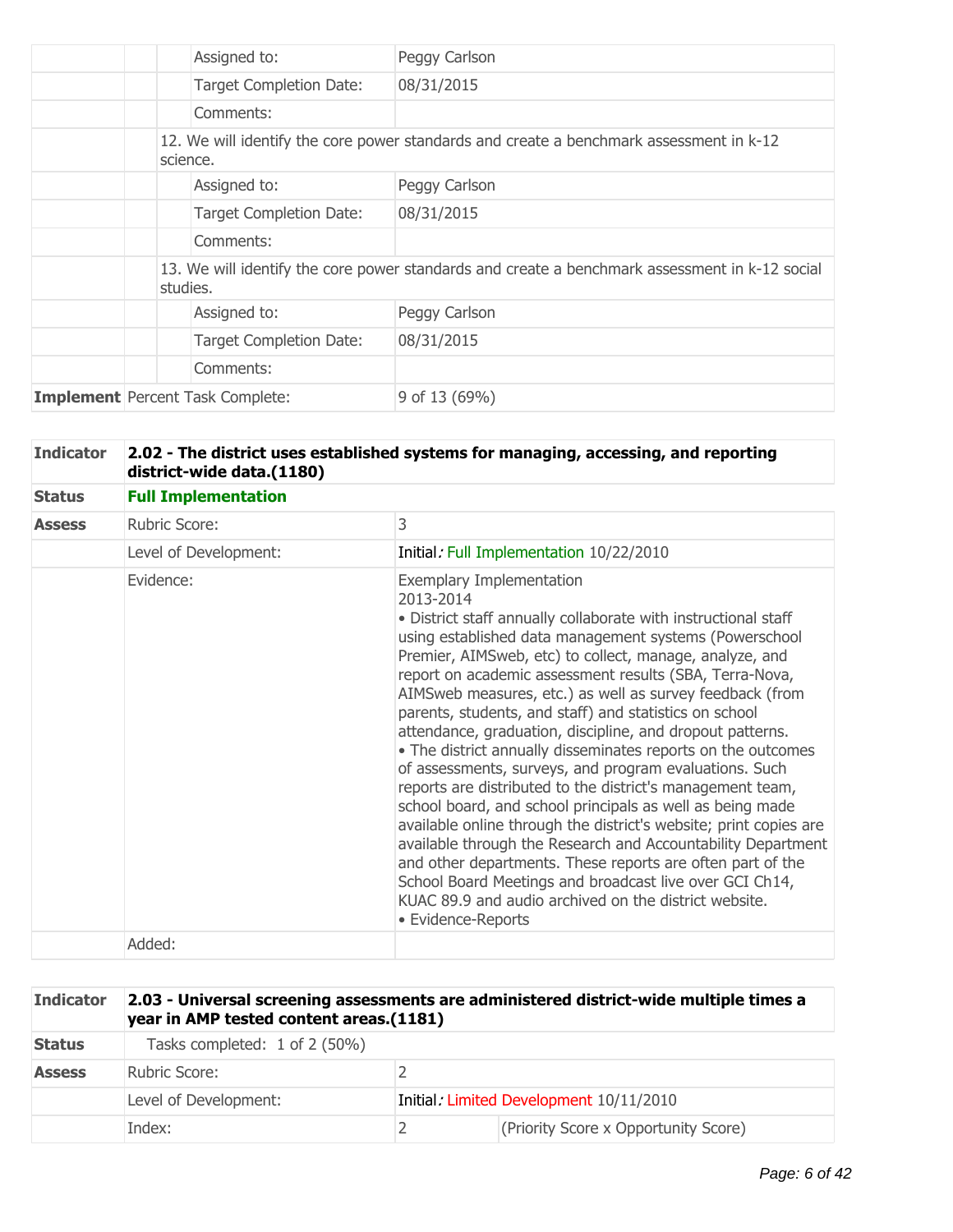|             | Priority Score:                           |                                                     | $\overline{2}$                                                                                                                                                                                                                                                                                                                                                                                                                                                                                                                                                                                                                                                                                             | $(3 - highest, 2 - medium, 1 - lowest)$                                                                                                                                                                                                                                                                                                                                                                                                                                                                                                                                                                                                                                                                                                                                                                                                                                                                                                               |
|-------------|-------------------------------------------|-----------------------------------------------------|------------------------------------------------------------------------------------------------------------------------------------------------------------------------------------------------------------------------------------------------------------------------------------------------------------------------------------------------------------------------------------------------------------------------------------------------------------------------------------------------------------------------------------------------------------------------------------------------------------------------------------------------------------------------------------------------------------|-------------------------------------------------------------------------------------------------------------------------------------------------------------------------------------------------------------------------------------------------------------------------------------------------------------------------------------------------------------------------------------------------------------------------------------------------------------------------------------------------------------------------------------------------------------------------------------------------------------------------------------------------------------------------------------------------------------------------------------------------------------------------------------------------------------------------------------------------------------------------------------------------------------------------------------------------------|
|             |                                           | <b>Opportunity Score:</b>                           | 1                                                                                                                                                                                                                                                                                                                                                                                                                                                                                                                                                                                                                                                                                                          | (3 - relatively easy to address, 2 - accomplished<br>within current policy and budget conditions, 1 -<br>requires changes in current policy and budget<br>conditions)                                                                                                                                                                                                                                                                                                                                                                                                                                                                                                                                                                                                                                                                                                                                                                                 |
|             | Describe current level of<br>development: |                                                     | $• 2009 - 2010$<br>• FNSBSD had developed a plan and begun implementation to<br>address all SBA tested content areas.<br>• Universal Screening, using AIMSweb, began and will<br>continue three times a year to monitor student progress in<br>grades.<br>• Teachers and administrators have training in Universal<br>Screening and how to use data to enhance student's learning.<br>$• 2013 - 2014$<br>• We screen K-6 in reading and math.<br>• Grades 7 and 8 are screened for math computation and<br>reading comprehension.<br>• Grades 7-12 utilize the districtwide common assessments for<br>each content area multiple times per year.<br>· Evidence- AIMsWeb results, Common assessment results |                                                                                                                                                                                                                                                                                                                                                                                                                                                                                                                                                                                                                                                                                                                                                                                                                                                                                                                                                       |
| <b>Plan</b> | Assigned to:                              |                                                     | Sandy Kowalski                                                                                                                                                                                                                                                                                                                                                                                                                                                                                                                                                                                                                                                                                             |                                                                                                                                                                                                                                                                                                                                                                                                                                                                                                                                                                                                                                                                                                                                                                                                                                                                                                                                                       |
|             | Added:                                    |                                                     | 11/10/2010                                                                                                                                                                                                                                                                                                                                                                                                                                                                                                                                                                                                                                                                                                 |                                                                                                                                                                                                                                                                                                                                                                                                                                                                                                                                                                                                                                                                                                                                                                                                                                                                                                                                                       |
|             | How it will look when fully met:          |                                                     | student need.                                                                                                                                                                                                                                                                                                                                                                                                                                                                                                                                                                                                                                                                                              | Every kindergarten through six grade student will participate in<br>district-wide universal screening three times a year - fall,<br>winter, spring. We will use the AIMSweb system. The intent<br>of these Universal Screening assessments will be to identify<br>students in a benchmark (proficient or above) status, and to<br>determine if further interventions and/or progress monitoring<br>is needed. In addition to the AIMSweb screening, elementary<br>students who need more intensive screening also have Core<br>Diagnostic screening in reading, classroom formative<br>assessments, and observations to help further determine<br>Multiple times per year teachers in grades 7-12 will assess<br>students using the districtwide common assessments created<br>through the established six year cycle for each content area.<br>As each content area is updated through the curriculum cycles,<br>assessments will be added annually. |
|             | Target Date:                              |                                                     | 06/01/2019                                                                                                                                                                                                                                                                                                                                                                                                                                                                                                                                                                                                                                                                                                 |                                                                                                                                                                                                                                                                                                                                                                                                                                                                                                                                                                                                                                                                                                                                                                                                                                                                                                                                                       |
|             | Tasks:                                    |                                                     |                                                                                                                                                                                                                                                                                                                                                                                                                                                                                                                                                                                                                                                                                                            |                                                                                                                                                                                                                                                                                                                                                                                                                                                                                                                                                                                                                                                                                                                                                                                                                                                                                                                                                       |
|             |                                           | reading and math universal screen will be in place. |                                                                                                                                                                                                                                                                                                                                                                                                                                                                                                                                                                                                                                                                                                            | 1. System-wide implementation of K-6 universal screening in the areas of reading and math will<br>be fully implemented during the 2011-2012 school year. District personnel and building principals<br>will be fully trained in protocol for this implementation. Personnel to support the giving of the<br>screening will be provided. During the 2012-13 school year, the task of fully implementing a                                                                                                                                                                                                                                                                                                                                                                                                                                                                                                                                              |
|             |                                           | Assigned to:                                        | Roxa Hawkins                                                                                                                                                                                                                                                                                                                                                                                                                                                                                                                                                                                                                                                                                               |                                                                                                                                                                                                                                                                                                                                                                                                                                                                                                                                                                                                                                                                                                                                                                                                                                                                                                                                                       |
|             |                                           |                                                     |                                                                                                                                                                                                                                                                                                                                                                                                                                                                                                                                                                                                                                                                                                            |                                                                                                                                                                                                                                                                                                                                                                                                                                                                                                                                                                                                                                                                                                                                                                                                                                                                                                                                                       |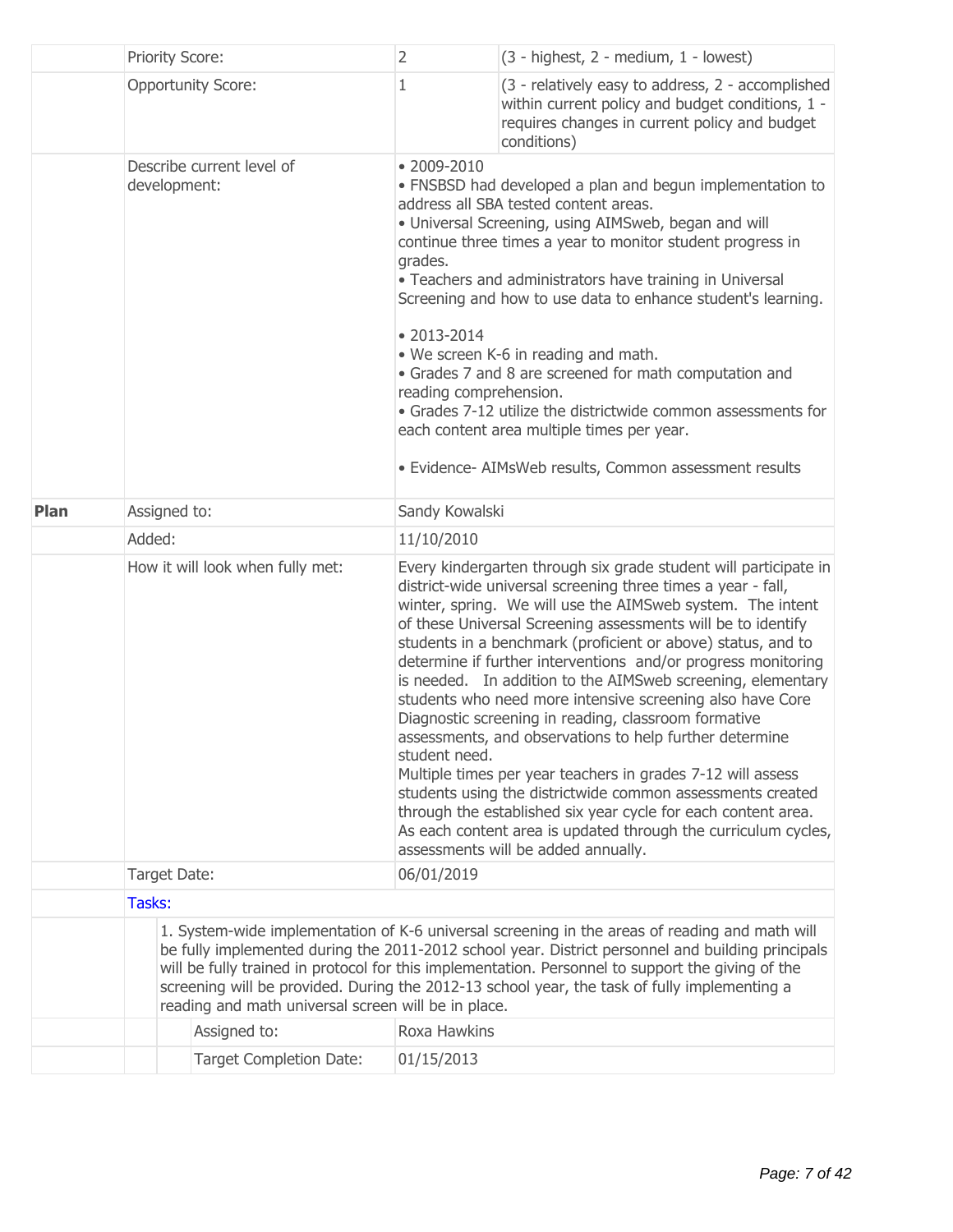|  | Comments:                                    | 2010-We are considering adding the writing portion of the<br>Universal Screening K-8. We will begin the reading and math<br>part for 9th and 10th grade next year using the 8th grade<br>AIMSweb Universal Screening tool. We will add the writing<br>part the year after (2013).<br>2011-The implementation plan has been slowed down. Writing<br>will be added in the future. |
|--|----------------------------------------------|---------------------------------------------------------------------------------------------------------------------------------------------------------------------------------------------------------------------------------------------------------------------------------------------------------------------------------------------------------------------------------|
|  | <b>Task Completed:</b>                       | 09/20/2011                                                                                                                                                                                                                                                                                                                                                                      |
|  | implementation will be reviewed and revised. | 2. In light of new SLO processes, reduced universal screening resources and significant other<br>changes to the administration of assessments, the description how Indicator 2.03 will look at full                                                                                                                                                                             |
|  | Assigned to:                                 | Melanie Hadaway and Sandy Kowalski                                                                                                                                                                                                                                                                                                                                              |
|  | Target Completion Date:                      | 09/30/2015                                                                                                                                                                                                                                                                                                                                                                      |
|  | Comments:                                    | Committee to participate in revision will include: Exec. Director<br>Curriculum, Asst. Superintendents. (Elem. and Secondary)<br>and the RTI Coordinator. The committee will review the<br>implementation of SLOs, current RTI structural support, and<br>School Board direction for districtwide assessment strategies.<br>Reviews will occur between June - August.           |
|  | <b>Implement</b> Percent Task Complete:      | 1 of $2(50\%)$                                                                                                                                                                                                                                                                                                                                                                  |

| <b>Indicator</b> | 2.04 - District leaders analyze district-wide AMP data to evaluate student achievement in<br>district/school curricular programs and to make changes to improve student<br>achievement.(1183)(KEY) |                                                                                                                                                                                                                                                                                                                                                                                                                                                                                                                                                                                                                                                                                                                                                                                                                                                                                                                                                                                                                                                                                                                                                                                   |  |  |  |
|------------------|----------------------------------------------------------------------------------------------------------------------------------------------------------------------------------------------------|-----------------------------------------------------------------------------------------------------------------------------------------------------------------------------------------------------------------------------------------------------------------------------------------------------------------------------------------------------------------------------------------------------------------------------------------------------------------------------------------------------------------------------------------------------------------------------------------------------------------------------------------------------------------------------------------------------------------------------------------------------------------------------------------------------------------------------------------------------------------------------------------------------------------------------------------------------------------------------------------------------------------------------------------------------------------------------------------------------------------------------------------------------------------------------------|--|--|--|
| <b>Status</b>    | <b>Full Implementation</b>                                                                                                                                                                         |                                                                                                                                                                                                                                                                                                                                                                                                                                                                                                                                                                                                                                                                                                                                                                                                                                                                                                                                                                                                                                                                                                                                                                                   |  |  |  |
| <b>Assess</b>    | <b>Rubric Score:</b>                                                                                                                                                                               | 3                                                                                                                                                                                                                                                                                                                                                                                                                                                                                                                                                                                                                                                                                                                                                                                                                                                                                                                                                                                                                                                                                                                                                                                 |  |  |  |
|                  | Level of Development:                                                                                                                                                                              | Initial: Full Implementation 10/08/2010                                                                                                                                                                                                                                                                                                                                                                                                                                                                                                                                                                                                                                                                                                                                                                                                                                                                                                                                                                                                                                                                                                                                           |  |  |  |
|                  | Evidence:                                                                                                                                                                                          | $• 2011 - 2012$<br>. Our use of ARRA money was related to these priorities and<br>focused upon training and material development in areas of<br>need based on student achievement data.<br>· 2012-2013-Reviewed. No additional evidence.<br>$• 2013 - 2014$<br>• Annually a district leadership teams meets and review all<br>SBAs and focus on the areas that appear to be in most need of<br>support.<br>. Our district Board Priorities and On-Going Commitments are<br>based on the review of SBA data.<br>• At principal meetings, in the style of professional learning<br>communities, we review school and district-wide data and<br>collaborate on how to improve student achievement.<br>. We plan our professional development training for teachers<br>and leaders based on the data for the year as well. This<br>guides and influences programs and trainings we provide such<br>as MY ACCESS!, Write from the Beginning, Thinking Maps, and<br>other such programs geared toward specific content area<br>development.<br>· Evidence-Budgets and Purchase Orders, Meeting agendas,<br>Board Priorities, and On-Going Commitments, Professional<br>Development plan |  |  |  |
|                  | Added:                                                                                                                                                                                             |                                                                                                                                                                                                                                                                                                                                                                                                                                                                                                                                                                                                                                                                                                                                                                                                                                                                                                                                                                                                                                                                                                                                                                                   |  |  |  |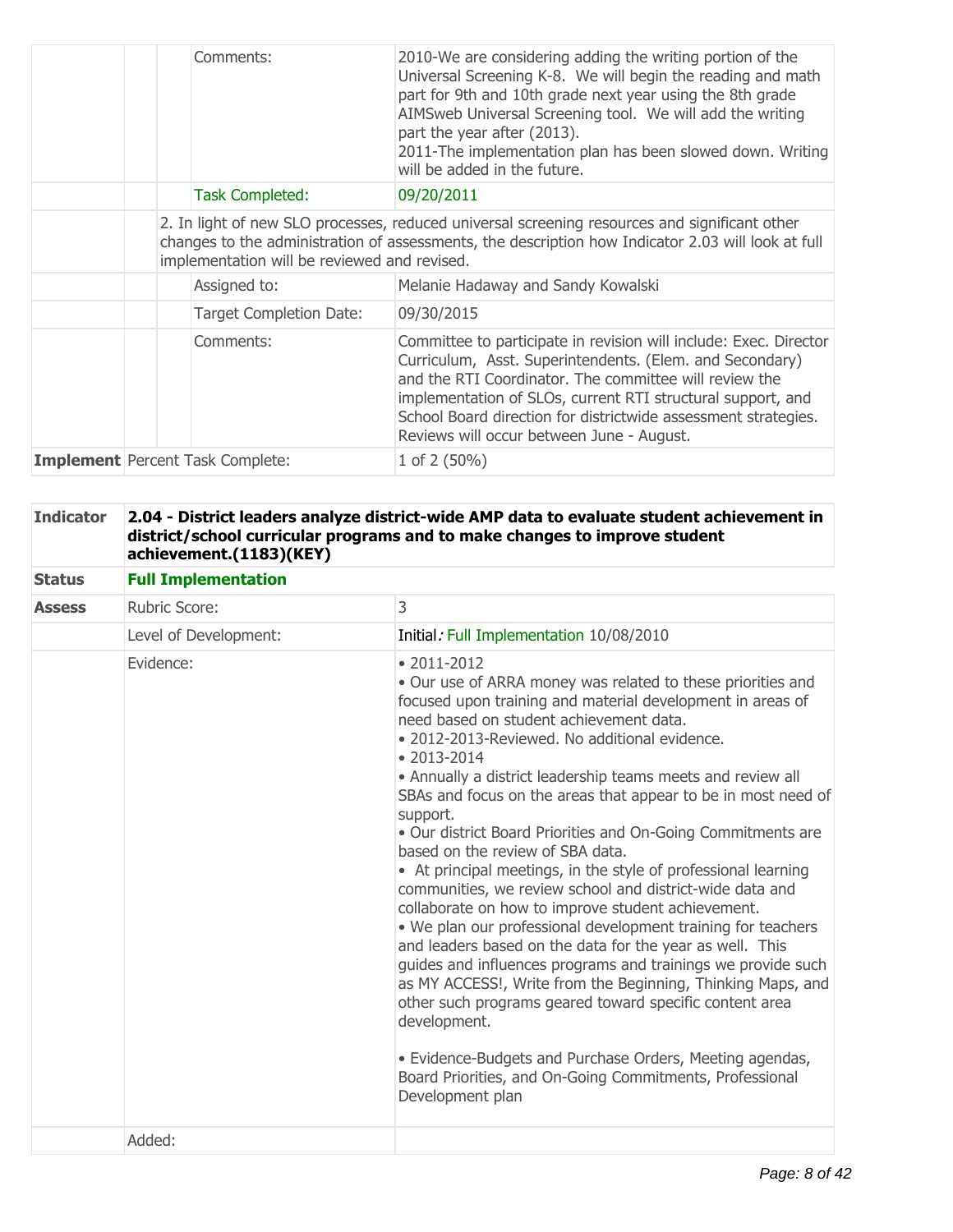# **Instruction**

**Domain 3.0- There is evidence that effective and varied instructional strategies are used in all classrooms to meet the needs of each student.**

| <b>Indicator</b> | 3.01 - District monitors that instructional activities are aligned to Alaska Content<br>Standards.(1184) |                                                                                                                                                                                                                                                                                                                                                                                                                                                                                                                                                                                                                                                                                                                                                                                                                                                                                                                                                                                                                                                                                                                                                                                                                                                                                                                                                                                                                                                                                                                                                                                                                            |  |  |  |
|------------------|----------------------------------------------------------------------------------------------------------|----------------------------------------------------------------------------------------------------------------------------------------------------------------------------------------------------------------------------------------------------------------------------------------------------------------------------------------------------------------------------------------------------------------------------------------------------------------------------------------------------------------------------------------------------------------------------------------------------------------------------------------------------------------------------------------------------------------------------------------------------------------------------------------------------------------------------------------------------------------------------------------------------------------------------------------------------------------------------------------------------------------------------------------------------------------------------------------------------------------------------------------------------------------------------------------------------------------------------------------------------------------------------------------------------------------------------------------------------------------------------------------------------------------------------------------------------------------------------------------------------------------------------------------------------------------------------------------------------------------------------|--|--|--|
| <b>Status</b>    | <b>Full Implementation</b>                                                                               |                                                                                                                                                                                                                                                                                                                                                                                                                                                                                                                                                                                                                                                                                                                                                                                                                                                                                                                                                                                                                                                                                                                                                                                                                                                                                                                                                                                                                                                                                                                                                                                                                            |  |  |  |
| <b>Assess</b>    | Rubric Score:                                                                                            | 3                                                                                                                                                                                                                                                                                                                                                                                                                                                                                                                                                                                                                                                                                                                                                                                                                                                                                                                                                                                                                                                                                                                                                                                                                                                                                                                                                                                                                                                                                                                                                                                                                          |  |  |  |
|                  | Level of Development:                                                                                    | Initial: Full Implementation 10/08/2010                                                                                                                                                                                                                                                                                                                                                                                                                                                                                                                                                                                                                                                                                                                                                                                                                                                                                                                                                                                                                                                                                                                                                                                                                                                                                                                                                                                                                                                                                                                                                                                    |  |  |  |
|                  | Evidence:                                                                                                | All district-approved curricula are aligned to Alaska Standards<br>and/or Grade Level Expectations.<br>2009-2010<br>• During the summer of 2009 we sent a team to the<br>Formative/Summative Assessment conference and trained all<br>of our administrators and coordinators in Common<br>Assessments during spring 2010. Additionally, Content<br>Coaches (two elementary and two secondary) have been hired<br>to support teachers with Tier 1 core instruction.<br>2010-11<br>• All curricular areas worked to define essential learnings and<br>discuss best practices and strategies to meet the needs of<br>students. Principals monitored these discussions and set<br>performance goals for their staff to keep them moving<br>forward. K-12 staff are experiencing Professional Learning<br>Community meetings weekly to support this area. Every<br>school year each school has staff that analyze SBA data,<br>discussing strategies that support growth in the school in<br>areas of need. The district also utilizes PowerSchool Premier,<br>which allows administrators to monitor instructional activities<br>and classroom assessments.<br>2012-13<br>. The English/Language Arts curriculum has been aligned to<br>the new English/Language Art State Standards.<br>2013-2014<br>• The Math curriculum was reviewed in 2012-2013 and the<br>elementary portion of the Alaska Math State Standards has<br>been adopted in the 2013-2014 school year.<br>Evidence: curriculum documents, Everyday Math, Harcourt,<br>Kendall Hunt, and Pearson/Prentice Hall Earth Science<br>alignments, EDM Pacing Guides |  |  |  |
|                  | Added:                                                                                                   |                                                                                                                                                                                                                                                                                                                                                                                                                                                                                                                                                                                                                                                                                                                                                                                                                                                                                                                                                                                                                                                                                                                                                                                                                                                                                                                                                                                                                                                                                                                                                                                                                            |  |  |  |

|               | Indicator 3.02 - District wide efforts to help low-performing students become proficient are<br>coordinated.(1185)(KEY) |
|---------------|-------------------------------------------------------------------------------------------------------------------------|
| <b>Status</b> | <b>Full Implementation</b>                                                                                              |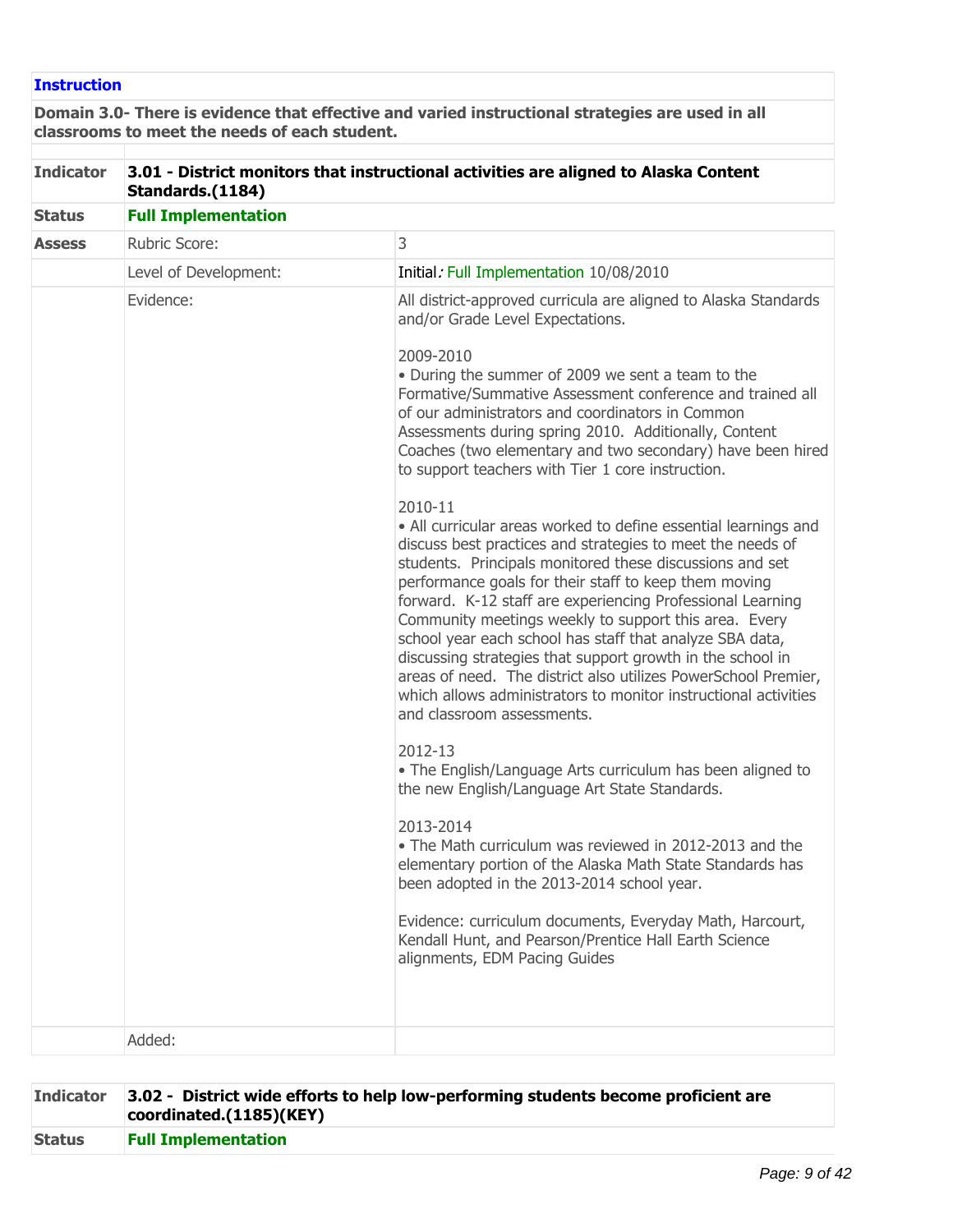| <b>Assess</b> | Rubric Score:         | 3                                                                                                                                                                                                                                                                                                                                                                                                                                                                                                                                                                                                                                                                                                                                                                                                                                                                                                                                                                                                                                                                                                                                                                                                                                                                                                                                                                                                                          |
|---------------|-----------------------|----------------------------------------------------------------------------------------------------------------------------------------------------------------------------------------------------------------------------------------------------------------------------------------------------------------------------------------------------------------------------------------------------------------------------------------------------------------------------------------------------------------------------------------------------------------------------------------------------------------------------------------------------------------------------------------------------------------------------------------------------------------------------------------------------------------------------------------------------------------------------------------------------------------------------------------------------------------------------------------------------------------------------------------------------------------------------------------------------------------------------------------------------------------------------------------------------------------------------------------------------------------------------------------------------------------------------------------------------------------------------------------------------------------------------|
|               | Level of Development: | Initial: Full Implementation 10/11/2010                                                                                                                                                                                                                                                                                                                                                                                                                                                                                                                                                                                                                                                                                                                                                                                                                                                                                                                                                                                                                                                                                                                                                                                                                                                                                                                                                                                    |
|               | Evidence:             | $• 2012 - 2013$<br>· In June, all school psychologist, speech/language<br>pathologists, special education teachers, school counselors and<br>other relevant employees were given the opportunity for a<br>multiple day training in PLC's and how they relate to special<br>education. Topics discussed by the group included but were<br>limited to student need as opposed to disability category and<br>serving student the entire school day.                                                                                                                                                                                                                                                                                                                                                                                                                                                                                                                                                                                                                                                                                                                                                                                                                                                                                                                                                                           |
|               |                       | $• 2013 - 2014$<br>• FNSBSD is in the process of reviewing core materials for k-8<br>math. Criteria for selecting pilot materials included alignment<br>to the Alaska State Standards. FNSBSD has developed a multi-<br>year plan to address all learners and improving proficiency<br>rates. Research based intervention programs have been<br>selected and professional development for all teachers has<br>begun to ensure the new instructional strategies and programs<br>are used with fidelity. Data is used to determine need and<br>progress monitor training is planned to ensure students are<br>making progress necessary for success. K-8 schools have<br>received added monies to implement an 'Intervention Supports<br>Programs".<br>. During the school year Special Education related service<br>providers will work towards becoming involved members of<br>school PLCs.<br>• Using Distance Delivery, ELL students have increase access<br>to credit bearing ELL classes.<br>· New math curriculum materials piloted, reviewed, presented<br>and approved by the School Board.<br>· District has adopted enVisions (Scott Foresman-Addison<br>Wesley) for grades K-6 and Go Math! (Houghton Mifflin<br>Harcourt) for grades 7-8. Districtwide training for all teachers<br>will be held in August, 2014.<br>· Evidence-Training agendas, Curriculum materials review<br>cycle, List of class offerings |
|               | Added:                |                                                                                                                                                                                                                                                                                                                                                                                                                                                                                                                                                                                                                                                                                                                                                                                                                                                                                                                                                                                                                                                                                                                                                                                                                                                                                                                                                                                                                            |

| <b>Indicator</b> | 3.04 - Districts monitor the effectiveness of instruction by examining data from district<br>wide formative assessments.(1189)(KEY) |                                         |                                                                                                                                                                       |  |
|------------------|-------------------------------------------------------------------------------------------------------------------------------------|-----------------------------------------|-----------------------------------------------------------------------------------------------------------------------------------------------------------------------|--|
| <b>Status</b>    | Tasks completed: 5 of 6 (83%)                                                                                                       |                                         |                                                                                                                                                                       |  |
| <b>Assess</b>    | $\overline{2}$<br>Rubric Score:                                                                                                     |                                         |                                                                                                                                                                       |  |
|                  | Level of Development:                                                                                                               | Initial: Limited Development 10/11/2010 |                                                                                                                                                                       |  |
|                  | Index:                                                                                                                              | 2                                       | (Priority Score x Opportunity Score)                                                                                                                                  |  |
|                  | <b>Priority Score:</b>                                                                                                              | 2                                       | $(3 - highest, 2 - medium, 1 - lowest)$                                                                                                                               |  |
|                  | <b>Opportunity Score:</b>                                                                                                           |                                         | (3 - relatively easy to address, 2 - accomplished<br>within current policy and budget conditions, 1 -<br>requires changes in current policy and budget<br>conditions) |  |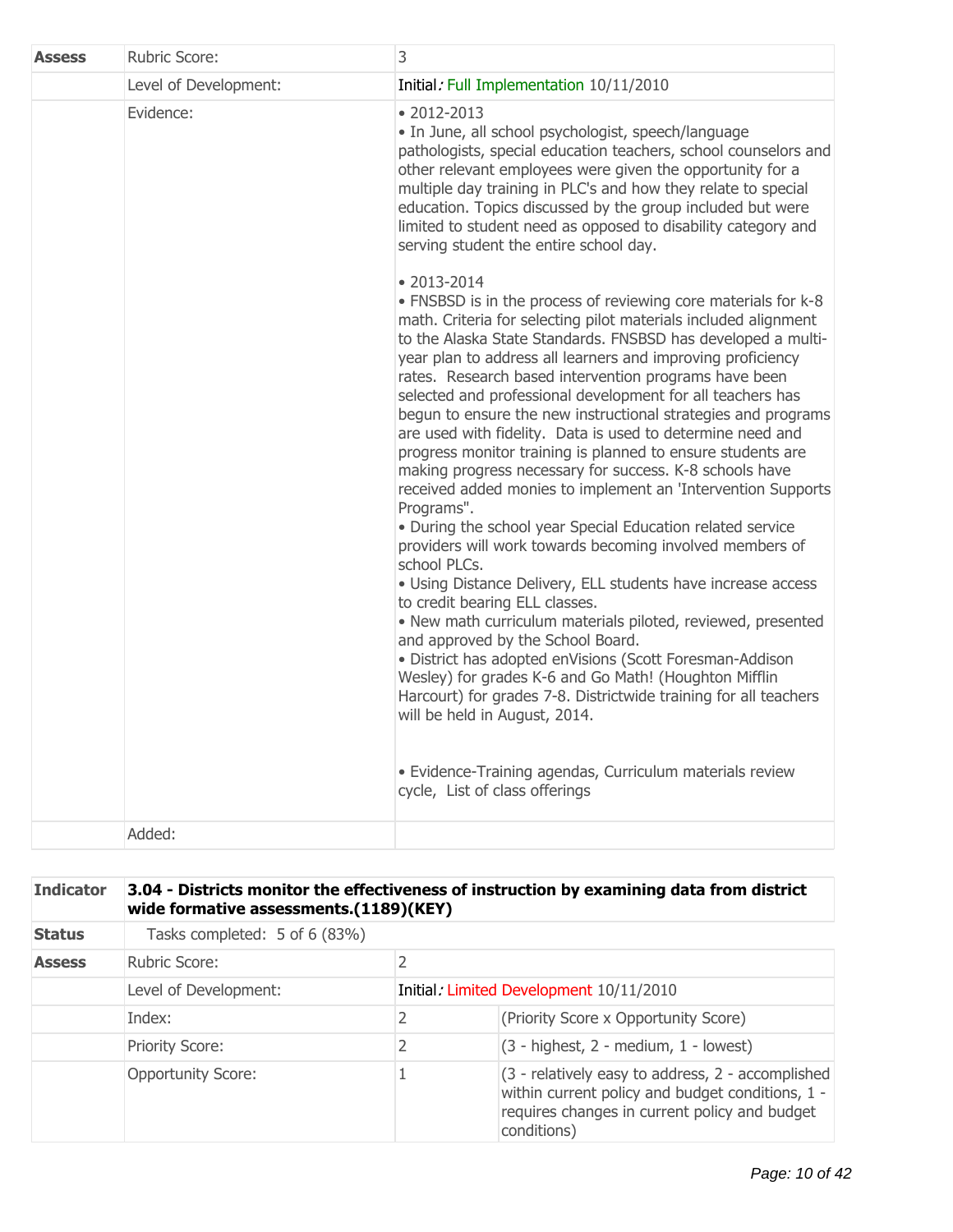|             | Describe current level of<br>development:             | $\bullet$ 2013-2014<br>• FNSBSD has developed a plan, and begun implementation,<br>to use district-wide common assessments that are aligned with<br>the Alaska State Standards, to measure growth in reading,<br>writing and math.<br>. Reading and Math screening is being screened in grades k-6<br>• Math Computation and reading comprehension are screened<br>in grades 7 and 8<br>· Grades 7-12 utilize the districtwide common assessments for<br>each content area multiple times a year.<br>• Highly trained teacher leaders monitor the assessments and<br>help classroom teachers use data to monitor student progress.<br>· Evidence- RTI implementation plan, AIMsweb results,<br>Common assessment results |  |  |  |
|-------------|-------------------------------------------------------|--------------------------------------------------------------------------------------------------------------------------------------------------------------------------------------------------------------------------------------------------------------------------------------------------------------------------------------------------------------------------------------------------------------------------------------------------------------------------------------------------------------------------------------------------------------------------------------------------------------------------------------------------------------------------------------------------------------------------|--|--|--|
| <b>Plan</b> | Assigned to:                                          | Shaun Kraska                                                                                                                                                                                                                                                                                                                                                                                                                                                                                                                                                                                                                                                                                                             |  |  |  |
|             | Added:                                                | 11/10/2010                                                                                                                                                                                                                                                                                                                                                                                                                                                                                                                                                                                                                                                                                                               |  |  |  |
|             | How it will look when fully met:                      | District leaders use screening assessment data sets to<br>determine the effectiveness of their staffs' instruction and to<br>monitor students' progress in all SBA tested content areas.<br>District instructional leaders and instructional staff will use the                                                                                                                                                                                                                                                                                                                                                                                                                                                          |  |  |  |
|             |                                                       | data to modify or adjust instruction.                                                                                                                                                                                                                                                                                                                                                                                                                                                                                                                                                                                                                                                                                    |  |  |  |
|             | Target Date:                                          | 06/01/2018                                                                                                                                                                                                                                                                                                                                                                                                                                                                                                                                                                                                                                                                                                               |  |  |  |
|             | Tasks:                                                |                                                                                                                                                                                                                                                                                                                                                                                                                                                                                                                                                                                                                                                                                                                          |  |  |  |
|             |                                                       | 1. 1. Grades 7 and 8 are using the Aimsweb universal screening for math computation and<br>reading comprehension. This screening is done three times a school year.                                                                                                                                                                                                                                                                                                                                                                                                                                                                                                                                                      |  |  |  |
|             | Assigned to:                                          | Toni McFadden                                                                                                                                                                                                                                                                                                                                                                                                                                                                                                                                                                                                                                                                                                            |  |  |  |
|             | <b>Target Completion Date:</b>                        | 04/28/2011                                                                                                                                                                                                                                                                                                                                                                                                                                                                                                                                                                                                                                                                                                               |  |  |  |
|             | Comments:                                             |                                                                                                                                                                                                                                                                                                                                                                                                                                                                                                                                                                                                                                                                                                                          |  |  |  |
|             | <b>Task Completed:</b>                                | 04/28/2011                                                                                                                                                                                                                                                                                                                                                                                                                                                                                                                                                                                                                                                                                                               |  |  |  |
|             | tutoring sessions.                                    | 2. Principals are using information from the Aimsweb universal screenings and the SBAs to<br>determine if students need to be enrolled in support classes, like math or English workshop or                                                                                                                                                                                                                                                                                                                                                                                                                                                                                                                              |  |  |  |
|             | Assigned to:                                          | Toni McFadden                                                                                                                                                                                                                                                                                                                                                                                                                                                                                                                                                                                                                                                                                                            |  |  |  |
|             | <b>Target Completion Date:</b>                        | 06/01/2012                                                                                                                                                                                                                                                                                                                                                                                                                                                                                                                                                                                                                                                                                                               |  |  |  |
|             | Comments:                                             |                                                                                                                                                                                                                                                                                                                                                                                                                                                                                                                                                                                                                                                                                                                          |  |  |  |
|             | <b>Task Completed:</b>                                | 06/01/2011                                                                                                                                                                                                                                                                                                                                                                                                                                                                                                                                                                                                                                                                                                               |  |  |  |
|             | sharing the information with their grade level teams. | 3. After each universal screening at grades 7 and 8, the principals are reviewing the data and                                                                                                                                                                                                                                                                                                                                                                                                                                                                                                                                                                                                                           |  |  |  |
|             | Assigned to:                                          | Toni McFadden                                                                                                                                                                                                                                                                                                                                                                                                                                                                                                                                                                                                                                                                                                            |  |  |  |
|             | <b>Target Completion Date:</b>                        | 04/28/2011                                                                                                                                                                                                                                                                                                                                                                                                                                                                                                                                                                                                                                                                                                               |  |  |  |
|             | Comments:                                             |                                                                                                                                                                                                                                                                                                                                                                                                                                                                                                                                                                                                                                                                                                                          |  |  |  |
|             | <b>Task Completed:</b>                                | 04/28/2011                                                                                                                                                                                                                                                                                                                                                                                                                                                                                                                                                                                                                                                                                                               |  |  |  |
|             | intervention needs.                                   | 4. Grades 7-12 will utilize the districtwide common assessments created through the revised year<br>curriculum cycle for each content area to assess students multiple times per year and identify                                                                                                                                                                                                                                                                                                                                                                                                                                                                                                                       |  |  |  |
|             | Assigned to:                                          | Karen Gaborik                                                                                                                                                                                                                                                                                                                                                                                                                                                                                                                                                                                                                                                                                                            |  |  |  |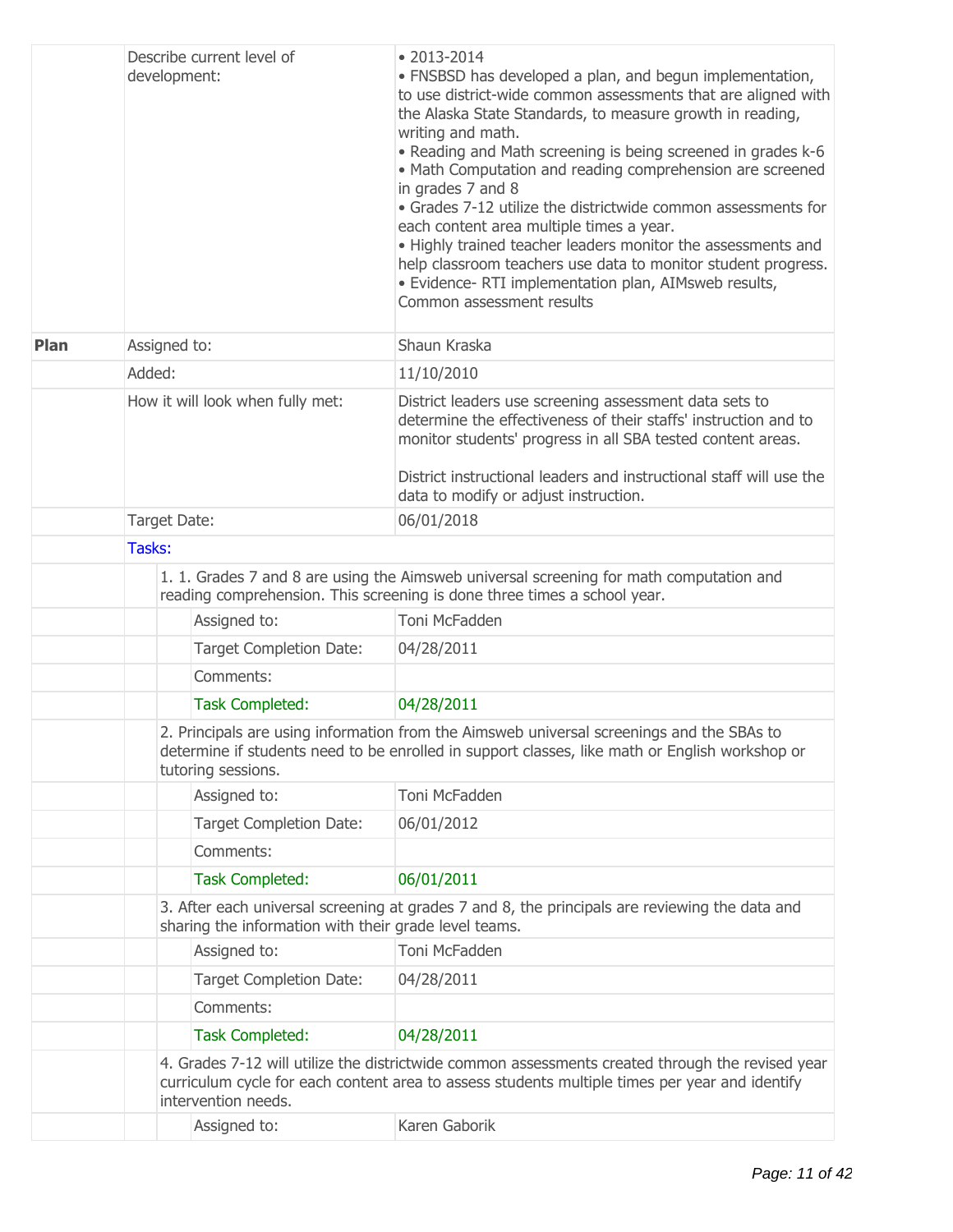| <b>Target Completion Date:</b>                        | 06/01/2018                                                                                                                                                                                                                                                                                                                                                                                                                                                                                                                                                                                                                                                                                                                                                                                                                                                                                                                                                                                                                                                                                                                                                                                |
|-------------------------------------------------------|-------------------------------------------------------------------------------------------------------------------------------------------------------------------------------------------------------------------------------------------------------------------------------------------------------------------------------------------------------------------------------------------------------------------------------------------------------------------------------------------------------------------------------------------------------------------------------------------------------------------------------------------------------------------------------------------------------------------------------------------------------------------------------------------------------------------------------------------------------------------------------------------------------------------------------------------------------------------------------------------------------------------------------------------------------------------------------------------------------------------------------------------------------------------------------------------|
| Comments:                                             |                                                                                                                                                                                                                                                                                                                                                                                                                                                                                                                                                                                                                                                                                                                                                                                                                                                                                                                                                                                                                                                                                                                                                                                           |
| <b>Task Completed:</b>                                | 05/03/2013                                                                                                                                                                                                                                                                                                                                                                                                                                                                                                                                                                                                                                                                                                                                                                                                                                                                                                                                                                                                                                                                                                                                                                                |
| teacher evaluation and student intervention purposes. | 5. Content Leadership Teams and working subgroups will design district-wide common<br>assessments that are aligned with the new Alaska Standards to measure student growth for both                                                                                                                                                                                                                                                                                                                                                                                                                                                                                                                                                                                                                                                                                                                                                                                                                                                                                                                                                                                                       |
| Assigned to:                                          | Shaun Kraska                                                                                                                                                                                                                                                                                                                                                                                                                                                                                                                                                                                                                                                                                                                                                                                                                                                                                                                                                                                                                                                                                                                                                                              |
| <b>Target Completion Date:</b>                        | 05/06/2016                                                                                                                                                                                                                                                                                                                                                                                                                                                                                                                                                                                                                                                                                                                                                                                                                                                                                                                                                                                                                                                                                                                                                                                |
| Comments:                                             |                                                                                                                                                                                                                                                                                                                                                                                                                                                                                                                                                                                                                                                                                                                                                                                                                                                                                                                                                                                                                                                                                                                                                                                           |
|                                                       | to review data from universal screening results, additional assessment such as Core Diagnostic,<br>and formative assessments are also part of these data discussions. Information from schools is<br>shared with principal PLC teams that meet at the district level to discuss common supports.<br>These principal level PLC teams divide 19 elementary principals in to four PLCs with the specific<br>goal of looking at big picture strategies to support student achievement. 2) Building level School<br>Data teams review data at the school level to look for trends related to either curricular<br>weaknesses, instructional needs, or other factors that would cause student performance to<br>decline. Information from these teams will be reviewed by the district oversight team as well. 3)<br>Student Support Teams in each building meet to address concerns with screening data, progress<br>monitoring data, and common assessments that would suggest more intensive supports should<br>be put in place for students not making adequate gains. 4) The district curriculum department<br>reviews areas of concern related to a system's curriculum areas of concern. |
| Assigned to:                                          | Roxa Hawkins                                                                                                                                                                                                                                                                                                                                                                                                                                                                                                                                                                                                                                                                                                                                                                                                                                                                                                                                                                                                                                                                                                                                                                              |
| <b>Target Completion Date:</b>                        | 06/01/2012                                                                                                                                                                                                                                                                                                                                                                                                                                                                                                                                                                                                                                                                                                                                                                                                                                                                                                                                                                                                                                                                                                                                                                                |
| Comments:                                             |                                                                                                                                                                                                                                                                                                                                                                                                                                                                                                                                                                                                                                                                                                                                                                                                                                                                                                                                                                                                                                                                                                                                                                                           |
| <b>Task Completed:</b>                                | 09/20/2011                                                                                                                                                                                                                                                                                                                                                                                                                                                                                                                                                                                                                                                                                                                                                                                                                                                                                                                                                                                                                                                                                                                                                                                |
| <b>Implement</b> Percent Task Complete:               | 5 of 6 (83%)                                                                                                                                                                                                                                                                                                                                                                                                                                                                                                                                                                                                                                                                                                                                                                                                                                                                                                                                                                                                                                                                                                                                                                              |

| <b>Indicator</b> | 3.05 - District leaders, in collaboration with school staff and community, communicate<br>high academic expectations to students.(1188) |                                                                                                                                                                                                                                                                                                                                                                                                                                                                                                                                                                                                                                                                                                                                                                                  |  |  |  |  |
|------------------|-----------------------------------------------------------------------------------------------------------------------------------------|----------------------------------------------------------------------------------------------------------------------------------------------------------------------------------------------------------------------------------------------------------------------------------------------------------------------------------------------------------------------------------------------------------------------------------------------------------------------------------------------------------------------------------------------------------------------------------------------------------------------------------------------------------------------------------------------------------------------------------------------------------------------------------|--|--|--|--|
| <b>Status</b>    | <b>Full Implementation</b>                                                                                                              |                                                                                                                                                                                                                                                                                                                                                                                                                                                                                                                                                                                                                                                                                                                                                                                  |  |  |  |  |
| <b>Assess</b>    | Rubric Score:                                                                                                                           | 3                                                                                                                                                                                                                                                                                                                                                                                                                                                                                                                                                                                                                                                                                                                                                                                |  |  |  |  |
|                  | Level of Development:                                                                                                                   | Initial: Full Implementation 12/10/2013                                                                                                                                                                                                                                                                                                                                                                                                                                                                                                                                                                                                                                                                                                                                          |  |  |  |  |
|                  | Evidence:                                                                                                                               | 3+ Exemplary Implementation.<br>2013-2014<br>High Expectations communicated to Staff: High expectations<br>are established and communicated to staff in order to be<br>passed along to students. This is done in various ways.<br>• The new, more rigorous, Alaska State Standards are being<br>implemented.<br>• Teachers had .5 hours added to their contract to<br>accommodate PLC time and recoup class time that was<br>otherwise lost.<br>• Pacing guides for math courses have been developed and<br>will continue to be modified as we adopt new core math<br>materials.<br>• National norms are noted when reviewing AIMSweb scores.<br>· Essential learnings were developed.<br>• Core power standards and corresponding benchmark<br>assessments are being developed. |  |  |  |  |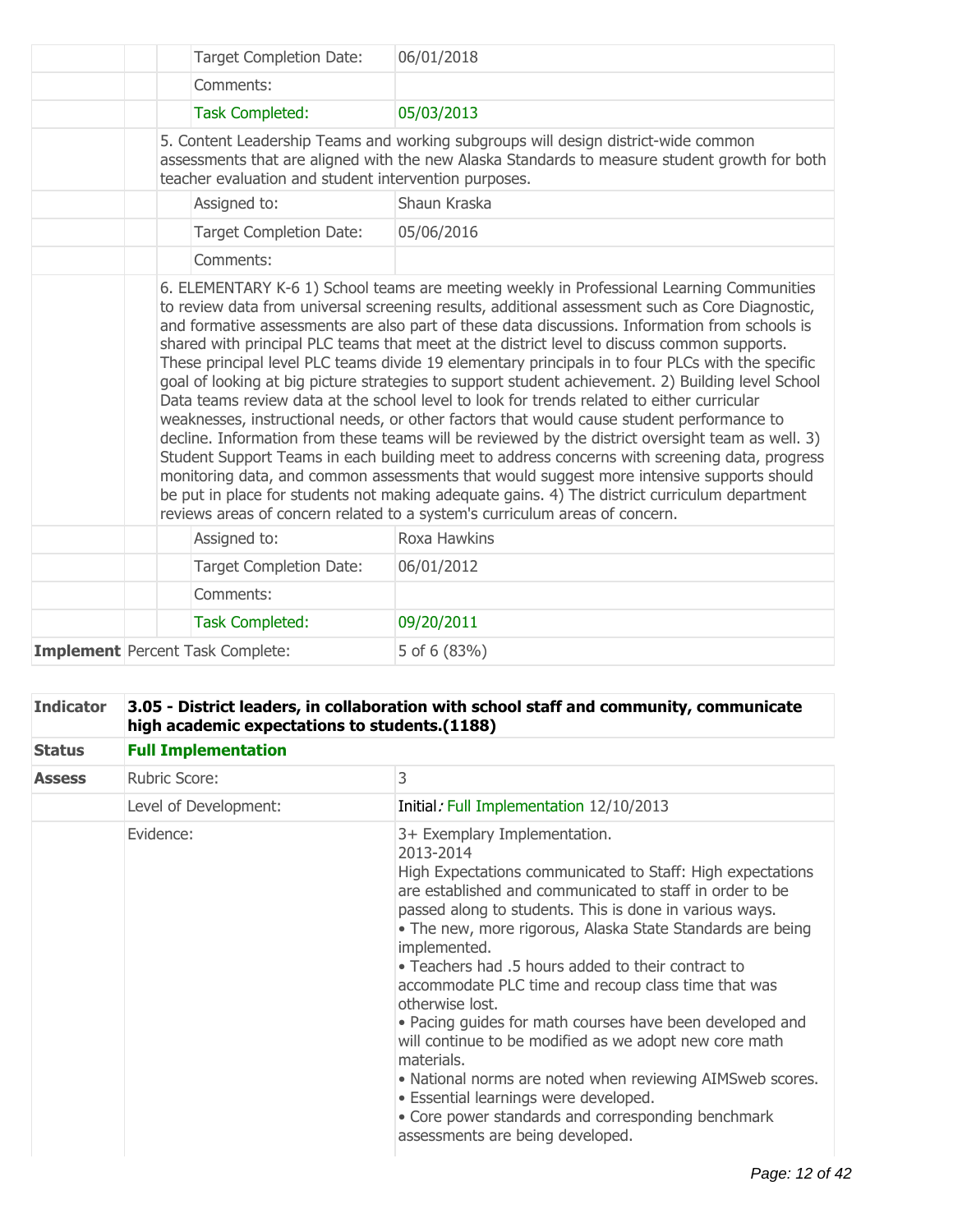| • Advanced placement and honors classes are available and |  |  |  |  |
|-----------------------------------------------------------|--|--|--|--|
| encouraged.                                               |  |  |  |  |

Data analysis of student learning is reviewed in many ways.

• Each school completes a Needs Assessment based on SBA's, universal screenings, WorkKeys and other assessments.

• PLC's review data throughout the school year.

Formative Assessment is conducted in order to determine if students are meeting learning expectations.

Technology such as scantrons and grade cams are used to help gather and analyze formative assessment data.

High Expectations communicated to Families: Families learn of our high expectations for academic achievement. This is done in various ways such as:

Course syllabi, newsletters, websites, Facebook, and the district's mobile application.

• The School Board's Parent Task force.

The Superintendent conducts a quarlteryly School Excellence Committee.

The Board Curriculum Advisory Committee reviews curriculum and provides a conduit to the community.

All Content Leadership Teams (English/Language Arts, Mathematics, Science, Social Studies, CTE, Health/PE, Music/Fine Arts and World Languages) have both community and postsecondary representation.

CTE holds monthly community advisory meetings.

The School district is a member of the Early Childhood Commission.

• Parent Advisory Committees (PACs) are formed for many groups such as Migrant Education, Alaska Native Education and Special Education.

Data is compiled into School Report Cards for families and the community to review.

Local media prints a Student of the week in the local paper.

• High School counselors conduct career planning meetings.

■ High school plans are posted on the student's Power School page.

Ninth graders may participate in Ignition Day.

Curriculum Department facilitates College and Career Fair with postsecondary representatives across the country.

High Expectations communicated to Students: Staff communicate these high academic expectations to students during class time by:

- Articulating learning targets
- Guiding students to set goals
- Displaying exemplary work

Recognize students with awards to celebrate those who have earned high grades or improved academically.

Evidence- Inservice programs, calendars, schedules.

Added:

### **Supportive Learning Environment**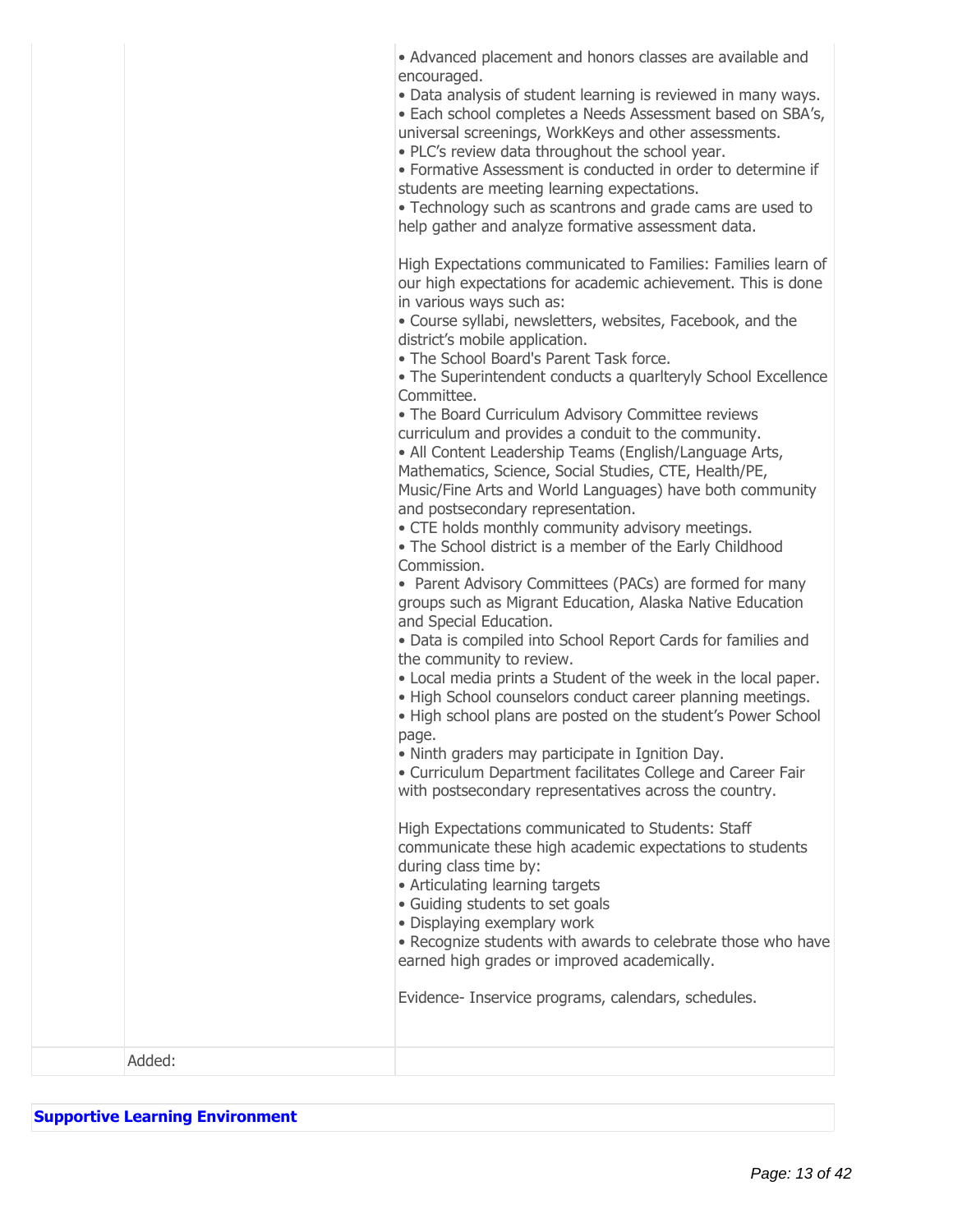**Domain 4.0- There is evidence that school culture and climate provide a safe, orderly environment conducive to learning.**

| <b>Indicator</b>               | 4.01 - District provides resources that support a school environment that is conducive to<br>learning.(1190) |                                                                                                                                                                                                                                                                                                                                                                                                                                                                                                                                                                                                                                                                                                                                                                                                                                                                                                                                                                                                                                                                                                                                                                                                                                                                                                                                                                                                                                                                                                                    |  |  |  |  |
|--------------------------------|--------------------------------------------------------------------------------------------------------------|--------------------------------------------------------------------------------------------------------------------------------------------------------------------------------------------------------------------------------------------------------------------------------------------------------------------------------------------------------------------------------------------------------------------------------------------------------------------------------------------------------------------------------------------------------------------------------------------------------------------------------------------------------------------------------------------------------------------------------------------------------------------------------------------------------------------------------------------------------------------------------------------------------------------------------------------------------------------------------------------------------------------------------------------------------------------------------------------------------------------------------------------------------------------------------------------------------------------------------------------------------------------------------------------------------------------------------------------------------------------------------------------------------------------------------------------------------------------------------------------------------------------|--|--|--|--|
| <b>Status</b><br><b>Assess</b> | <b>Full Implementation</b>                                                                                   |                                                                                                                                                                                                                                                                                                                                                                                                                                                                                                                                                                                                                                                                                                                                                                                                                                                                                                                                                                                                                                                                                                                                                                                                                                                                                                                                                                                                                                                                                                                    |  |  |  |  |
|                                | Rubric Score:                                                                                                | 3                                                                                                                                                                                                                                                                                                                                                                                                                                                                                                                                                                                                                                                                                                                                                                                                                                                                                                                                                                                                                                                                                                                                                                                                                                                                                                                                                                                                                                                                                                                  |  |  |  |  |
|                                | Level of Development:                                                                                        | Initial: Full Implementation 10/08/2010                                                                                                                                                                                                                                                                                                                                                                                                                                                                                                                                                                                                                                                                                                                                                                                                                                                                                                                                                                                                                                                                                                                                                                                                                                                                                                                                                                                                                                                                            |  |  |  |  |
|                                | Evidence:                                                                                                    | $• 2013 - 2014$<br>• The district continues to work towards implementation of<br>PBIS. All k-8 schools have been trained in this approach. Our<br>RTI Implementation Plan has a focus on training for PBIS.<br>• Elementary schools have Behavior Intervention Aides to help<br>teach pro-social skills similar to the SkillStreaming curriculum.<br>• Each school has a certified counselor who teaches classes<br>each week in every classroom and helps students gain skills<br>that will support an effective school culture and climate.<br>. We have trained school principals on the Safe and Civil<br>School Program/Process that helps schools identify school-<br>wide behaviors that promote a positive climate.<br>. We have implemented a transition program at all of our<br>middle schools called 'Jump Start' and in our high schools<br>called "Ignition". This helps entering students by giving them a<br>mentor and providing an orientation structure that continues<br>with activities throughout the school year.<br>. We provide each high school an opportunity to experience<br>the Challenge Day program that brings together students who<br>learn how to break down barriers in a school. We also<br>provide, at all of our secondary schools, extra supports such as<br>Graduation Coaches, Drug and Alcohol Prevention Specialists,<br>and Cultural Liaison.<br>· Evidence-School Plans, Training agendas, Counselors'<br>schedules, Jump Start, Ignition and Challenge Day agendas |  |  |  |  |
|                                | Added:                                                                                                       |                                                                                                                                                                                                                                                                                                                                                                                                                                                                                                                                                                                                                                                                                                                                                                                                                                                                                                                                                                                                                                                                                                                                                                                                                                                                                                                                                                                                                                                                                                                    |  |  |  |  |

| <b>Indicator</b> | 4.03 - District-wide behavior standards are a part of district policy and are communicated<br>to staff, parents, and students. (1191) |                                         |  |  |
|------------------|---------------------------------------------------------------------------------------------------------------------------------------|-----------------------------------------|--|--|
| <b>Status</b>    | <b>Full Implementation</b>                                                                                                            |                                         |  |  |
| <b>Assess</b>    | Rubric Score:                                                                                                                         |                                         |  |  |
|                  | Level of Development:                                                                                                                 | Initial: Full Implementation 08/08/2012 |  |  |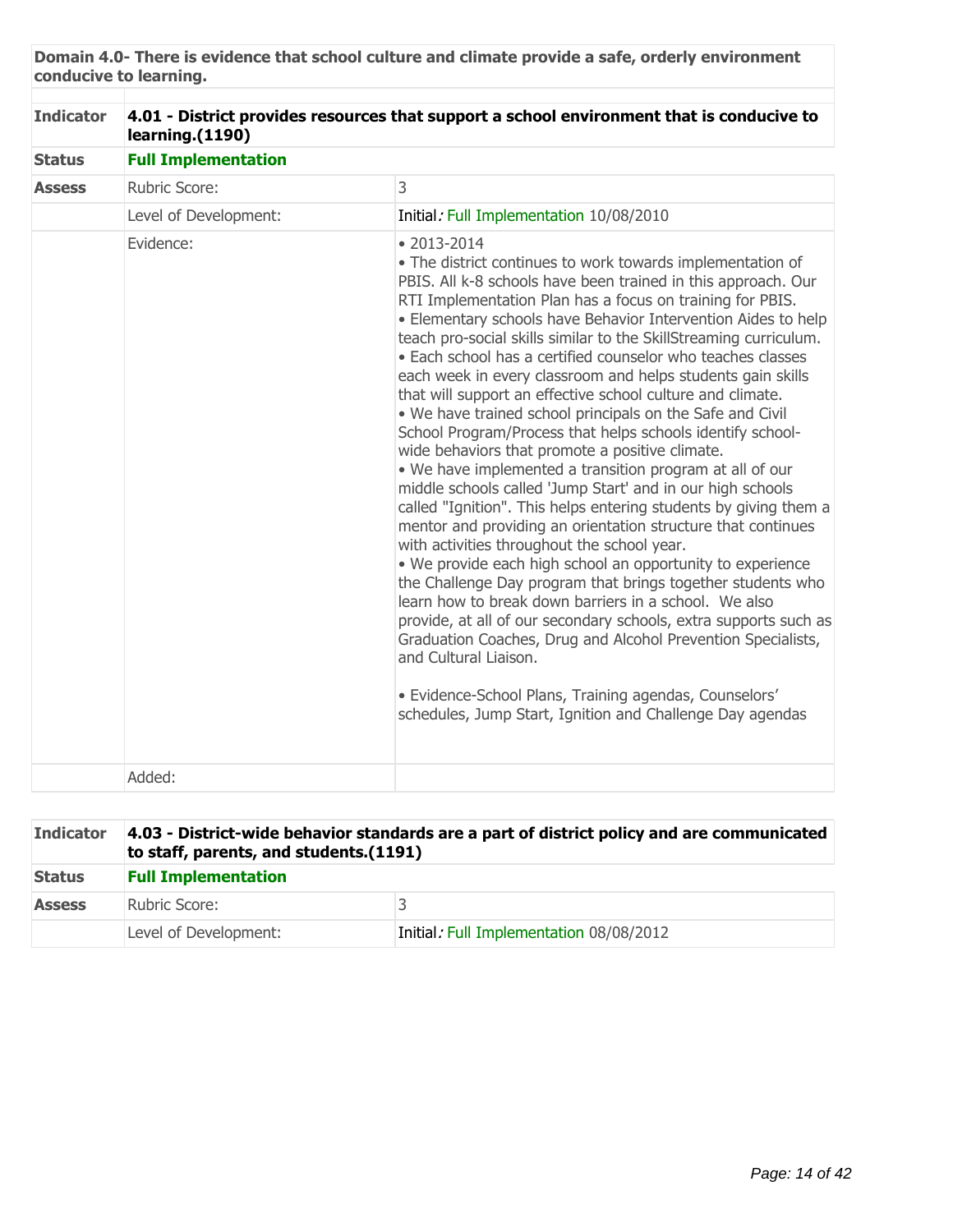| Evidence: |                                                                                                                                                                                                                                                                                                                                                                                                                                                                                                                                                                                                                                                                                                                                                                                                                                                                                                                                                                                                                                                                                                                                                                                                                                                                                                                                                                                                                                                                                                                                                                                                                                                                                                                                                                                                                                                                                                                                                                                                                                 |
|-----------|---------------------------------------------------------------------------------------------------------------------------------------------------------------------------------------------------------------------------------------------------------------------------------------------------------------------------------------------------------------------------------------------------------------------------------------------------------------------------------------------------------------------------------------------------------------------------------------------------------------------------------------------------------------------------------------------------------------------------------------------------------------------------------------------------------------------------------------------------------------------------------------------------------------------------------------------------------------------------------------------------------------------------------------------------------------------------------------------------------------------------------------------------------------------------------------------------------------------------------------------------------------------------------------------------------------------------------------------------------------------------------------------------------------------------------------------------------------------------------------------------------------------------------------------------------------------------------------------------------------------------------------------------------------------------------------------------------------------------------------------------------------------------------------------------------------------------------------------------------------------------------------------------------------------------------------------------------------------------------------------------------------------------------|
|           | . 2006 -2007-Annual training was provided for principals,<br>assistant principals and school psychologists concerning the<br>legal requirements of the Individuals with Disabilities<br>Education Act and state statute regarding the suspension of<br>students with disabilities.<br>. 2008 -2009-Our district's rate of suspension for students,<br>with both IEPs and 504 plans, had been reduced by half. This<br>drop was so significant that the state Department of Education<br>and Early Development called to ask if our data was correct<br>and to note that the federal office of special education had<br>inquired about the data.                                                                                                                                                                                                                                                                                                                                                                                                                                                                                                                                                                                                                                                                                                                                                                                                                                                                                                                                                                                                                                                                                                                                                                                                                                                                                                                                                                                 |
|           | • 2009-2010-The addition of a special education coordinator<br>has enabled schools to have more technical support for issues<br>related to special education, including discipline.<br>· 2010-2011-Reviewed. No additional evidence.<br>· 2011-2012-Reviewed. No additional evidence.<br>• 2012-2013-Reviewed. No additional evidence.<br>$• 2013 - 2014$<br>• A task force of community members, parents and staff<br>reviewed and revised the district's discipline policy.<br>• Principals and vice principals are trained and guided though<br>the discipline policy and behavior standards to insure<br>consistency throughout the district annually.<br>• Annual training was provided for principals and assistant<br>principals, and school psychologists concerning the legal<br>requirements of the Individuals with Disabilities Education Act<br>and state statue regarding the suspension of students with<br>disabilities<br>• Annual trainings have been conducted at principal's<br>meetings by our special education administration, guest<br>speakers, and through offering a class for principals in special<br>education law and management. Trainings covered the<br>manifestation process, limits of suspension or expulsion for<br>students with disabilities, alternatives to suspension and the<br>use of sound behavior management techniques to reduce<br>students' problem behavior, criteria for eligibility, special<br>education program design.<br>· Safe and Civil schools, 'CHAMPS'and Positive Behavioral<br>Intervention Support (PBIS) are focus areas.<br>• The policy and standards are published in the Students<br>Rights and Responsibilities (SR&R) book annually. Each year<br>this is reviewed with students and sent home to parents. The<br>SR&R Handbook was delivered electronically. The discipline<br>administrative regulation is updated every year.<br>Evidence- Meeting notes and agendas, training agendas,<br>School STEPP plans, Power School Premier, Sign-in sheets |
| Added:    |                                                                                                                                                                                                                                                                                                                                                                                                                                                                                                                                                                                                                                                                                                                                                                                                                                                                                                                                                                                                                                                                                                                                                                                                                                                                                                                                                                                                                                                                                                                                                                                                                                                                                                                                                                                                                                                                                                                                                                                                                                 |

**Indicator 4.05 - Equitable support and resources are provided by the district to extend learning opportunities for all students in need of additional support.(1193)(KEY)**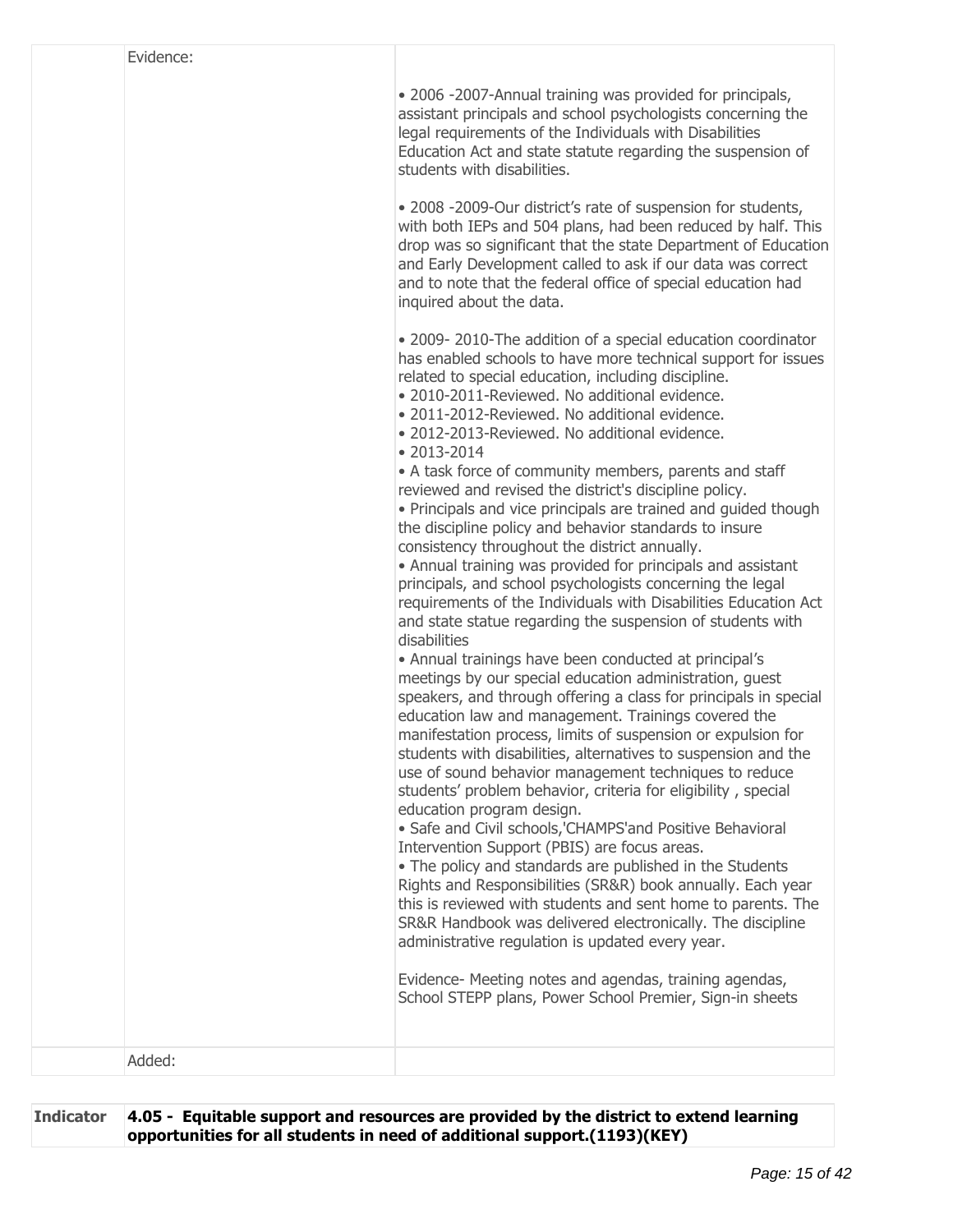| <b>Status</b> | Tasks completed: 4 of 5 (80%)             |                                             |                                                                                                                                                                                                                                                                                                                                                                                                                                                                                                                                                                                                                                                                                                                                                                                                                                                                                                                                                                                                                                                                                                                                                                                                                                                                                                                                                                                                                                                                                                                                                                                                                                                                                                        |
|---------------|-------------------------------------------|---------------------------------------------|--------------------------------------------------------------------------------------------------------------------------------------------------------------------------------------------------------------------------------------------------------------------------------------------------------------------------------------------------------------------------------------------------------------------------------------------------------------------------------------------------------------------------------------------------------------------------------------------------------------------------------------------------------------------------------------------------------------------------------------------------------------------------------------------------------------------------------------------------------------------------------------------------------------------------------------------------------------------------------------------------------------------------------------------------------------------------------------------------------------------------------------------------------------------------------------------------------------------------------------------------------------------------------------------------------------------------------------------------------------------------------------------------------------------------------------------------------------------------------------------------------------------------------------------------------------------------------------------------------------------------------------------------------------------------------------------------------|
| <b>Assess</b> | <b>Rubric Score:</b><br>$\overline{2}$    |                                             |                                                                                                                                                                                                                                                                                                                                                                                                                                                                                                                                                                                                                                                                                                                                                                                                                                                                                                                                                                                                                                                                                                                                                                                                                                                                                                                                                                                                                                                                                                                                                                                                                                                                                                        |
|               | Level of Development:                     |                                             | Initial: Limited Development 09/28/2011                                                                                                                                                                                                                                                                                                                                                                                                                                                                                                                                                                                                                                                                                                                                                                                                                                                                                                                                                                                                                                                                                                                                                                                                                                                                                                                                                                                                                                                                                                                                                                                                                                                                |
|               | Index:                                    | $\overline{2}$                              | (Priority Score x Opportunity Score)                                                                                                                                                                                                                                                                                                                                                                                                                                                                                                                                                                                                                                                                                                                                                                                                                                                                                                                                                                                                                                                                                                                                                                                                                                                                                                                                                                                                                                                                                                                                                                                                                                                                   |
|               | Priority Score:                           | $\overline{2}$                              | (3 - highest, 2 - medium, 1 - lowest)                                                                                                                                                                                                                                                                                                                                                                                                                                                                                                                                                                                                                                                                                                                                                                                                                                                                                                                                                                                                                                                                                                                                                                                                                                                                                                                                                                                                                                                                                                                                                                                                                                                                  |
|               | <b>Opportunity Score:</b>                 | $\mathbf 1$                                 | (3 - relatively easy to address, 2 - accomplished<br>within current policy and budget conditions, 1 -<br>requires changes in current policy and budget<br>conditions)                                                                                                                                                                                                                                                                                                                                                                                                                                                                                                                                                                                                                                                                                                                                                                                                                                                                                                                                                                                                                                                                                                                                                                                                                                                                                                                                                                                                                                                                                                                                  |
|               | Describe current level of<br>development: | 2013-2014<br>10 schools.<br>otherwise lost. | • Homework help is available free, on-line to all students.<br>• On-line resources that correspond with classroom materials<br>are available to students and parents.<br>. Many schools conduct their own homework help during the<br>recess/lunch hour, before and/or after school.<br>• Twenty-first Century after school programs are currently in<br>• All secondary schools have the opportunity to offer after<br>school tutoring. Summer school is available to some special<br>education students.<br>• ELL provides summer school with a STEM focus, funded by<br>Title IIIA, to active ELL students in grades 4-12.<br>. Twenty-first Century facilitated summer school for 2<br>elementary schools<br>• Credit recovery is available for high school students from<br>May through June.<br>· Distance learning opportunities for secondary students will<br>be expanded. We are adding to our high school distance<br>course sections and we have implemented ELL distance<br>delivery classes for credit at high school level.<br>• Students who have passed college or university courses, at<br>the 100 level or above, prior to entering high school may apply<br>to have these courses considered for high school credit and<br>placement on their high school transcript.<br>• Teachers had .5 hours per week added to their contract to<br>accommodate PLC time and recoup class time that was<br>. Odyssey Math, a program purchases with students with<br>disabilities funds, is available for all students across the district<br>for both math support and enrichment.<br>Evidence- Policy 984.31, District website, School websites.<br>Enrollment, Registrations, Transcripts, |
| Plan          | Assigned to:                              | Helen Clark                                 |                                                                                                                                                                                                                                                                                                                                                                                                                                                                                                                                                                                                                                                                                                                                                                                                                                                                                                                                                                                                                                                                                                                                                                                                                                                                                                                                                                                                                                                                                                                                                                                                                                                                                                        |
|               | Added:                                    | 09/29/2011                                  |                                                                                                                                                                                                                                                                                                                                                                                                                                                                                                                                                                                                                                                                                                                                                                                                                                                                                                                                                                                                                                                                                                                                                                                                                                                                                                                                                                                                                                                                                                                                                                                                                                                                                                        |
|               | How it will look when fully met:          | or school year.                             | Families with children who need extra assistance in reading,<br>writing or math will have access to resources that address<br>these needs. Some of these activities will complement<br>interventions by taking place outside of the regular school day                                                                                                                                                                                                                                                                                                                                                                                                                                                                                                                                                                                                                                                                                                                                                                                                                                                                                                                                                                                                                                                                                                                                                                                                                                                                                                                                                                                                                                                 |
|               | Target Date:                              | 06/03/2014                                  |                                                                                                                                                                                                                                                                                                                                                                                                                                                                                                                                                                                                                                                                                                                                                                                                                                                                                                                                                                                                                                                                                                                                                                                                                                                                                                                                                                                                                                                                                                                                                                                                                                                                                                        |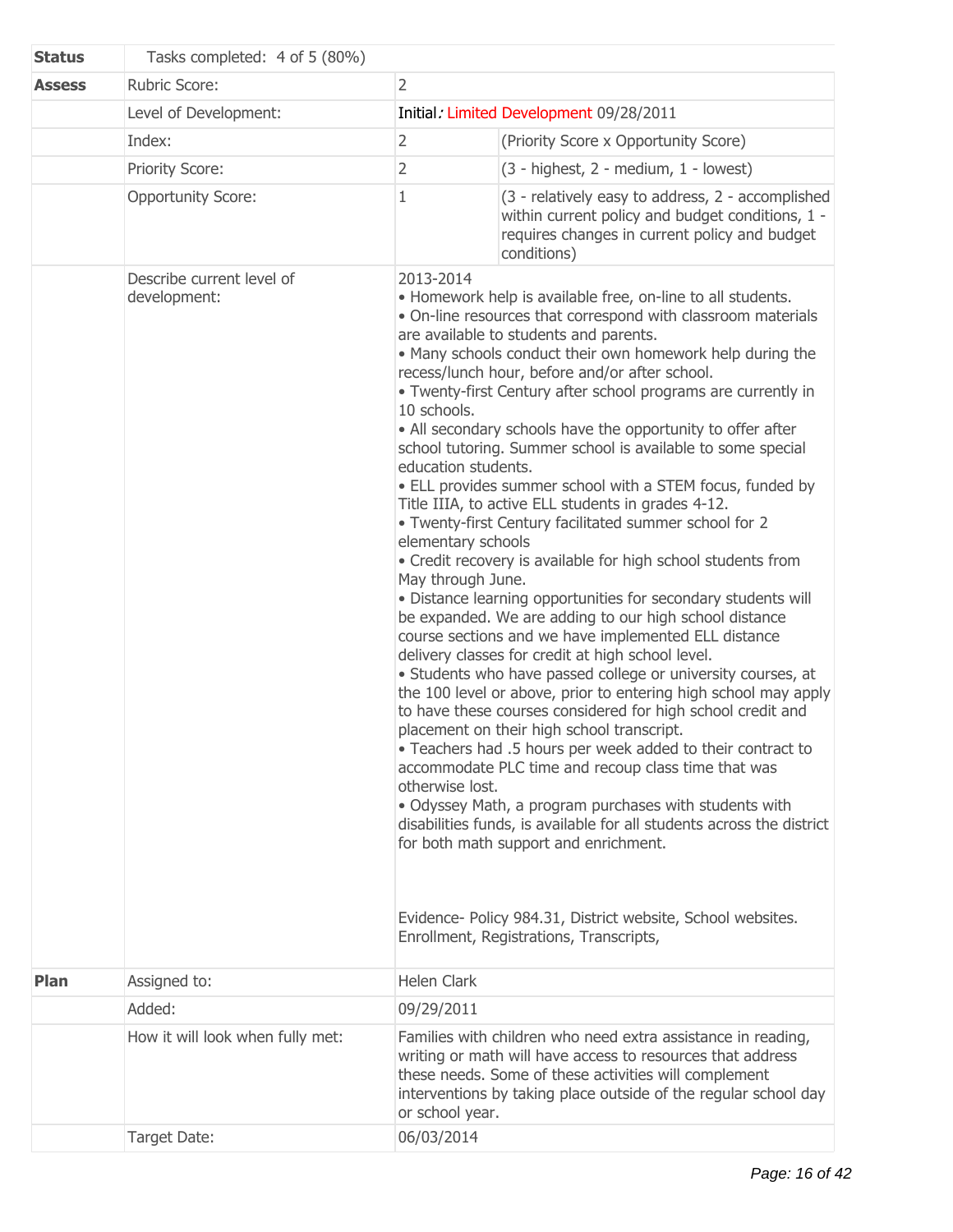| Tasks: |                                                                                                                                                                                                                                     |                                                                                                                                                                                                                                                                                                                                                                                                                                                                                                                                        |  |
|--------|-------------------------------------------------------------------------------------------------------------------------------------------------------------------------------------------------------------------------------------|----------------------------------------------------------------------------------------------------------------------------------------------------------------------------------------------------------------------------------------------------------------------------------------------------------------------------------------------------------------------------------------------------------------------------------------------------------------------------------------------------------------------------------------|--|
|        | 1. Summer school opportunities will be expanded. Elementary level students will have extended<br>learning opportunities through the 21 Century grant. High School courses will be delivered<br>through the district's BEST program. |                                                                                                                                                                                                                                                                                                                                                                                                                                                                                                                                        |  |
|        | Assigned to:                                                                                                                                                                                                                        | Mary Short                                                                                                                                                                                                                                                                                                                                                                                                                                                                                                                             |  |
|        | <b>Target Completion Date:</b>                                                                                                                                                                                                      | 06/01/2013                                                                                                                                                                                                                                                                                                                                                                                                                                                                                                                             |  |
|        | Comments:                                                                                                                                                                                                                           | This is now an ongoing activity.                                                                                                                                                                                                                                                                                                                                                                                                                                                                                                       |  |
|        | <b>Task Completed:</b>                                                                                                                                                                                                              | 07/01/2012                                                                                                                                                                                                                                                                                                                                                                                                                                                                                                                             |  |
|        |                                                                                                                                                                                                                                     | 2. All secondary schools will be encouraged to provide after school tutoring.                                                                                                                                                                                                                                                                                                                                                                                                                                                          |  |
|        | Assigned to:                                                                                                                                                                                                                        | Karen Gaborik                                                                                                                                                                                                                                                                                                                                                                                                                                                                                                                          |  |
|        | <b>Target Completion Date:</b>                                                                                                                                                                                                      | 11/17/2011                                                                                                                                                                                                                                                                                                                                                                                                                                                                                                                             |  |
|        | Comments:                                                                                                                                                                                                                           |                                                                                                                                                                                                                                                                                                                                                                                                                                                                                                                                        |  |
|        | <b>Task Completed:</b>                                                                                                                                                                                                              | 05/18/2012                                                                                                                                                                                                                                                                                                                                                                                                                                                                                                                             |  |
|        |                                                                                                                                                                                                                                     | 3. Increase awareness of current on-line resources for students and families.                                                                                                                                                                                                                                                                                                                                                                                                                                                          |  |
|        | Assigned to:                                                                                                                                                                                                                        | <b>Helen Clark</b>                                                                                                                                                                                                                                                                                                                                                                                                                                                                                                                     |  |
|        | <b>Target Completion Date:</b>                                                                                                                                                                                                      | 01/12/2015                                                                                                                                                                                                                                                                                                                                                                                                                                                                                                                             |  |
|        | Comments:                                                                                                                                                                                                                           | At each of the family input meetings, parents have requested<br>more on-line resources. Although the district has many on-line<br>resources they are difficult for parents to find. The link has<br>been renamed to a more parent friendly "Homework Help" but<br>the site needs to be reorganized and updated. This is taking<br>more time than previously thought.<br>3/25/14-A prototype was developed and launched on an<br>elementary school's home page. We are now waiting for the<br>district's user interface to be upgraded. |  |
|        | Challenge for students in grades K-12.                                                                                                                                                                                              | 4. Alaska Native Education will present the opportunity to students to participate in a Literacy                                                                                                                                                                                                                                                                                                                                                                                                                                       |  |
|        | Assigned to:                                                                                                                                                                                                                        | <b>Yatibaey Evans</b>                                                                                                                                                                                                                                                                                                                                                                                                                                                                                                                  |  |
|        | <b>Target Completion Date:</b>                                                                                                                                                                                                      | 11/08/2012                                                                                                                                                                                                                                                                                                                                                                                                                                                                                                                             |  |
|        | Comments:                                                                                                                                                                                                                           | The challenge has students researching leaders who are<br>Alaska Native and provide different types of reports on that<br>particular person. Based on the child's grade level determines<br>what objective they are required to meet.                                                                                                                                                                                                                                                                                                  |  |
|        | <b>Task Completed:</b>                                                                                                                                                                                                              | 11/03/2012                                                                                                                                                                                                                                                                                                                                                                                                                                                                                                                             |  |
|        | 5. We will explore the possibility of after school programs in the North Pole area, focusing on<br>North Pole Elem, North Pole Middle and North Pole High school.                                                                   |                                                                                                                                                                                                                                                                                                                                                                                                                                                                                                                                        |  |
|        | Assigned to:                                                                                                                                                                                                                        | Julie Wild-Curry                                                                                                                                                                                                                                                                                                                                                                                                                                                                                                                       |  |
|        | <b>Target Completion Date:</b>                                                                                                                                                                                                      | 05/23/2014                                                                                                                                                                                                                                                                                                                                                                                                                                                                                                                             |  |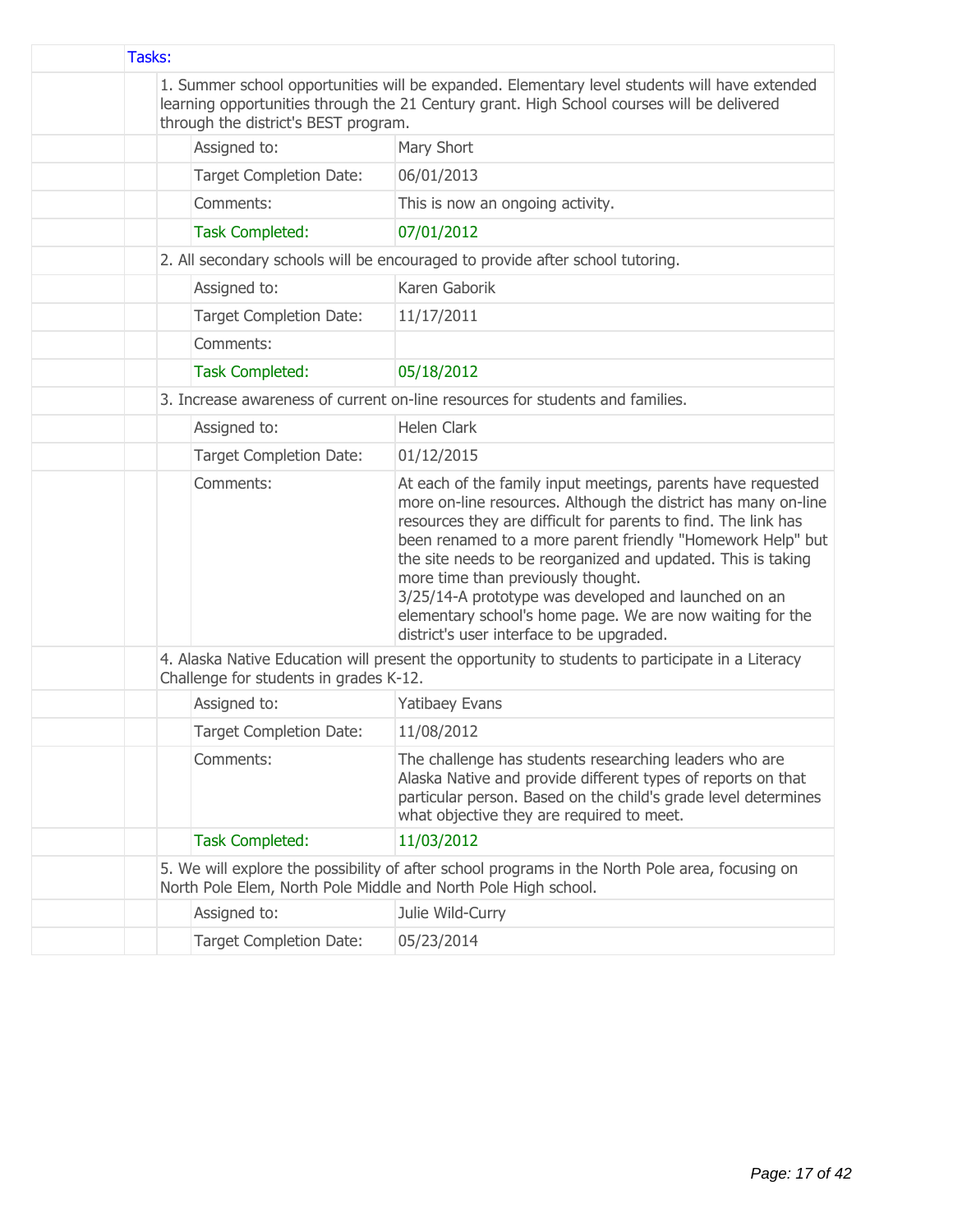|                                         | Comments:              | 12/4/2014: North Pole Middle: District funds support an<br>academic support program for students after school. North<br>Pole High: District funds support an academic support program<br>for students after school. A budget has been submitted for<br>these programs to continue with district dollars.<br>5/29/14 Received the grant for North Pole Elem., Tic Brown<br>and Lathrop. Do not know if we have the funds for North Pole<br>Middle.<br>3/25/14 The grant for North Pole Elem. and Tic Brown will be<br>submitted at the end of the week. District funds have been<br>requested for an After School Program at North Pole Middle<br>school. |
|-----------------------------------------|------------------------|----------------------------------------------------------------------------------------------------------------------------------------------------------------------------------------------------------------------------------------------------------------------------------------------------------------------------------------------------------------------------------------------------------------------------------------------------------------------------------------------------------------------------------------------------------------------------------------------------------------------------------------------------------|
|                                         | <b>Task Completed:</b> | 05/23/2014                                                                                                                                                                                                                                                                                                                                                                                                                                                                                                                                                                                                                                               |
| <b>Implement</b> Percent Task Complete: |                        | 4 of 5 $(80\%)$                                                                                                                                                                                                                                                                                                                                                                                                                                                                                                                                                                                                                                          |

### **Indicator 4.06 - District promotes and supports school environments that reflect cultural awareness and an understanding of cultural values of the students and community. (1194)**

| <b>Status</b> | <b>Full Implementation</b> |                                                                                                                                                                                                                                                                                                                                                                                                                                                                                                                                                                                                                                                                                                                                                                                                                                                                                                                                                                                                                                                                                                                                                                                                                                                                                                                                                                                                                                                                                                                                                                                                                                                                                                                                                                           |
|---------------|----------------------------|---------------------------------------------------------------------------------------------------------------------------------------------------------------------------------------------------------------------------------------------------------------------------------------------------------------------------------------------------------------------------------------------------------------------------------------------------------------------------------------------------------------------------------------------------------------------------------------------------------------------------------------------------------------------------------------------------------------------------------------------------------------------------------------------------------------------------------------------------------------------------------------------------------------------------------------------------------------------------------------------------------------------------------------------------------------------------------------------------------------------------------------------------------------------------------------------------------------------------------------------------------------------------------------------------------------------------------------------------------------------------------------------------------------------------------------------------------------------------------------------------------------------------------------------------------------------------------------------------------------------------------------------------------------------------------------------------------------------------------------------------------------------------|
| <b>Assess</b> | Rubric Score:              | 3                                                                                                                                                                                                                                                                                                                                                                                                                                                                                                                                                                                                                                                                                                                                                                                                                                                                                                                                                                                                                                                                                                                                                                                                                                                                                                                                                                                                                                                                                                                                                                                                                                                                                                                                                                         |
|               | Level of Development:      | Initial: Full Implementation 10/22/2010                                                                                                                                                                                                                                                                                                                                                                                                                                                                                                                                                                                                                                                                                                                                                                                                                                                                                                                                                                                                                                                                                                                                                                                                                                                                                                                                                                                                                                                                                                                                                                                                                                                                                                                                   |
|               | Evidence:                  | $\bullet$ 2012-2013<br>• The district will provide training for classroom teachers<br>based on the "Guide to Implementing the Alaska Cultural<br>Standards for Educators."<br>. We address cultural sensitivity through participation in a<br>class called Brave Books and Courageous Conversations.<br>Participants read 6 texts related to the populations in our<br>district who frequently do not make AYP.<br>• The Board of Education passed a resolution on June 5, titled<br>Respect. The resolution outlines its vision, mission and core<br>values regarding respect for the diversity and dignity of<br>individuals and groups.<br>$\bullet$ 2013-2014<br>• The district curricula have been aligned to the cultural<br>standards and are adopted by the School Board.<br>• The district implements a school climate survey, the Parent<br>Opinion Poll, every other year to get a greater understanding<br>of parents' views and attitudes toward the schools.<br>• The district offers Respecting Ethnic And Cultural Heritage<br>(REACH) classes to help provide a guide for infusing cultural<br>awareness and respect in classrooms and among teachers.<br>• Four of our five high schools have a cultural liaison at the<br>school that acts as liaisons between parents, students and<br>staff to address any issues that may arise.<br>• America's Cultures Week Potluck each spring where an array<br>of cultures represented in the community are highlighted<br>including food, languages, singing, and dancing.<br>• The district annually supports and implements Challenge<br>Day, a national program, which focuses on the efforts to break<br>down barriers between students.<br>• The Board Diversity Committee addresses district issues and |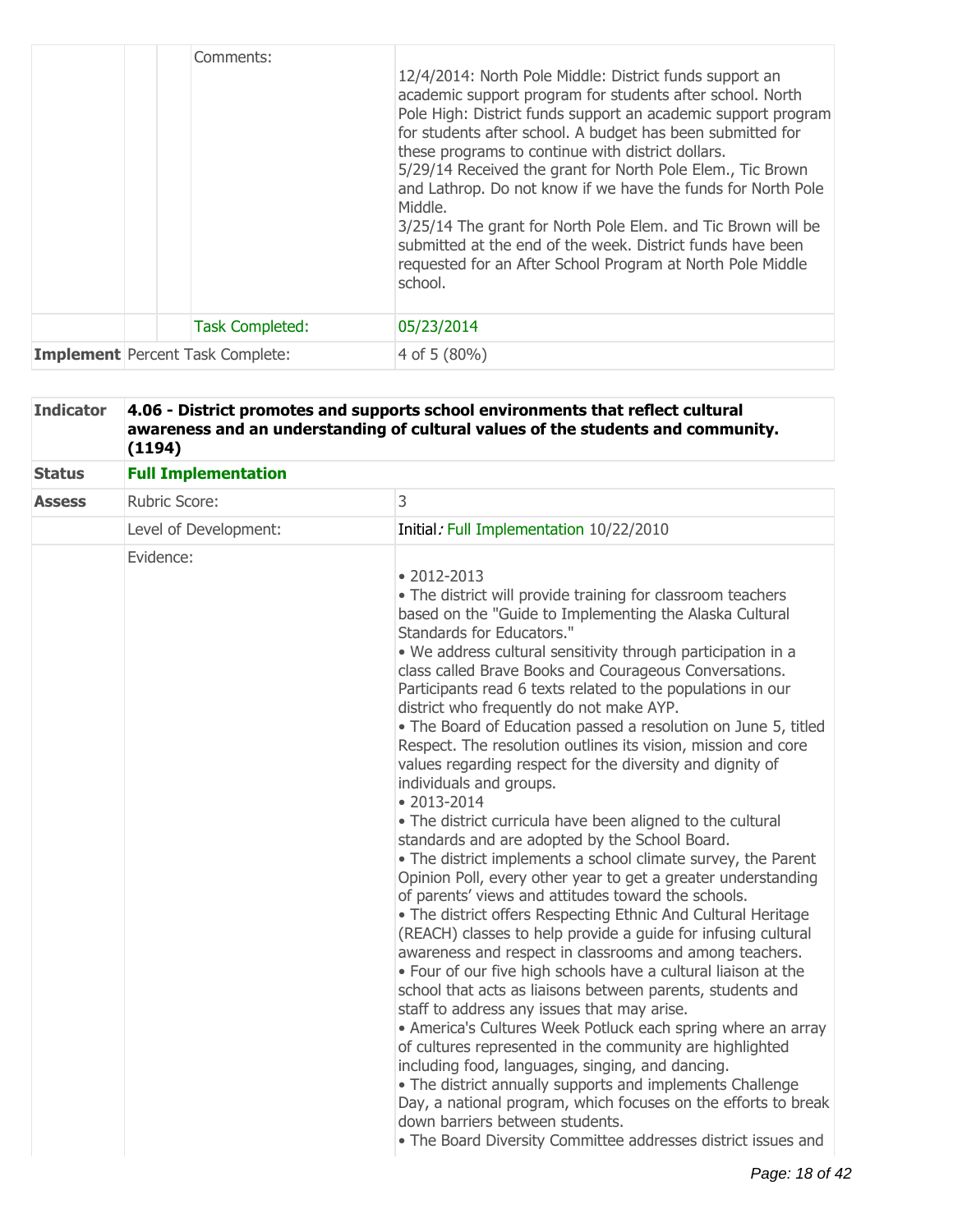helps promote cultural respect in the school district.

The Alaska Native Education program supports the academic and cultural needs of the Alaska Native and American Indian student population.

The Alaska Room is a culturally structured classroom led by Native elders where groups of students visit and participate in activities related to the various Native groups in the state.

One of the goals of the ELL Program Plan of Service (supported by the School Board and approved by the AK Dept. of Education and Early Development) is to help students develop and maintain a healthy cross-cultural perspective. ELL staff in schools provides: cultural insight and cultural background of ELL students to mainstream staff along with ongoing academic and cultural support to students.

ELL coordinator staffs a table at Fairbanks' annual International Friendship day. Community outreach consists of two-way dialogue between district and parents and community.

Encourage attendance at district endorsed activities via personal outreach from ELL staff to students and families, posted fliers and direct mail.

• One of the Core Values of our district's current priorities is "Respect for the diversity and dignity of individuals and groups is essential".

Annually the Board of Education considers resolutions to observe Alaska Native and American Indian Heritage Month, Hispanic Heritage Month and Black History Month.

Annually the Board of Education considers a resolution to honor Dr. Martin Luther King.

The Board of Education approved Martin Luther King day as a paid holiday. This encourages staff to spend the day off in community service.

Parents and community members have the opportunity to complete a principal input form on an annual basis that includes a category regarding "understanding of social, racial, cultural, political, and economic forces that influences a positive school environment."

The principals' evaluation addresses "understanding of social, racial, cultural, political, and economic forces that influences a positive school environment."

The standard teacher evaluation addresses six areas of individual and cultural characteristics.

Effie Kokrine Charter School is a school of choice serving 150 students in grades 7-12 in an early college program, with a curriculum that integrates and honors the indigenous cultures of Alaska.

The Philosophy of the adopted k-12 Social Studies curriculum states it will 'help students appreciate the uniqueness of individuals and the diversity within and among groups of humans."

Ell staff are present at 8th grade transitional/open house events in the spring at their receiving high school. This demonstrates the on-going support of 8th grade Ell students will receive in 9th grade. Language interpreters are present and available to parents as well to the extent practical.

Evidence- District and School Websites, PowerSchool Premier, School Newsletters, School Board Minutes, Meeting notes, Class syllabi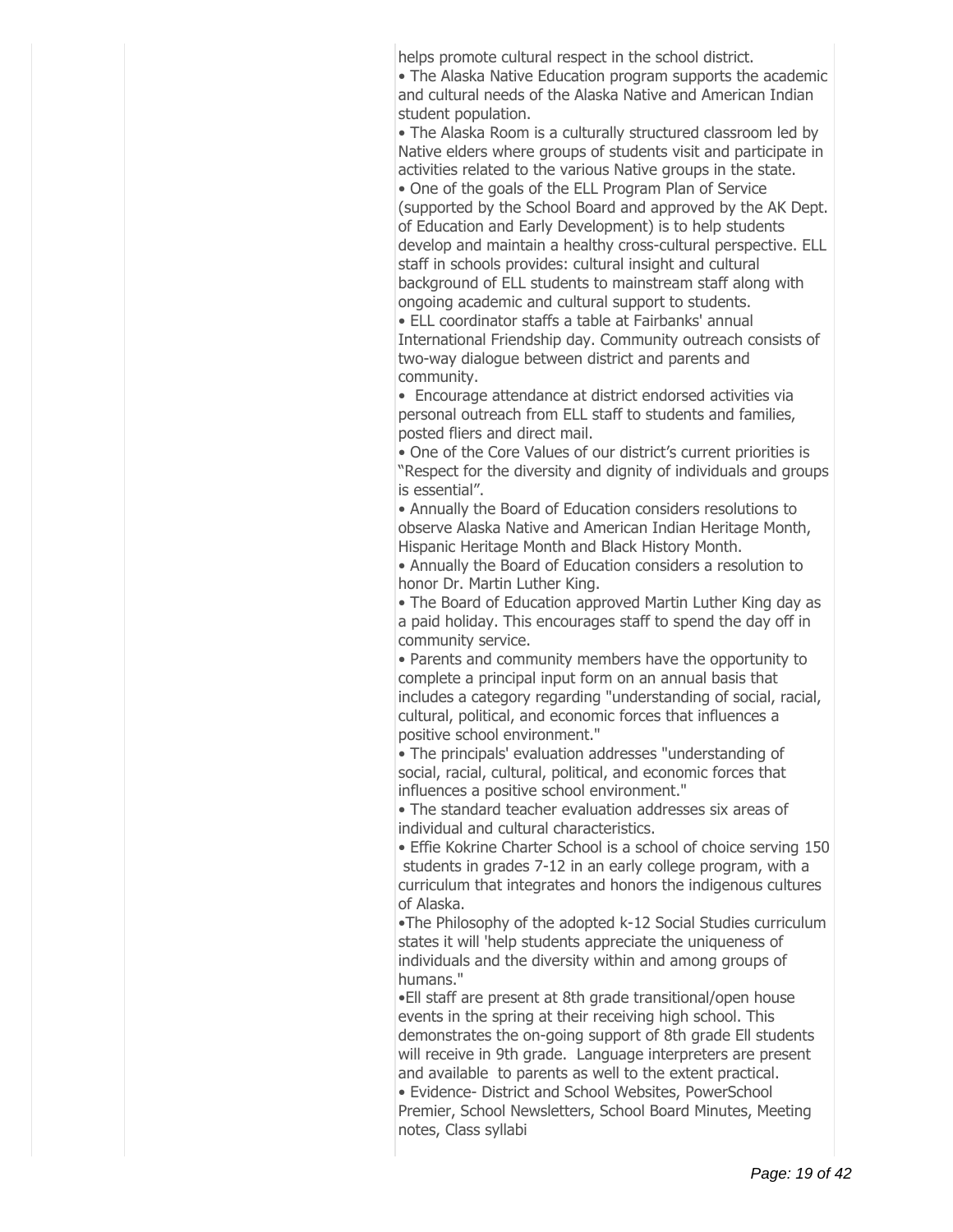| <b>Indicator</b> |                            | 4.07 - District staff members communicate effectively with parents about learning<br>expectations, student progress, and ways to reinforce learning at home.(1195)(KEY)                                                                                                                                                                                                                                                                                                                                                                                                                                                                                                                                                                                                                                                                                                                                                                                                                                                                                                                                                                                                                                                                                                                                                                                                                                                                                                                                                                                                                                                                                                                                                                                                                                                                                                                                                                                                                                                                                                                                                                                                                                                                                                                                                                                                                                                                                                                                                                                                                                      |
|------------------|----------------------------|--------------------------------------------------------------------------------------------------------------------------------------------------------------------------------------------------------------------------------------------------------------------------------------------------------------------------------------------------------------------------------------------------------------------------------------------------------------------------------------------------------------------------------------------------------------------------------------------------------------------------------------------------------------------------------------------------------------------------------------------------------------------------------------------------------------------------------------------------------------------------------------------------------------------------------------------------------------------------------------------------------------------------------------------------------------------------------------------------------------------------------------------------------------------------------------------------------------------------------------------------------------------------------------------------------------------------------------------------------------------------------------------------------------------------------------------------------------------------------------------------------------------------------------------------------------------------------------------------------------------------------------------------------------------------------------------------------------------------------------------------------------------------------------------------------------------------------------------------------------------------------------------------------------------------------------------------------------------------------------------------------------------------------------------------------------------------------------------------------------------------------------------------------------------------------------------------------------------------------------------------------------------------------------------------------------------------------------------------------------------------------------------------------------------------------------------------------------------------------------------------------------------------------------------------------------------------------------------------------------|
| <b>Status</b>    | <b>Full Implementation</b> |                                                                                                                                                                                                                                                                                                                                                                                                                                                                                                                                                                                                                                                                                                                                                                                                                                                                                                                                                                                                                                                                                                                                                                                                                                                                                                                                                                                                                                                                                                                                                                                                                                                                                                                                                                                                                                                                                                                                                                                                                                                                                                                                                                                                                                                                                                                                                                                                                                                                                                                                                                                                              |
| <b>Assess</b>    | Rubric Score:              | 3                                                                                                                                                                                                                                                                                                                                                                                                                                                                                                                                                                                                                                                                                                                                                                                                                                                                                                                                                                                                                                                                                                                                                                                                                                                                                                                                                                                                                                                                                                                                                                                                                                                                                                                                                                                                                                                                                                                                                                                                                                                                                                                                                                                                                                                                                                                                                                                                                                                                                                                                                                                                            |
|                  | Level of Development:      | Initial: Full Implementation 10/08/2010                                                                                                                                                                                                                                                                                                                                                                                                                                                                                                                                                                                                                                                                                                                                                                                                                                                                                                                                                                                                                                                                                                                                                                                                                                                                                                                                                                                                                                                                                                                                                                                                                                                                                                                                                                                                                                                                                                                                                                                                                                                                                                                                                                                                                                                                                                                                                                                                                                                                                                                                                                      |
|                  | Evidence:                  | • 2011-2012 A communication survey was completed by<br>parents in May.<br>• 2012-2013-Reviewed. No additional evidence.<br>• 2013-2014<br>To ensure results-oriented public relations and two-way<br>communication that increases awareness, understanding, trust<br>and support for students, staff, and school district programs,<br>our district engages parents using both traditional and new<br>media, leveraging key components of various tools depending<br>on the parent group, topic, and timeline for message delivery.<br>Current communication tools include:<br>• Community bulletins bulletin boards in each school.<br>· Electronic message boards,<br>· Direct email from teacher to his/her classroom parents and<br>principal to all school parents<br>• PTA newsletters and email, targeted electronic bulletins<br>pushed to parents through PowerSchool Premier (Student<br>Management System)<br>• Emergency, attendance and general outreach messaging<br>through Blackboard Connect (parent phone notification<br>system)<br>· School and District websites where parents access:<br>• --Current news<br>• --Homework help<br>• --Meal pay and lunch service information<br>• Interactive district-wide and school calendars of events<br>where parents can subscribe to specific calendar feeds using<br>iCal technology<br>. The school district public access channel (GCI Ch. 14) where<br>general slides, informative videos, announcements and live<br>school board meetings are broadcast.<br>• School board meeting are also broadcast on KUAC 89.9 and<br>live streamed. These meeting are achived.<br>· School board agendas and packets are available online.<br>Planned, effective, and meaningful communication focuses on<br>building mutually beneficial relationships between the school<br>district and its various stakeholders (e.g. parents, students,<br>staff, local government, taxpayers, business partners,<br>community members). While not every school or department<br>uses the exact same plan or systemic approach to<br>communication and community engagement, the district<br>excels at one of the most valuable tenets of communication,<br>which is the capacity to listen and accept feedback in order to<br>better interpret public attitudes, opinions and beliefs. We find<br>this approach stimulates a better understanding between<br>schools and its parents, and it augments district-wide effort to<br>build mutually beneficial relationships throughout the<br>community. Other examples of school-level communication<br>include: |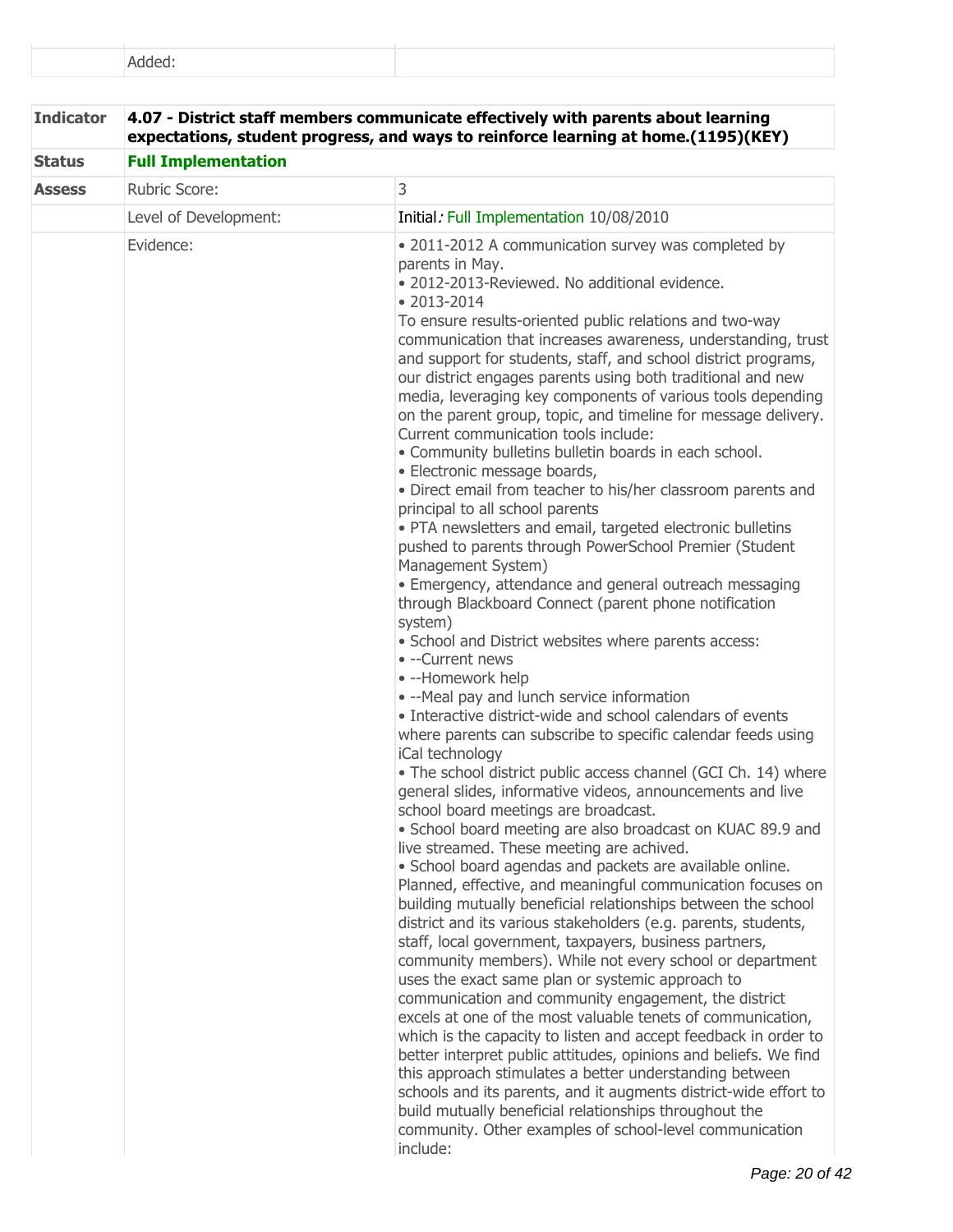| • Weekly/monthly newsletters to spotlight specific learning<br>targets or successes<br>. Opportunities for parents to visit school and learn about<br>programs (such as math nights, exhibit evenings, athletic<br>events, band/orchestra, showcases)<br>• Community forums on topics important to high-level<br>achievement and sustainability of programs<br>• Our policies and regulations require schools to communicate<br>expectations by providing:<br>• --Syllabi in secondary schools<br>• --Student attendance information, deficiency notices, and<br>quarterly grades<br>• Parents have real time 24/7 access to assignments and<br>grades and calendars of upcoming events through our<br>electronic PowerSchool Premier system (PSP)<br>. PSP kiosks installed in each school to enhance parent access.<br>· PSP mobil application includes translation feature.<br>• Each year the Student Rights, Responsibilities and Behavioral<br>Consequences Handbook is distributed to all k-12 students<br>• Parent-teacher conferences are held each semester<br>• The proliferation of new technology has greatly impacted the<br>process through which information is disseminated and<br>collected, and the challenge to effectively communicate has<br>been exacerbated by the presence of four different<br>generations among school district stakeholders. The district<br>will continue to employ a variety of communication tools to<br>share information with the community and local news media,<br>such as:<br>• Traditional and electronic press releases<br>• PR Shout Out (a new tool giving staff the capability to push<br>information directly to local news outlets)<br>• Community perspectives which are written by staff and<br>published in the newspaper<br>. Paid advertisements in the Fairbanks Daily News-Miner's<br>print and web editions<br>• Television<br>• Military publications |
|---------------------------------------------------------------------------------------------------------------------------------------------------------------------------------------------------------------------------------------------------------------------------------------------------------------------------------------------------------------------------------------------------------------------------------------------------------------------------------------------------------------------------------------------------------------------------------------------------------------------------------------------------------------------------------------------------------------------------------------------------------------------------------------------------------------------------------------------------------------------------------------------------------------------------------------------------------------------------------------------------------------------------------------------------------------------------------------------------------------------------------------------------------------------------------------------------------------------------------------------------------------------------------------------------------------------------------------------------------------------------------------------------------------------------------------------------------------------------------------------------------------------------------------------------------------------------------------------------------------------------------------------------------------------------------------------------------------------------------------------------------------------------------------------------------------------------------------------------------------------------------------------------------------------------|
|---------------------------------------------------------------------------------------------------------------------------------------------------------------------------------------------------------------------------------------------------------------------------------------------------------------------------------------------------------------------------------------------------------------------------------------------------------------------------------------------------------------------------------------------------------------------------------------------------------------------------------------------------------------------------------------------------------------------------------------------------------------------------------------------------------------------------------------------------------------------------------------------------------------------------------------------------------------------------------------------------------------------------------------------------------------------------------------------------------------------------------------------------------------------------------------------------------------------------------------------------------------------------------------------------------------------------------------------------------------------------------------------------------------------------------------------------------------------------------------------------------------------------------------------------------------------------------------------------------------------------------------------------------------------------------------------------------------------------------------------------------------------------------------------------------------------------------------------------------------------------------------------------------------------------|

| <b>Indicator</b> | 4.08 - District staff members communicate with parents and community members to<br>inform them about district priorities and to invite their participation.(1196) |                                         |
|------------------|-------------------------------------------------------------------------------------------------------------------------------------------------------------------|-----------------------------------------|
| <b>Status</b>    | <b>Full Implementation</b>                                                                                                                                        |                                         |
| <b>Assess</b>    | Rubric Score:                                                                                                                                                     |                                         |
|                  | Level of Development:                                                                                                                                             | Initial: Full Implementation 10/08/2010 |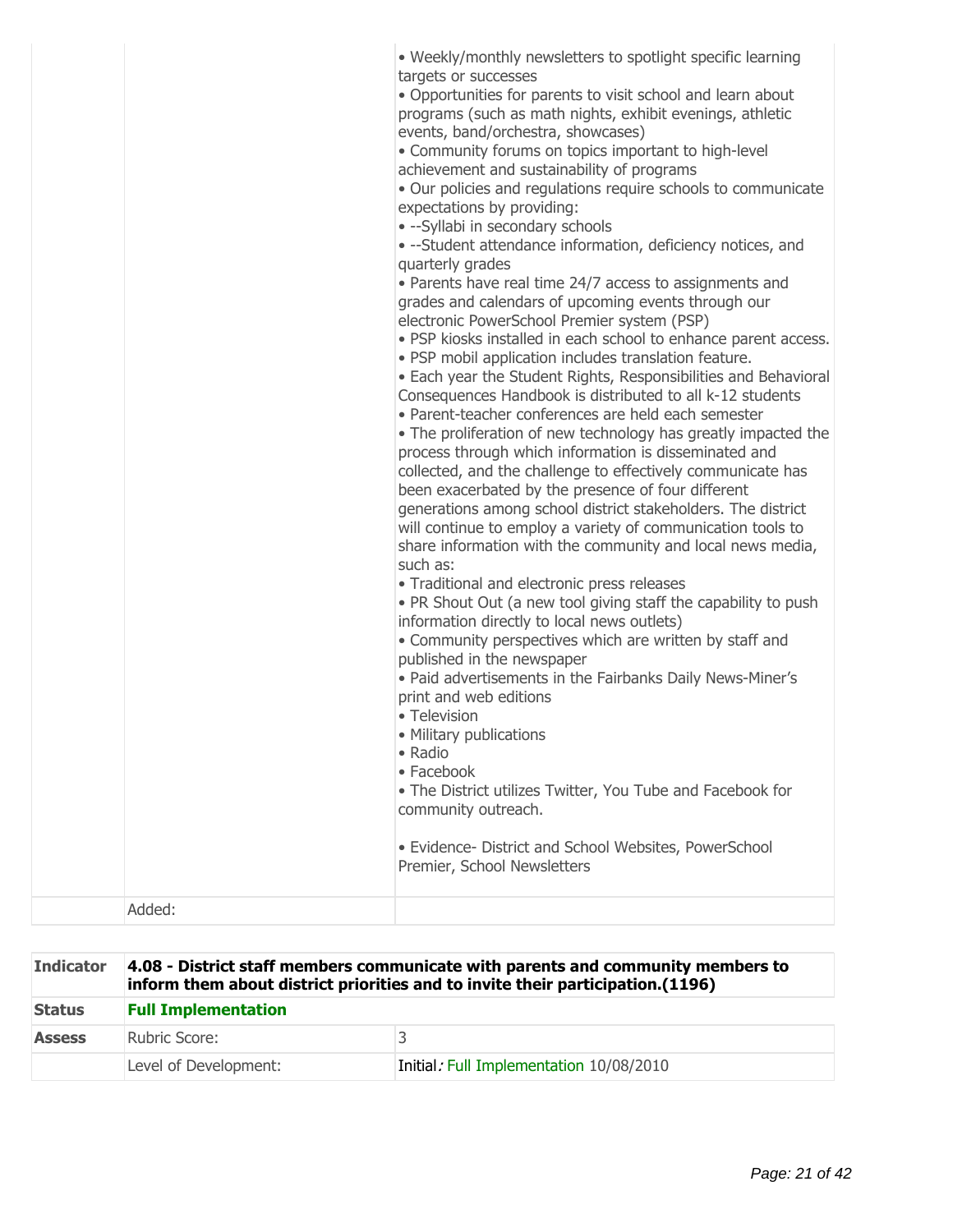| Evidence: | 2013-2014<br>· Our district improvement plan process has several<br>opportunities for parent involvement in discussing district<br>priorities and ways parents can support these priorities.<br>. We ask all families to support a compact of responsibility and<br>partnership each year.<br>· We provide open houses, grade level meetings,<br>student/parent orientation sessions, and numerous<br>opportunities to learn more about learning through the year.<br>. Our Alaska Native Education department coordinates<br>quarterly potlucks.<br>• The school board has standing committees on to which<br>parents are appointed.<br>• Numerous departments have parent advisory groups as part<br>of their structure.<br>• Each student and family receives a copy of the yearly<br>updated handbook entitled Students Rights, Responsibilities<br>and Behavioral Consequences Handbook, now available<br>electronically.<br>• At the secondary level, each school provides course planners<br>to help students and parents set educational goals.<br>· Our district website, as well as each school website, provides<br>important information to help parents know how to be<br>involved and engaged in supporting their child.<br>• To the extent practical in a language the parents<br>understand, the district utilizes Language Interpreters in<br>schools for parent/teacher conferences and student first<br>language support.<br>• Available at all schools: Language Line for immediate<br>interpretation over the telephone. School staffs are learning to<br>use online interpreting/translation applications as well.<br>• The Curriculum Department is planning parent presentations<br>on the new Alaska State Standards though Central Council<br>PTA.<br>• The seven Content Leadership Teams have parent and<br>University of Fairbanks reprentatives.<br>• All Content Leadership Teams (English/Language Arts,<br>Mathematics, Science, Social Studies, CTE, Health/PE,<br>Music/Fine Arts and World Languages) have both community<br>and postsecondary representation.<br>· Evidence- District and School Calendars, District and School<br>Websites, |
|-----------|-----------------------------------------------------------------------------------------------------------------------------------------------------------------------------------------------------------------------------------------------------------------------------------------------------------------------------------------------------------------------------------------------------------------------------------------------------------------------------------------------------------------------------------------------------------------------------------------------------------------------------------------------------------------------------------------------------------------------------------------------------------------------------------------------------------------------------------------------------------------------------------------------------------------------------------------------------------------------------------------------------------------------------------------------------------------------------------------------------------------------------------------------------------------------------------------------------------------------------------------------------------------------------------------------------------------------------------------------------------------------------------------------------------------------------------------------------------------------------------------------------------------------------------------------------------------------------------------------------------------------------------------------------------------------------------------------------------------------------------------------------------------------------------------------------------------------------------------------------------------------------------------------------------------------------------------------------------------------------------------------------------------------------------------------------------------------------------------------------------------------------------------------------------------------------------|
| Added:    |                                                                                                                                                                                                                                                                                                                                                                                                                                                                                                                                                                                                                                                                                                                                                                                                                                                                                                                                                                                                                                                                                                                                                                                                                                                                                                                                                                                                                                                                                                                                                                                                                                                                                                                                                                                                                                                                                                                                                                                                                                                                                                                                                                                   |

| <b>Indicator</b> | 4.09 - District has policies and procedures regarding facility management. (1197) |                                         |
|------------------|-----------------------------------------------------------------------------------|-----------------------------------------|
| <b>Status</b>    | <b>Full Implementation</b>                                                        |                                         |
| <b>Assess</b>    | Rubric Score:                                                                     |                                         |
|                  | Level of Development:                                                             | Initial: Full Implementation 10/14/2010 |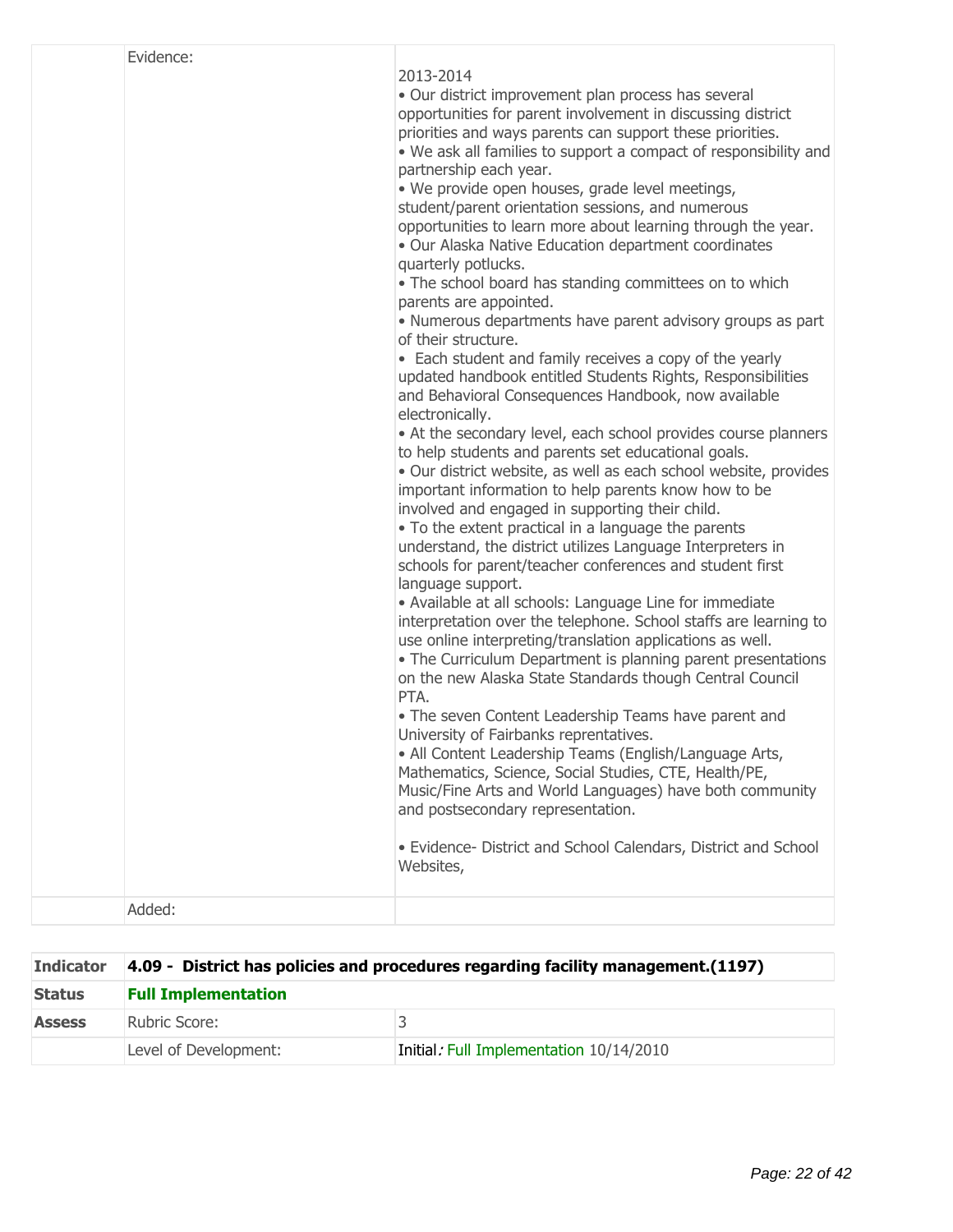| Evidence: | 3+Exemplary Implementation.<br>2013-2014<br>. Each September the district submits the Capital Improvement<br>Plan for the FNSBSD. This document contains all of the<br>evidence to demonstrate our exemplary implementation of this<br>indicator.<br>.Our work order system and preventive maintenance systems<br>are tracked on a data base. These systems are reliable and<br>working well. |
|-----------|-----------------------------------------------------------------------------------------------------------------------------------------------------------------------------------------------------------------------------------------------------------------------------------------------------------------------------------------------------------------------------------------------|
| Added:    |                                                                                                                                                                                                                                                                                                                                                                                               |

## **Professional Development**

**Domain 5.0- There is evidence that professional development is based on data and reflects the needs of students, schools, and the district.**

| <b>Indicator</b> | 5.01 - District assessment data are a primary factor in determining professional<br>development priorities.(1198)(KEY) |                                         |  |
|------------------|------------------------------------------------------------------------------------------------------------------------|-----------------------------------------|--|
| <b>Status</b>    | <b>Full Implementation</b>                                                                                             |                                         |  |
| <b>Assess</b>    | Rubric Score:                                                                                                          |                                         |  |
|                  | Level of Development:                                                                                                  | Initial: Full Implementation 10/14/2010 |  |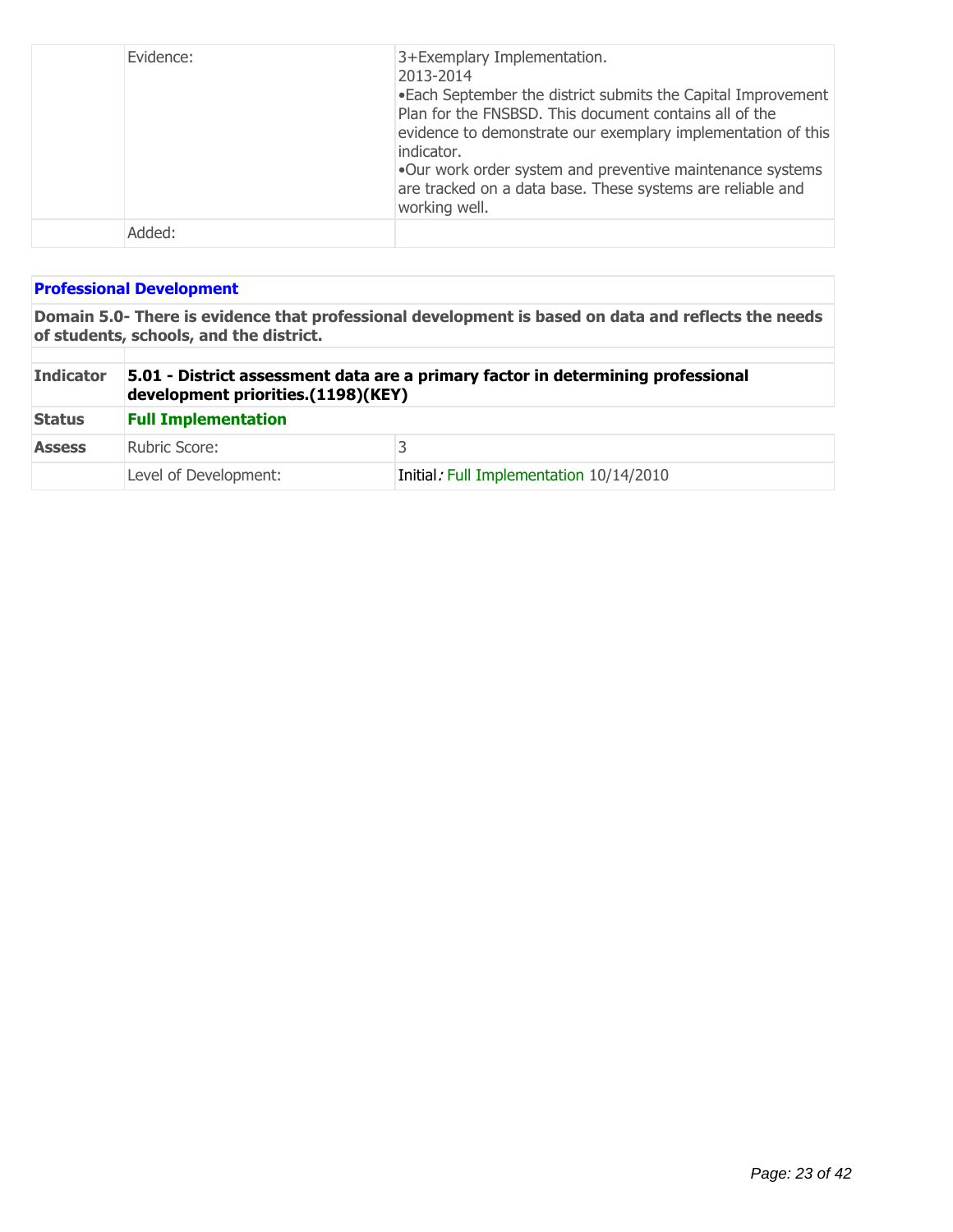| Evidence: | District achievement data are a primary factor in determining<br>professional development priorities. SBA scores in math and<br>language arts serve as indicators for creating districtwide goals<br>for improvement. Everyday Math mid-year results are used to<br>adjust instruction. Algebra I end-of-semester tests are used to<br>monitor progress of secondary students. Data from the<br>assessments listed above are used to determine professional<br>development priorities. In some Title I schools, professional<br>development is supporting development of PLCs as skilled data<br>analyzers who continuously use student learning data to<br>inform decision-making about formative assessment,<br>instructional decisions, and the participating educators'<br>professional development. In collaboration with building<br>principals, Title I supports PD initiated by PLC questions. Title I<br>also offers supplemental school wide PD to support<br>implementation of district wide PD to address data-driven<br>achievement concerns and strengths.<br>2011-2012<br>• Elementary teachers will be trained in utilizing progress<br>monitoring as a part of RTI implementation. Progress<br>monitoring is being utilized in PLC groups to help determine<br>teachers' professional development.<br>2012-2013<br>• In August 2012, during a districtwide inservice day,<br>elementary teachers were trained in Core Diagnostics. This<br>diagnostic tool is used to assess student skill gaps and help<br>teachers identify appropriate reading interventions.<br>• Most elementary principals attended Positive Behavioral<br>Interventions and Supports (PBIS) train the trainers workshop<br>in July of 2012. All elementary teachers attended a full day of<br>PBIS training with Dr. Randy Sprick on Sept. 24th 2012, a<br>districtwide inservice day.<br>2013-2014<br>•Teachers developed a middle school math readiness<br>assessment for all 6-7 graders to inform/adjust placement and<br>instruction.<br>Evidence: District Priorities, EDM assessments and pacing<br>guides, Algebra 1 assessments, Core Diagnostics training<br>agendas |
|-----------|------------------------------------------------------------------------------------------------------------------------------------------------------------------------------------------------------------------------------------------------------------------------------------------------------------------------------------------------------------------------------------------------------------------------------------------------------------------------------------------------------------------------------------------------------------------------------------------------------------------------------------------------------------------------------------------------------------------------------------------------------------------------------------------------------------------------------------------------------------------------------------------------------------------------------------------------------------------------------------------------------------------------------------------------------------------------------------------------------------------------------------------------------------------------------------------------------------------------------------------------------------------------------------------------------------------------------------------------------------------------------------------------------------------------------------------------------------------------------------------------------------------------------------------------------------------------------------------------------------------------------------------------------------------------------------------------------------------------------------------------------------------------------------------------------------------------------------------------------------------------------------------------------------------------------------------------------------------------------------------------------------------------------------------------------------------------------------------------------------------------------------------------------------------------|
| Added:    |                                                                                                                                                                                                                                                                                                                                                                                                                                                                                                                                                                                                                                                                                                                                                                                                                                                                                                                                                                                                                                                                                                                                                                                                                                                                                                                                                                                                                                                                                                                                                                                                                                                                                                                                                                                                                                                                                                                                                                                                                                                                                                                                                                        |

| <b>Indicator</b> | 5.02 - The District teacher and principal evaluation processes are aligned with the Alaska<br>Professional Teacher Standards and the Standards for Alaska's Administrators.(1199) |                                         |  |
|------------------|-----------------------------------------------------------------------------------------------------------------------------------------------------------------------------------|-----------------------------------------|--|
| <b>Status</b>    | <b>Full Implementation</b>                                                                                                                                                        |                                         |  |
| <b>Assess</b>    | Rubric Score:                                                                                                                                                                     |                                         |  |
|                  | Level of Development:                                                                                                                                                             | Initial: Full Implementation 10/22/2010 |  |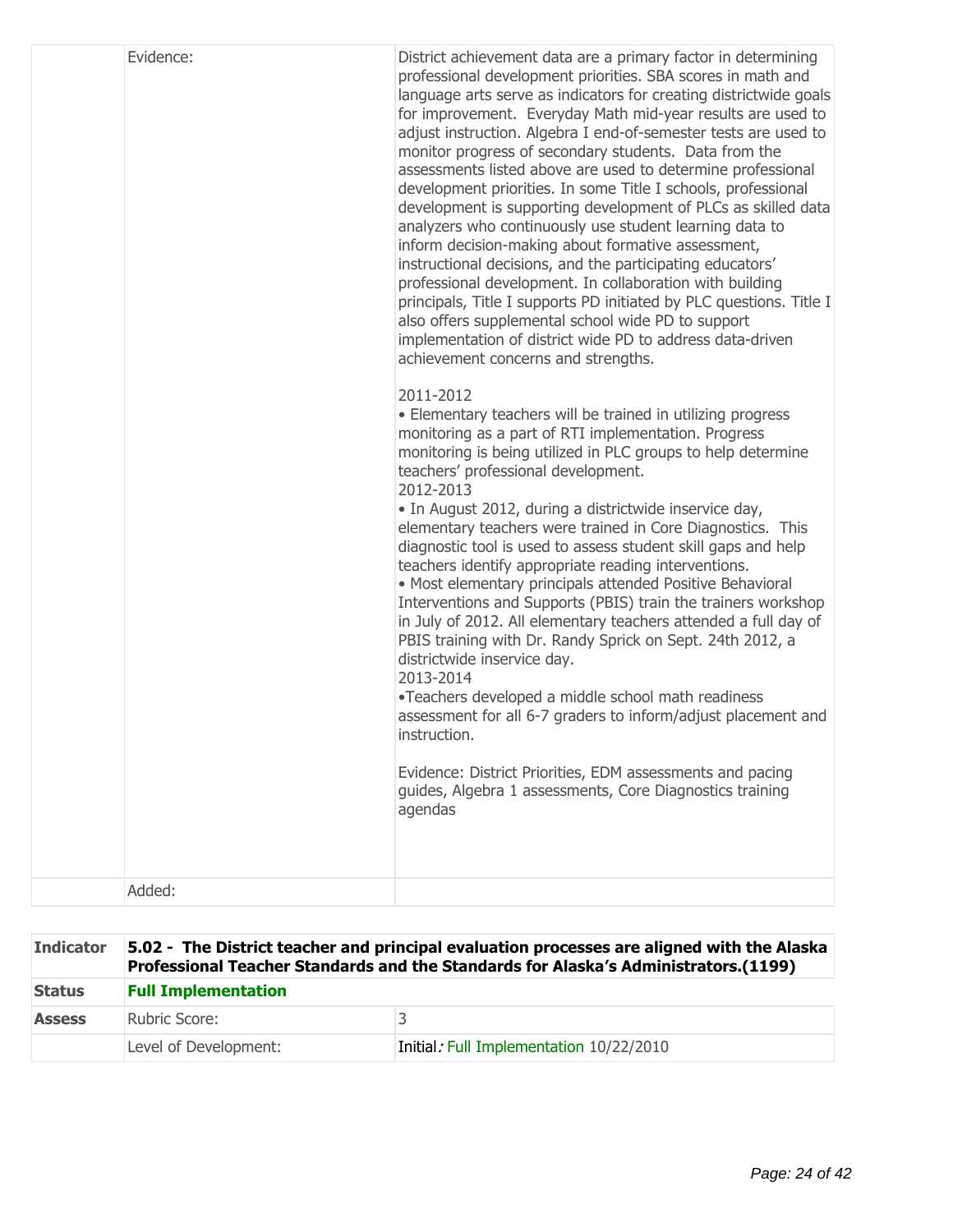| Evidence: | 2013-2014<br>• 3+ Exemplary Implementation.<br>· Evaluation standards are aligned with state standards. Each<br>evaluation standard references a state standard.<br>. Principals meet annually with their teaching staff to review<br>any changes in the evaluation instrument or procedures. All<br>teacher and principal staff new to the district receive an<br>orientation to review the evaluation instrument and<br>procedures. As part of a formal observation, the principal<br>meets with the teacher before the scheduled observation to<br>discuss the evaluation standards and the indicators of<br>performance that meet standards.<br>• The district provides formal evaluation training each year for<br>principals and during the course of the year, principals receive<br>individual guidance when determining that a teacher needs to<br>improve and needs to be placed on a plan of improvement.<br>• When an Assistant Superintendent has a concern about a<br>principal's performance, guidance is provided to ensure that<br>the Improvement Plan and procedure complies with the law,<br>contract, and tenets of due process.<br>• A committee developing new teacher and principal<br>evaluations and Common Core approach as per the ESEA<br>Waiver requirement.<br>• Under the NCLB waiver, the district planned a multi-year<br>implementation of a research-based educator evaluation<br>system that supports professional learning for teachers and<br>principals. It is shown to have predictive validity in correlation<br>with student achievement.<br>· Selected Charlotte Danielson 'Framework' is being used as a<br>new assessment.<br>• Teachscape and Educational Impact will be used for training<br>purposes.<br>• Rigorous calibration training on Danielson's Framework is<br>being done with principals and selected other administrators.<br>· Evidence- Principals' Calendars and Schedules, Principals'<br>Meeting Agendas, Principal and Teacher Evaluation<br>Instruments, Teacher evaluation handbook, Training agendas |
|-----------|---------------------------------------------------------------------------------------------------------------------------------------------------------------------------------------------------------------------------------------------------------------------------------------------------------------------------------------------------------------------------------------------------------------------------------------------------------------------------------------------------------------------------------------------------------------------------------------------------------------------------------------------------------------------------------------------------------------------------------------------------------------------------------------------------------------------------------------------------------------------------------------------------------------------------------------------------------------------------------------------------------------------------------------------------------------------------------------------------------------------------------------------------------------------------------------------------------------------------------------------------------------------------------------------------------------------------------------------------------------------------------------------------------------------------------------------------------------------------------------------------------------------------------------------------------------------------------------------------------------------------------------------------------------------------------------------------------------------------------------------------------------------------------------------------------------------------------------------------------------------------------------------------------------------------------------------------------------------------------------------------------------------------------------------------------------------------|
| Added:    |                                                                                                                                                                                                                                                                                                                                                                                                                                                                                                                                                                                                                                                                                                                                                                                                                                                                                                                                                                                                                                                                                                                                                                                                                                                                                                                                                                                                                                                                                                                                                                                                                                                                                                                                                                                                                                                                                                                                                                                                                                                                           |

| <b>Indicator</b> | 5.03 - The district provides professional development that is embedded into the daily<br>routines and practices of school staff.(1200) |                                         |  |
|------------------|----------------------------------------------------------------------------------------------------------------------------------------|-----------------------------------------|--|
| <b>Status</b>    | <b>Full Implementation</b>                                                                                                             |                                         |  |
| <b>Assess</b>    | Rubric Score:                                                                                                                          |                                         |  |
|                  | Level of Development:                                                                                                                  | Initial: Full Implementation 10/25/2012 |  |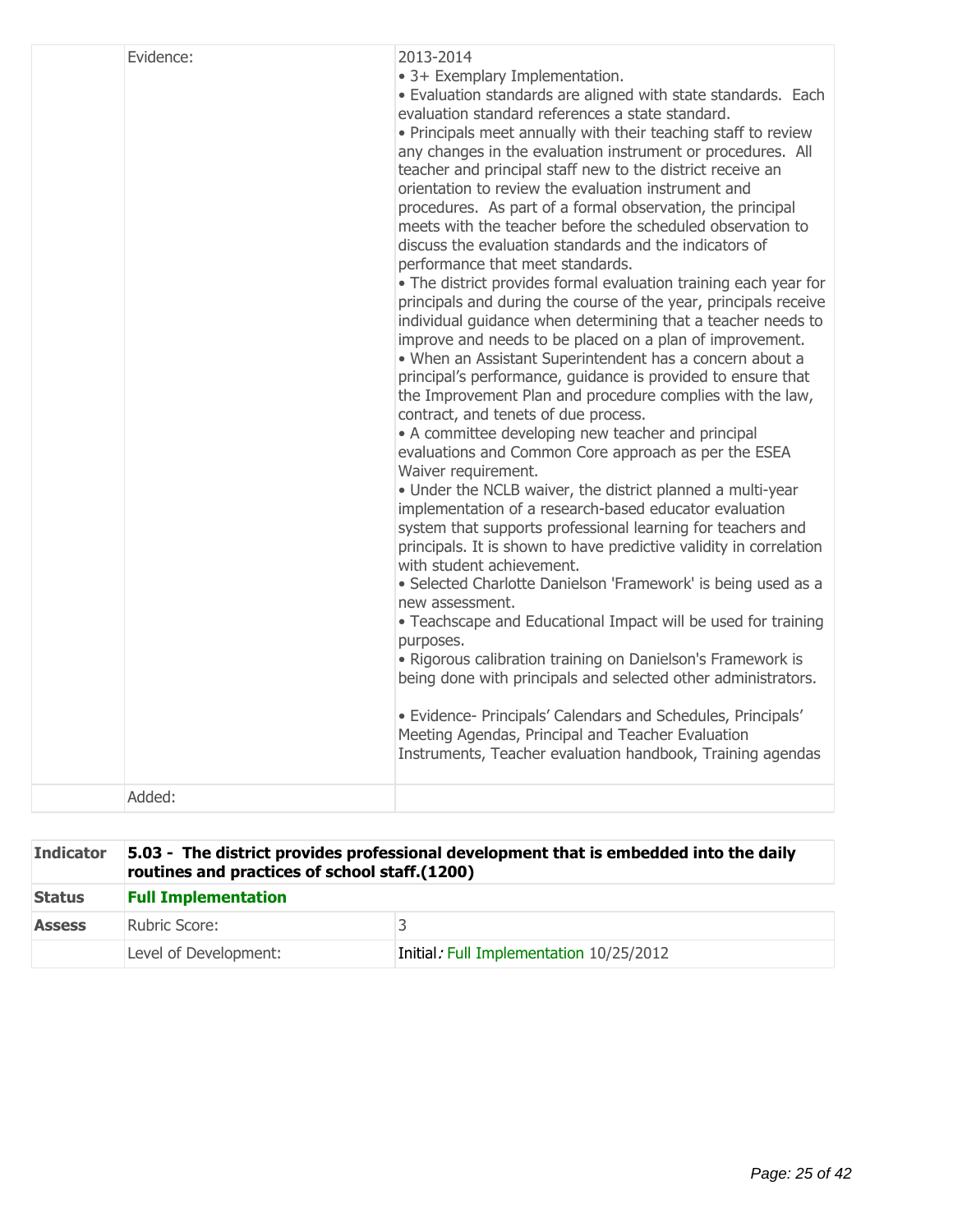| Evidence: | 3+ Exemplary.<br>• The district has developed a three-year professional<br>development plan, based on district data, School Board<br>Priorities, and input from teachers and administrators, to<br>support a consistent and districtwide approach to professional<br>learning. Districtwide professional development experiences<br>are offered on inservice days and during the school day.<br>Professional developers offer "core" training (e.g. Everyday<br>Math, Storytown, district interventions) throughout the year,<br>but specifically target teachers new to the district and those<br>who are teaching a content area/grade level for the first time.<br>Additionally, all new teachers are required to attend, with<br>compensation, a "New Teacher Orientation" held before their<br>contract year begins. Title I funds additionally support<br>professional development through programs related to<br>differentiated instruction and learning challenges related to<br>poverty.<br>· Substitutes are provided for professional development<br>occurring during the school day. Stipends and/or hourly wages<br>may be provided to educators participating in PD outside of<br>their contract day.<br>. Elementary and secondary content coaches in math and ELA<br>provide in-class modeling and the opportunity for reflective<br>professional support. In collaboration with the Title I<br>principals, Title I PD provides supplemental implementation<br>support for district initiatives as well as emerging priorities at<br>Title I schools.<br>• The ITTs help to introduce and support the use of new<br>technology as well as systematic roll out of Odyssey Math, a<br>new SPED/RTI intervention.<br>Evidence: Three-year professional development plan, class<br>agendas and sign-in sheets, ITTs logs |
|-----------|--------------------------------------------------------------------------------------------------------------------------------------------------------------------------------------------------------------------------------------------------------------------------------------------------------------------------------------------------------------------------------------------------------------------------------------------------------------------------------------------------------------------------------------------------------------------------------------------------------------------------------------------------------------------------------------------------------------------------------------------------------------------------------------------------------------------------------------------------------------------------------------------------------------------------------------------------------------------------------------------------------------------------------------------------------------------------------------------------------------------------------------------------------------------------------------------------------------------------------------------------------------------------------------------------------------------------------------------------------------------------------------------------------------------------------------------------------------------------------------------------------------------------------------------------------------------------------------------------------------------------------------------------------------------------------------------------------------------------------------------------------------------------------------------------------------------------------------|
| Added:    |                                                                                                                                                                                                                                                                                                                                                                                                                                                                                                                                                                                                                                                                                                                                                                                                                                                                                                                                                                                                                                                                                                                                                                                                                                                                                                                                                                                                                                                                                                                                                                                                                                                                                                                                                                                                                                      |
|           |                                                                                                                                                                                                                                                                                                                                                                                                                                                                                                                                                                                                                                                                                                                                                                                                                                                                                                                                                                                                                                                                                                                                                                                                                                                                                                                                                                                                                                                                                                                                                                                                                                                                                                                                                                                                                                      |

| <b>Indicator</b> | 5.04 - The district provides mentoring to support new teachers, administrators, and<br>instructional leaders in the development of instructional and classroom management<br>skills.(1201) |                                         |  |
|------------------|--------------------------------------------------------------------------------------------------------------------------------------------------------------------------------------------|-----------------------------------------|--|
| <b>Status</b>    | <b>Full Implementation</b>                                                                                                                                                                 |                                         |  |
| <b>Assess</b>    | Rubric Score:                                                                                                                                                                              |                                         |  |
|                  | Level of Development:                                                                                                                                                                      | Initial: Full Implementation 10/14/2010 |  |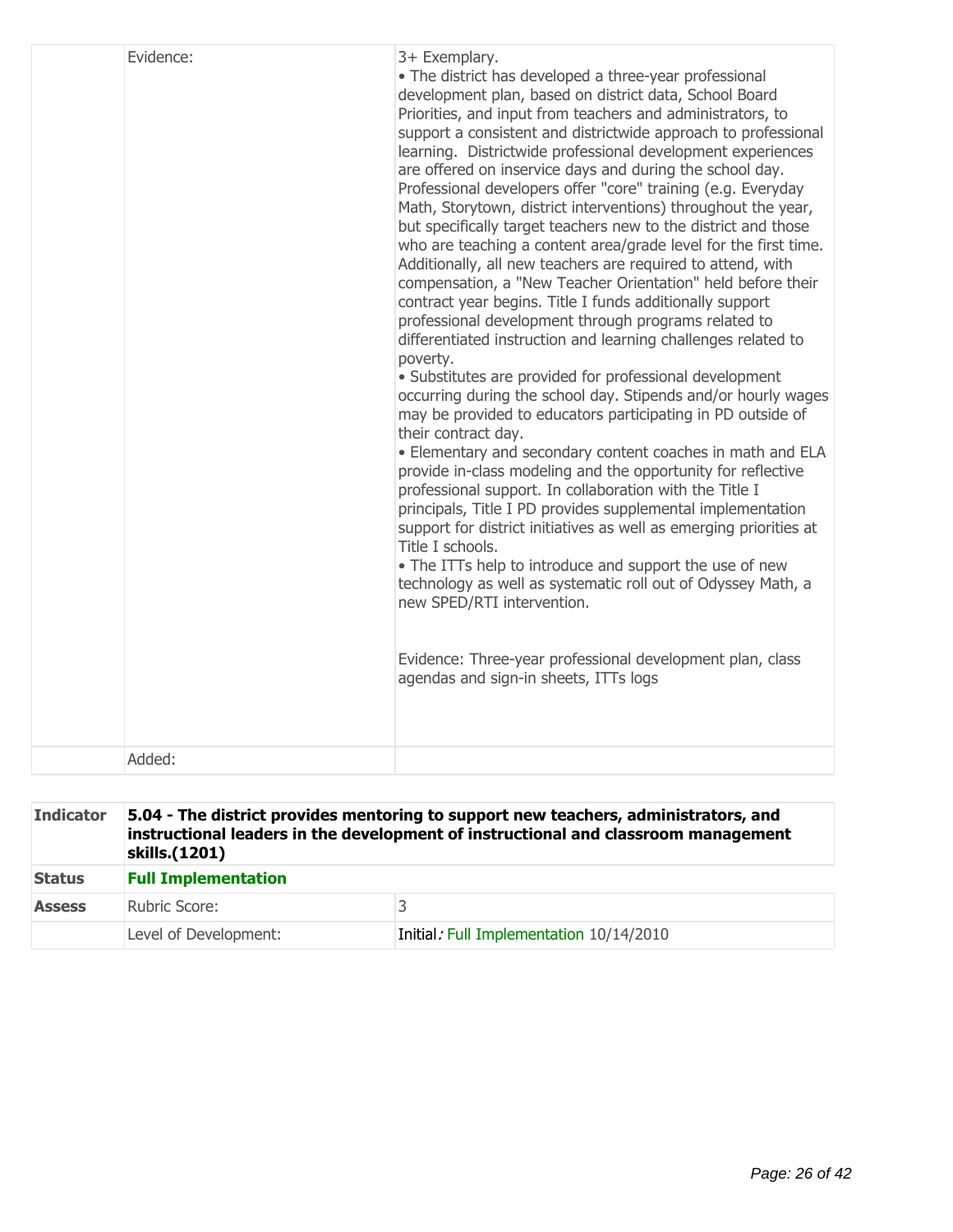# 3+ Exemplary

2010-2011

The district participates in the AK Statewide Mentor Program and has four employees who are statewide mentors. Currently 11 FNSBSD teachers have AK Statewide Mentors

Content coaches (two elementary and two secondary) have been hired to support teachers with Tier 1 core instruction. These content coaches initially work with teachers new to the district and new to the profession. They offer courses specific to their content areas and are currently teaching a course, "Educational Structures in the FNSBSD" open to teachers who have taught three or less years in the district. The participants receive support in classroom management, teaching methods, communication strategies, and assessment practices. Content coaches also work with principals, grade level teams, and teachers to provide individualized support.

## 2011-2012

Although the district continues to participate in the AK Statewide Mentor Program and has 2 employees who are statewide mentors, none have been assigned to support Fairbanks teachers.

• The 10 Instructional Technology Teachers (ITT's) meet with new teachers and use a checklist to ensure each teacher has the same baseline of technology support.

The five elementary art specialists contact new teachers and provide support with the implementation of the district's art curriculum.

2012-2013

The district is participating in the statewide Urban Growth Development (UGO) grant and has hired two mentors to work with new-to-the profession teachers.

The existing four content coaches, eight instructional technology teachers, and five elementary art specialists meet with all newly hired teachers. They establish relationships, provide support as needed, and check in with these new hires throughout the year. A course is offered each fall for teachers who have taught three or fewer years in the district. This course focuses on proactive rather than reactive approaches to the challenges that arise in the classrooms. It includes how to access resources, research, and support services outside their classroom walls.

### 2013-2014

The five art specialists supported new teachers through a 'Mentor Round' second quarter. Each art specialist was assigned a cadre of new teachers. The focus was on the use of art lessons to integrate content, modeling classroom management, and exposure to school, district, and local resources.

• An additional ITT with a primary focus on supporting distance delivery was added.

Supplemental mentoring and coaching through Title I professional development is available to new teachers in Title I schools in collaboration with their principals.

Evidence: content coach logs, course outlines and flyers, communication with AK Statewide Mentor Program

Added: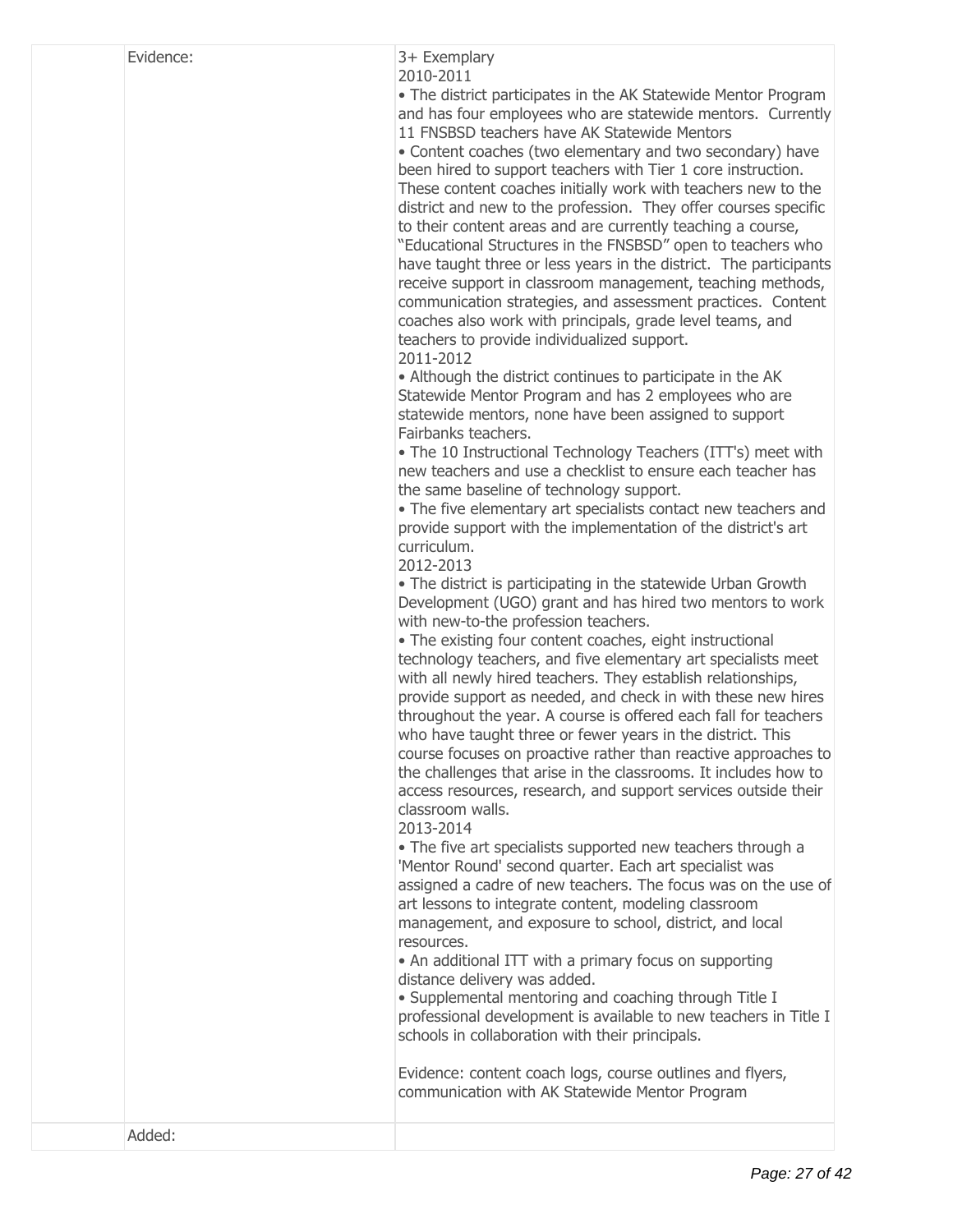| <b>Indicator</b> | 5.05 - District allocates sufficient time and resources to support professional<br>development outlined in the district improvement plan.(1202)(KEY) |                                                                                                                                                                                                                                                                                                                                                                                                                                                                                                                                                                                                                                                                                                                                                                                                                                                                                                                                                                                                                                                                                                                                                                                                                                                                                                                                                                                                                                                                                                                                                                                                                                                                                                                                                                                                                                                                                                                                                                                                                                                                                                                                                                                                                                                                                                                                                                                                                                                                                                                                                                                                                                                                                                                                                                                                                                                                                                                                                                                                                                                                    |  |  |  |
|------------------|------------------------------------------------------------------------------------------------------------------------------------------------------|--------------------------------------------------------------------------------------------------------------------------------------------------------------------------------------------------------------------------------------------------------------------------------------------------------------------------------------------------------------------------------------------------------------------------------------------------------------------------------------------------------------------------------------------------------------------------------------------------------------------------------------------------------------------------------------------------------------------------------------------------------------------------------------------------------------------------------------------------------------------------------------------------------------------------------------------------------------------------------------------------------------------------------------------------------------------------------------------------------------------------------------------------------------------------------------------------------------------------------------------------------------------------------------------------------------------------------------------------------------------------------------------------------------------------------------------------------------------------------------------------------------------------------------------------------------------------------------------------------------------------------------------------------------------------------------------------------------------------------------------------------------------------------------------------------------------------------------------------------------------------------------------------------------------------------------------------------------------------------------------------------------------------------------------------------------------------------------------------------------------------------------------------------------------------------------------------------------------------------------------------------------------------------------------------------------------------------------------------------------------------------------------------------------------------------------------------------------------------------------------------------------------------------------------------------------------------------------------------------------------------------------------------------------------------------------------------------------------------------------------------------------------------------------------------------------------------------------------------------------------------------------------------------------------------------------------------------------------------------------------------------------------------------------------------------------------|--|--|--|
| <b>Status</b>    | <b>Full Implementation</b>                                                                                                                           |                                                                                                                                                                                                                                                                                                                                                                                                                                                                                                                                                                                                                                                                                                                                                                                                                                                                                                                                                                                                                                                                                                                                                                                                                                                                                                                                                                                                                                                                                                                                                                                                                                                                                                                                                                                                                                                                                                                                                                                                                                                                                                                                                                                                                                                                                                                                                                                                                                                                                                                                                                                                                                                                                                                                                                                                                                                                                                                                                                                                                                                                    |  |  |  |
| <b>Assess</b>    | Rubric Score:                                                                                                                                        | 3                                                                                                                                                                                                                                                                                                                                                                                                                                                                                                                                                                                                                                                                                                                                                                                                                                                                                                                                                                                                                                                                                                                                                                                                                                                                                                                                                                                                                                                                                                                                                                                                                                                                                                                                                                                                                                                                                                                                                                                                                                                                                                                                                                                                                                                                                                                                                                                                                                                                                                                                                                                                                                                                                                                                                                                                                                                                                                                                                                                                                                                                  |  |  |  |
|                  | Level of Development:                                                                                                                                | Initial: Full Implementation 10/14/2010                                                                                                                                                                                                                                                                                                                                                                                                                                                                                                                                                                                                                                                                                                                                                                                                                                                                                                                                                                                                                                                                                                                                                                                                                                                                                                                                                                                                                                                                                                                                                                                                                                                                                                                                                                                                                                                                                                                                                                                                                                                                                                                                                                                                                                                                                                                                                                                                                                                                                                                                                                                                                                                                                                                                                                                                                                                                                                                                                                                                                            |  |  |  |
|                  | Evidence:                                                                                                                                            | 2011-2012<br>• To improve writing and critical thinking skills, the district<br>continued to provide training in Thinking Maps to new and<br>current teachers through UAF credit class. The Six Traits<br>writing program will continue to be used to increase student<br>writing scores and will also be used as a formative assessment<br>of student learning.<br>• The district continues to support implementation of RTI. As a<br>part of Language Arts Curriculum review process in 2011-<br>2012, reading materials for Tier 2 and Tier 3 RTI interventions<br>were selected and training of teachers was provided.<br>Elementary building teams also participated in an introductory<br>training to behavior interventions with behavior modification<br>expert Dr. Randy Sprick from Safe and Civil Schools. Behavior<br>was the focus of 2012-2013 RTI implementation. To support<br>this implementation, 17 elementary principals participated in<br>the Positive Behavior Interventions and Supports (PBIS)<br>training in July 2012. Dr. Sprick facilitated the districtwide<br>inservice in September, 2012 with a focus on PBIS for all<br>elementary staff. Two Early Outs in 2012-2013 were allocated<br>for PBIS training in individual buildings. The district continues<br>to employ 52 RTI assistants to allow for PLC collaboration in<br>elementary schools in 2012-13 and keep supporting this<br>initiative through ongoing training and leadership<br>development.<br>• Additionally, the district continues to support the K-12<br>Professional Learning Communities. High school schedules<br>have been adjusted to provide collaborative PLC time for<br>teachers. Early outs and professional development days have<br>been and will continue to be dedicated to the development of<br>PLCs, essential learnings, formative and summative<br>assessments, and analyzing student data. In April 2012 teams<br>from all high schools participated in the Facilitation Skills for<br>Teachers Leaders training, facilitated by Dr. Gary Whiteley,<br>Director of the Alaska Administrator Coaching Project. In June<br>of 2012, 41 secondary teachers attended a PLC institute<br>(Solution Tree). Steve Pearce, a PLC implementation expert<br>was funded as the K-12 keynote and secondary trainer on the<br>August 15, 2012 districtwide professional development day.<br>Another districtwide inservice day on September 24 was<br>devoted to advisory and PLC collaboration and vertical<br>teaming.<br>• In addition to the district's curriculum department, the<br>Federal Programs department provides additional professional<br>development opportunities. 10% of the district's Title I grant<br>award is designated for professional development. The Title I<br>professional development offerings are directly linked to the<br>needs identified in our district improvement plan. Each school<br>creates a professional development plan that addresses their<br>school's needs, and that plan was reviewed by district |  |  |  |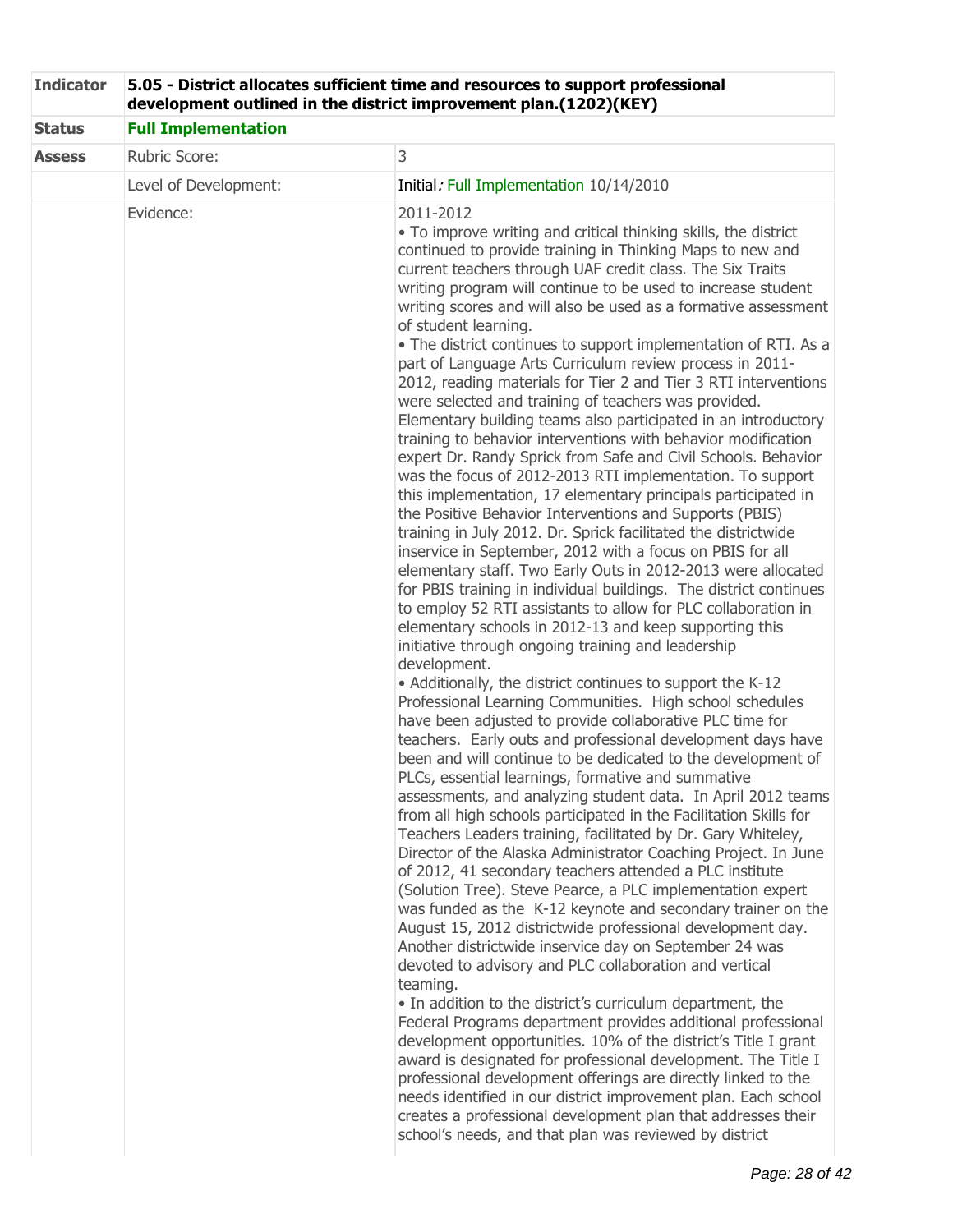administrators.

The district also provided Thinking Maps training to new teachers through UAF credit classes and support trainers through follow-up meetings. The level of implementation of Thinking Maps was assessed through a Zoomerang survey sent to a sample of 200 elementary teachers in May 2012. 'Thinking Maps Path to Proficiency' professional development for ELL staff was extended to additional staff in 2012-2013.

The Six Traits writing program continues to be used to increase student writing scores and is also used as a formative assessment of student learning. Other trainers and facilitators offered PD support to individual schools (both elementary and secondary) in the area of writing.

• To increase teachers' technology skills, the district kept providing credit classes to all grade level teachers. In summer 2012, the district offered five technology classes. The Curriculum department provided trainers for the February 4th building inservice that focused on technology use in various content areas.

The Curriculum Department facilitated the assessment of teachers' professional development needs using a Zoomerang survey tool. The results, along with information received from sources such as test results, districtwide data analyses, and School Board priorities were used to guide the district's 2012-2015 professional learning plan. Teachers' responses to professional development need surveys and the feedback from workshops, inservices, focus groups and classes also provided valuable input. Information and direction from committees representing specific departments, schools, and programs also supported the development of the district's professional learning plan. In addition, site-based professional development is supported based on needs identified by principals and Professional Learning Communities using school data and/or staff input.

#### 2012-2013

Thinking Maps training for new teachers will be provided. In addition, approximately 35 trained trainers in "Write from the Beginning", a k-5 developmental writing program, will start providing training in their buildings. A UAF "Write from the Beginning" credit class will be offered in Fall 2012. Additional training for the district trainers on Thinking Maps application of new Alaska standards will be conducted in June 2013. 2013-2014

Activities in summer 2013 focused on supporting multiple areas of professional development, including PLCs, the Alaska State Standards implementation, social studies, writing instruction, technology, RTI and behavior interventions.

RTI training was offered to elementary teachers in the area of Language Arts and math with the district's approved interventions,programs Earobics, REWARDS, Read Naturally, Leveled Literacy Intervention, Number Worlds, Pinpoint Math, and Math Elevations. For the behavioral component of RTI, teachers and counselors participated in the Summer Prevention Institute that focused on various techniques and strategies that manage classroom behavior.

The district continues to support use of Thinking Maps in classroom instruction. In summer 2013, there were three Thinking Maps classes offered: a week-long Introduction to Thinking Maps for all teachers, the Use of Thinking Maps in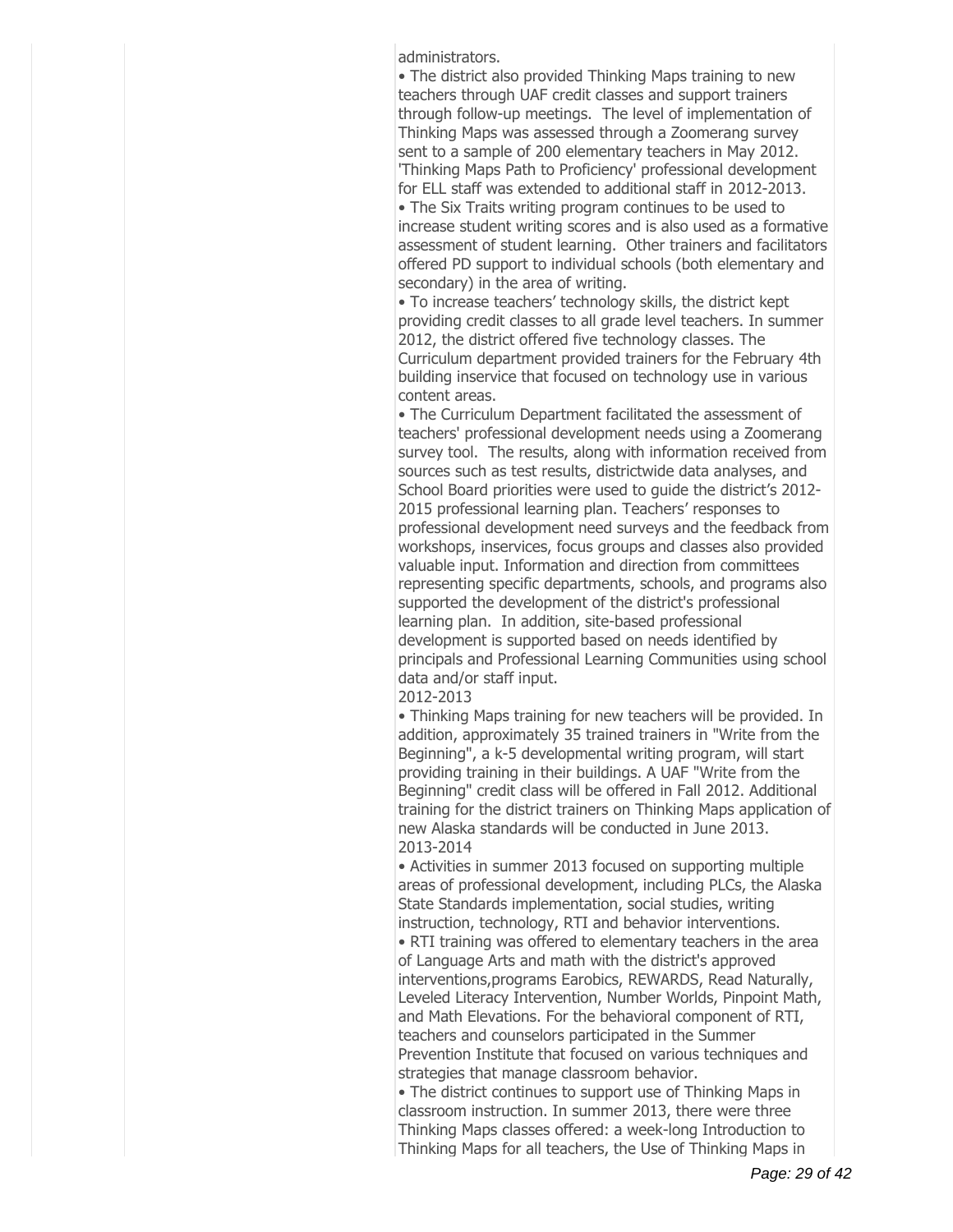Social Studies for SS teachers, as the district adopted a new Social Studies curriculum in May 2013, and the Response to Literature class offered to the district Thinking Maps trained trainers. Training was also provided on utilizing Thinking Maps in writing instruction through the Write from the Beginning credit class. An Introductory Thinking Maps class for new teachers was offered in Spring 2014.

K-12 Professional Learning Communities continue to be supported at the school level. In summer, 2013 elementary schools were invited to send a team to the PLC Summer Institute organized by the district and facilitated by a Solution Tree consultant, Merrilou Harrison. One of the outcomes of the Institute was a schoolwide PLC implementation plan that the teams created.

Technology implementation remains one of the district priorities. This fact was reflected in a number of summer courses that were offered for teachers. They included projects with iPads; training in iRead! software to support reading instruction; distance delivery training designed for secondary teachers scheduled to teach classes across the district; and training in Photoshop and InDesign for art teachers and district Instructional Technology Teachers.

After the adoption of the Alaska State Standards in June, 2012, the district has continued to support math and ELA teachers in their transition to teaching skills as defined in the new document. In summer, 2013 elementary teachers had the opportunity to participate in the class called Math Transitions to the AK Standards in Intermediate Grades and secondary teachers were invited to participate in the class titled Creating Mathematical Tasks Aligned to the Mathematical Practices. For all math teachers the district organized the Interior Math Academy, with grant support from the Alaska Department of Education and Early Childhood Development. For English/Language Arts teachers, Science, Social Studies, and CTE teachers, in August, the district organized a Literacy Institute, again with support from the Alaska DEED. Teachers worked in elementary and secondary groups to better address their grade level needs.

Transition to the Alaska Standards was also a focus on two districtwide professional development days, August 16 and September 30. Elementary teachers worked in grade level groups and focused on math fluency during the former and text structures and text dependent questions during the latter. The sessions were facilitated by elementary principals. At the same time secondary teachers continued working in content area groups and focused on the transition to the AKSS and content literacy strategies. These groups were also facilitated by secondary principals and assistant principals.

• In fall 2013, the district continued to provide professional development that reflects teacher needs in transitioning to the AK State Standards. Teachers were able to choose from credit classes offered through UAF and the Alaska Staff Development Network (ASDN). District content coaches continued to play a supporting role in the transition to the AKSS by working with individual teachers as well as facilitating short (half- and oneday) sessions on specific math and literacy topics (e.g., 6th grade math or academic vocabulary in technical subjects). Another avenue for teachers' professional development is through the Educational Impact website, to which the district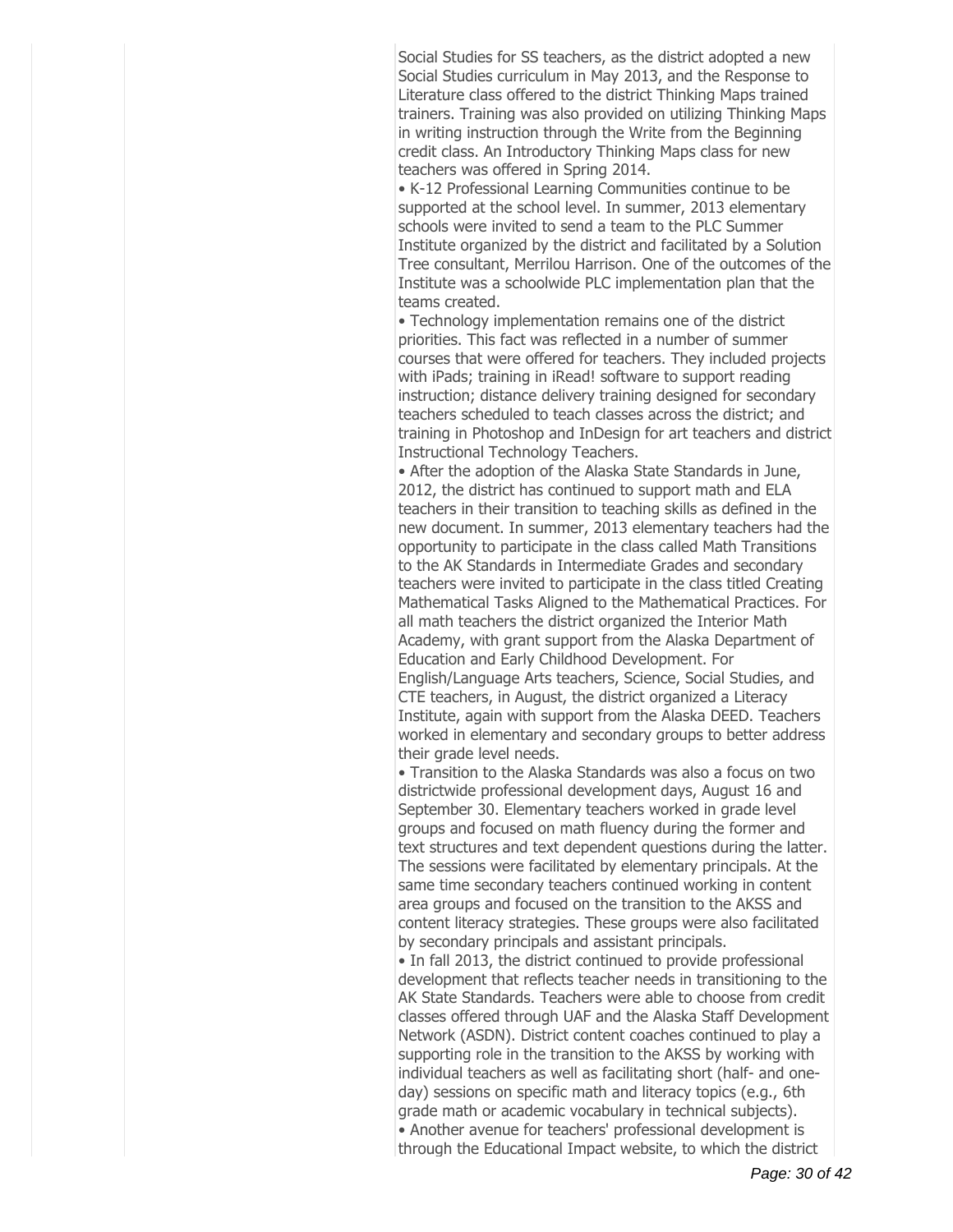|        | subscribed in May, 2013. Each certified teacher in the district<br>has access to this site and has the option to set up an<br>individualized professional learning plan. Principals also have<br>the capacity to set up teacher groups for more focused<br>professional development.<br>• This year, PLC time at the elementary level has been<br>extended and each school provides a 60-minute block of time<br>for teachers to spend in their relevant PLC groups.<br>. May 27th, a professional development day of the 13-14<br>school year will focus on specific school needs and<br>development of their 14-15 school year plan.<br>. May 28th, the final professional development day of the<br>2013-2014 school year will bring all secondary content groups<br>together for a half day training facilitated by the Content<br>Leadership teams.<br>• In addition to the Employee Self Serve (ESS, a feature of the<br>district's administrative software package) publicizing/tracking<br>of professional development opportunities/use, Title I provides<br>each Title I school principal a list of her/his certified staff and<br>the Title I PD in which each has participated in the past<br>decade. That information can be used to help prioritize<br>resource allocation.<br>Evidence: Three year professional development plan, district<br>priorities, training agendas and rosters, RTI Six-Year Plan,<br>overview of Secondary Improvement Initiatives, Early Out<br>schedules |
|--------|----------------------------------------------------------------------------------------------------------------------------------------------------------------------------------------------------------------------------------------------------------------------------------------------------------------------------------------------------------------------------------------------------------------------------------------------------------------------------------------------------------------------------------------------------------------------------------------------------------------------------------------------------------------------------------------------------------------------------------------------------------------------------------------------------------------------------------------------------------------------------------------------------------------------------------------------------------------------------------------------------------------------------------------------------------------------------------------------------------------------------------------------------------------------------------------------------------------------------------------------------------------------------------------------------------------------------------------------------------------------------------------------------------------------------------------------------------------------------------------------------|
| Added: |                                                                                                                                                                                                                                                                                                                                                                                                                                                                                                                                                                                                                                                                                                                                                                                                                                                                                                                                                                                                                                                                                                                                                                                                                                                                                                                                                                                                                                                                                                    |

| <b>Leadership</b>                                                                                 |                                                                                                                                                    |                |                                                                                                                                                                                                                                                                                                                         |  |  |  |
|---------------------------------------------------------------------------------------------------|----------------------------------------------------------------------------------------------------------------------------------------------------|----------------|-------------------------------------------------------------------------------------------------------------------------------------------------------------------------------------------------------------------------------------------------------------------------------------------------------------------------|--|--|--|
| Domain 6.0- There is evidence that administrative leaders focus on improving student achievement. |                                                                                                                                                    |                |                                                                                                                                                                                                                                                                                                                         |  |  |  |
| <b>Indicator</b>                                                                                  | 6.01 - District leaders facilitate the development of the district improvement goals and<br>the alignment of school and district goals.(1203)(KEY) |                |                                                                                                                                                                                                                                                                                                                         |  |  |  |
| <b>Status</b>                                                                                     | <b>Objective Met</b> 8/7/2012 5/22/2014                                                                                                            |                |                                                                                                                                                                                                                                                                                                                         |  |  |  |
| <b>Assess</b>                                                                                     | Rubric Score:                                                                                                                                      | $\overline{2}$ |                                                                                                                                                                                                                                                                                                                         |  |  |  |
|                                                                                                   | Level of Development:                                                                                                                              |                | Initial: Limited Development 10/22/2010                                                                                                                                                                                                                                                                                 |  |  |  |
|                                                                                                   |                                                                                                                                                    |                | <b>Objective Met - 08/07/2012 05/22/2014</b>                                                                                                                                                                                                                                                                            |  |  |  |
|                                                                                                   | Index:                                                                                                                                             | $\overline{4}$ | (Priority Score x Opportunity Score)                                                                                                                                                                                                                                                                                    |  |  |  |
|                                                                                                   | Priority Score:                                                                                                                                    | 2              | (3 - highest, 2 - medium, 1 - lowest)                                                                                                                                                                                                                                                                                   |  |  |  |
|                                                                                                   | <b>Opportunity Score:</b>                                                                                                                          | 2              | (3 - relatively easy to address, 2 - accomplished<br>within current policy and budget conditions, 1 -<br>requires changes in current policy and budget<br>conditions)                                                                                                                                                   |  |  |  |
|                                                                                                   | Describe current level of<br>development:                                                                                                          | own goals.     | A representative from each department reviews the data and<br>helps assess and craft tasks for each indicator. District goals<br>are shared with various parent advisory committees, such as<br>English Language Learners, Alaska Native Education and<br>Migrant. Schools review district goals while developing their |  |  |  |
| Plan                                                                                              | Assigned to:<br>Jenny Randall                                                                                                                      |                |                                                                                                                                                                                                                                                                                                                         |  |  |  |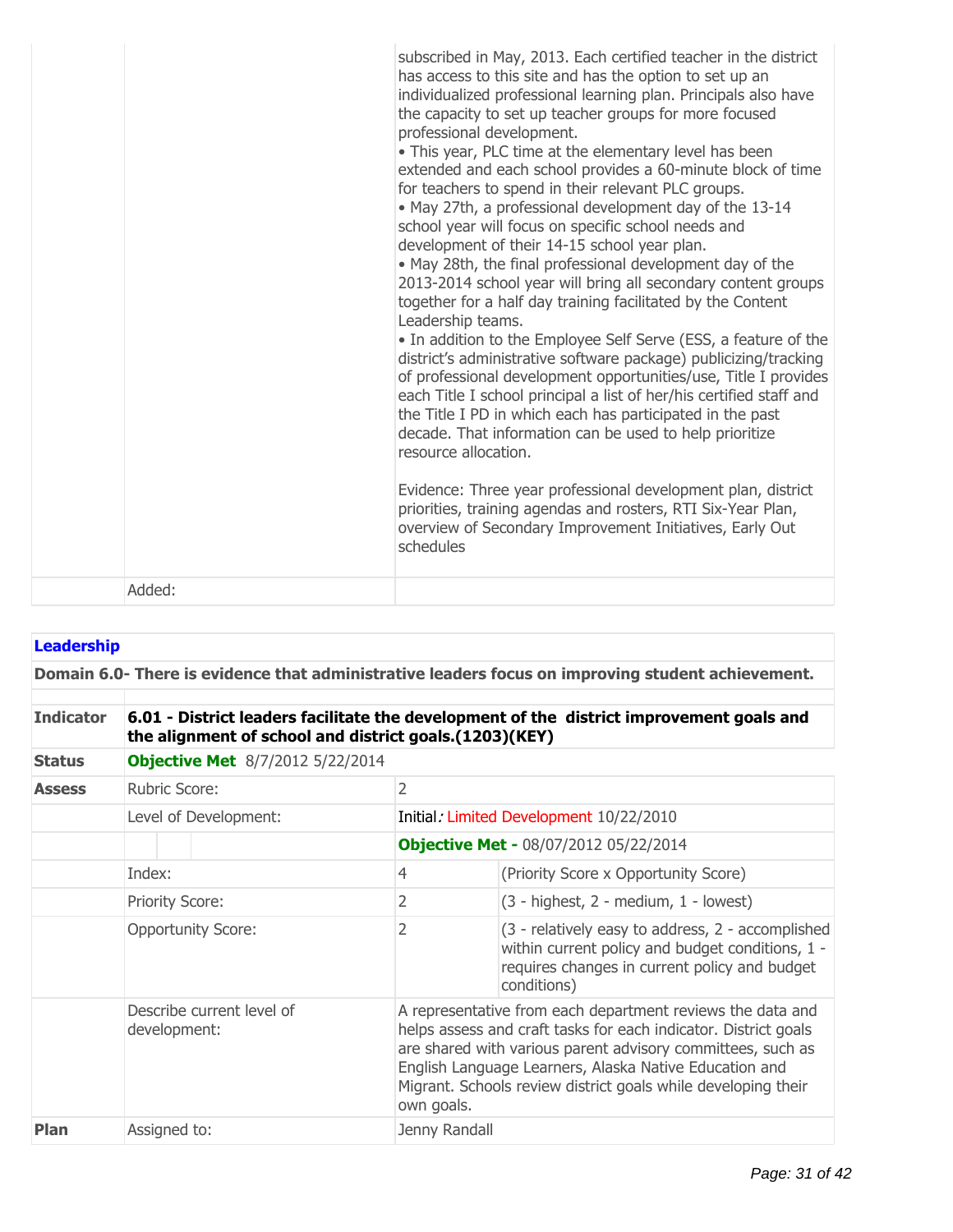|  | Added:<br>How it will look when fully met:                          |                                                                     |                                         | 09/19/2011                                                                                                                                                                                                                                                                                                                                                                         |  |
|--|---------------------------------------------------------------------|---------------------------------------------------------------------|-----------------------------------------|------------------------------------------------------------------------------------------------------------------------------------------------------------------------------------------------------------------------------------------------------------------------------------------------------------------------------------------------------------------------------------|--|
|  |                                                                     |                                                                     |                                         | The district gathers input from staff, parents and the<br>community in order to create district improvement goals. The<br>district's goals are used as a guide for schools as they develop<br>their own goals. Invitations for input will be documented.<br>Stakeholder input and feedback will be gathered. Distribution<br>of the district goals to schools will be documented.  |  |
|  |                                                                     | Target Date:                                                        |                                         | 09/19/2012                                                                                                                                                                                                                                                                                                                                                                         |  |
|  | Tasks:                                                              |                                                                     |                                         |                                                                                                                                                                                                                                                                                                                                                                                    |  |
|  |                                                                     |                                                                     | of locations.                           | 1. The district improvement planning is open to the community with announcements in a variety                                                                                                                                                                                                                                                                                      |  |
|  |                                                                     |                                                                     | Assigned to:                            | Mary Short                                                                                                                                                                                                                                                                                                                                                                         |  |
|  |                                                                     |                                                                     | <b>Target Completion Date:</b>          | 10/30/2011                                                                                                                                                                                                                                                                                                                                                                         |  |
|  | Comments:                                                           |                                                                     |                                         | The NCLB Coordinator meets with various community groups<br>such as ELL, ANE, Migrant and SpEd PACs, ELL and ANE staff,<br>School Board committees and PTA in order to solicit feedback<br>on the District's Improvement Plan. Feedback opportunities<br>are also available through email, personal conversation, by<br>phone and in writing at anytime with the NCLB coordinator. |  |
|  |                                                                     |                                                                     | <b>Task Completed:</b>                  | 10/17/2011                                                                                                                                                                                                                                                                                                                                                                         |  |
|  |                                                                     | 2. The district improvement plan is posted on the district website. |                                         |                                                                                                                                                                                                                                                                                                                                                                                    |  |
|  |                                                                     |                                                                     | Assigned to:                            | Mary Short                                                                                                                                                                                                                                                                                                                                                                         |  |
|  | <b>Target Completion Date:</b>                                      |                                                                     |                                         | 10/30/2011                                                                                                                                                                                                                                                                                                                                                                         |  |
|  |                                                                     |                                                                     | Comments:                               |                                                                                                                                                                                                                                                                                                                                                                                    |  |
|  | <b>Task Completed:</b><br>the new WIDA ACESS for ELLs score report. |                                                                     |                                         | 12/29/2011                                                                                                                                                                                                                                                                                                                                                                         |  |
|  |                                                                     |                                                                     |                                         | 3. Professional development for principals will be conducted to instruct them as to how to 'read'                                                                                                                                                                                                                                                                                  |  |
|  |                                                                     |                                                                     | Assigned to:                            | Jennifer Randall                                                                                                                                                                                                                                                                                                                                                                   |  |
|  |                                                                     |                                                                     | <b>Target Completion Date:</b>          | 12/17/2012                                                                                                                                                                                                                                                                                                                                                                         |  |
|  |                                                                     |                                                                     | Comments:                               | Principals were trained at the first of the year at a joint<br>principals' meeting.                                                                                                                                                                                                                                                                                                |  |
|  |                                                                     |                                                                     | <b>Task Completed:</b>                  | 08/06/2012                                                                                                                                                                                                                                                                                                                                                                         |  |
|  |                                                                     |                                                                     | <b>Implement</b> Percent Task Complete: | 3 of 3 (100%)                                                                                                                                                                                                                                                                                                                                                                      |  |
|  |                                                                     |                                                                     | Objective Met (initial):                | 08/07/2012                                                                                                                                                                                                                                                                                                                                                                         |  |
|  | Objective Met (most recent):                                        |                                                                     |                                         | 05/22/2014                                                                                                                                                                                                                                                                                                                                                                         |  |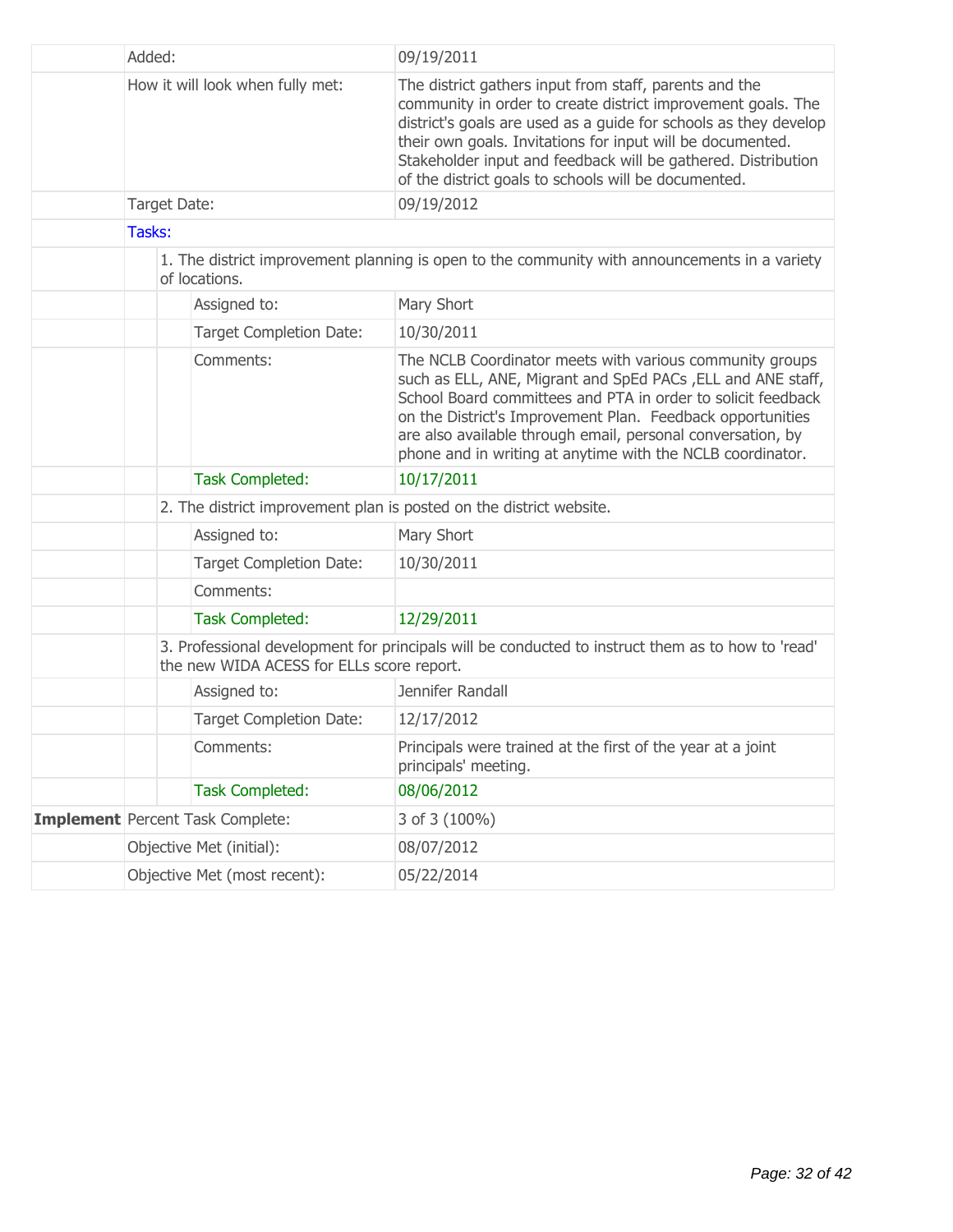| Experience: | 8/7/2012 Through trial and error we learned the best ways to<br>gather meaningful input from parents and the community.<br>Assuring the school plans were aligned with the district's plan<br>was an easier task as most of our intervention strategies are<br>districtwide initiatives. 2/26/14 The STEPP team discussed the<br>ways we have tried to gather community and staff input and<br>the results. The team suggested that the coordinator continue<br>to present the district's plan and the Title I Parent<br>Involvement Policy to under represented groups. Groups<br>expressed that it may take several presentations to each group<br>each year. This may require that members of each group<br>present to their own groups. For example, the ELL Coordinator<br>would gather feedback from the ELL staff. The District's STEPP<br>Team will review the Public Opinion Poll, Climate and Connect<br>and Title I surveys for current questions that may be helpful.<br>The District's STEPP Team will see if adding a new question or<br>two to a survey would be helpful.                                                                                                                                                                                                                                           |
|-------------|------------------------------------------------------------------------------------------------------------------------------------------------------------------------------------------------------------------------------------------------------------------------------------------------------------------------------------------------------------------------------------------------------------------------------------------------------------------------------------------------------------------------------------------------------------------------------------------------------------------------------------------------------------------------------------------------------------------------------------------------------------------------------------------------------------------------------------------------------------------------------------------------------------------------------------------------------------------------------------------------------------------------------------------------------------------------------------------------------------------------------------------------------------------------------------------------------------------------------------------------------------------------------------------------------------------------------------|
| Sustain:    | 8/7/2012 We will need to continually assess if we are<br>gathering input from all stakeholder groups in a meaningful<br>way. We learned that the majority of the community prefers<br>electronic communication. We will be tasked with keeping up<br>with the technology while still providing information for those<br>not connected. Each year we will need to ensure we have<br>communicated the district plan to the schools in a timely<br>fashion. 2/26/14 The district's methods for ensuring alignment<br>of school goals with district initiatives continue to go well.<br>Feedback from stakeholders has been positive. We will<br>continue to have a representative from each department<br>review data and give input into the district plan. School Board<br>goals will continue to be reviewed along with their indicators<br>each year. Principals have the opportunity to provide input into<br>the district's plan. Assistant superintendents ensure building<br>administrators are informed of district initiatives and goals.<br>They are informed as to how these initiatives will be<br>implemented at the schools. School plans are monitored. Input<br>from parents, staff and community members will continue to<br>be gathered by presenting the district's plan to individual<br>groups of stakeholders. |
| Evidence:   | 8/7/2012 A representative from each department reviews data<br>and gives input into the assessment and tasks for each<br>indicator. School Board goals are reviewed as indicators are<br>being assessed each year. Principals have the opportunity to<br>provide input into the District Improvement Plan. District goals<br>are shared and discussed with various parent advisory<br>committees such as ELL, ANE, Migrant, Title I Teams, and<br>School Board Diversity and Board Curriculum Advisory<br>committees. Goals are shared and input is solicited from<br>community interest groups such as school and central council<br>PTAs. The district plan is posted on the district website and all<br>Title I school home pages. The District Report card is<br>presented to the public and broadcast on TV and radio. School<br>report cards are presented at each school annually. These<br>meetings provide information on district improvement efforts.<br>Assistant superintendents ensure building administrators are<br>informed of district initiatives and goals. They are informed as<br>to how these initiatives will be implemented at the schools.<br>2/26/14 Calendars, agendas, meeting notes, feedback forms,<br>school plans                                                                                 |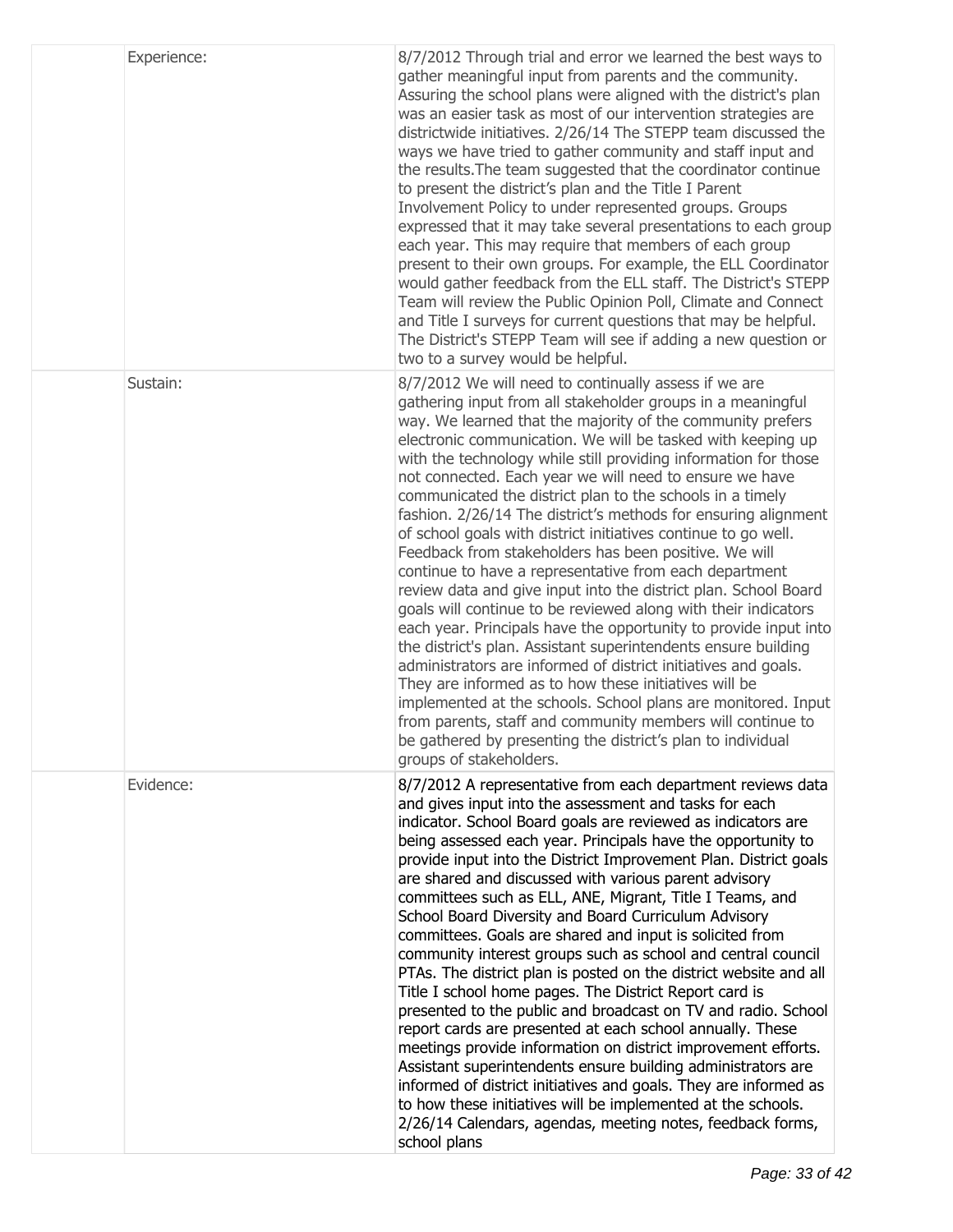| <b>Indicator</b> | 6.02 - District leaders assist instructional leaders in understanding student assessment<br>data and its use in improving instruction.(1205) |                                                                                                                                                                                                                                                                                                                                                                                                                                                                                                                                                                                                                                                                                                                                                                                                                                                                                                                                                                                                                                                                                                                                                                                                                                                                                                                                                                                                                                                 |  |
|------------------|----------------------------------------------------------------------------------------------------------------------------------------------|-------------------------------------------------------------------------------------------------------------------------------------------------------------------------------------------------------------------------------------------------------------------------------------------------------------------------------------------------------------------------------------------------------------------------------------------------------------------------------------------------------------------------------------------------------------------------------------------------------------------------------------------------------------------------------------------------------------------------------------------------------------------------------------------------------------------------------------------------------------------------------------------------------------------------------------------------------------------------------------------------------------------------------------------------------------------------------------------------------------------------------------------------------------------------------------------------------------------------------------------------------------------------------------------------------------------------------------------------------------------------------------------------------------------------------------------------|--|
| <b>Status</b>    | <b>Full Implementation</b>                                                                                                                   |                                                                                                                                                                                                                                                                                                                                                                                                                                                                                                                                                                                                                                                                                                                                                                                                                                                                                                                                                                                                                                                                                                                                                                                                                                                                                                                                                                                                                                                 |  |
| <b>Assess</b>    | Rubric Score:                                                                                                                                | 3                                                                                                                                                                                                                                                                                                                                                                                                                                                                                                                                                                                                                                                                                                                                                                                                                                                                                                                                                                                                                                                                                                                                                                                                                                                                                                                                                                                                                                               |  |
|                  | Level of Development:                                                                                                                        | Initial: Full Implementation 10/15/2010                                                                                                                                                                                                                                                                                                                                                                                                                                                                                                                                                                                                                                                                                                                                                                                                                                                                                                                                                                                                                                                                                                                                                                                                                                                                                                                                                                                                         |  |
|                  | Evidence:                                                                                                                                    | 2009-2010<br>• All elementary principals were trained in the use of AIMSweb<br>for RTI data collection from universal screenings in September.<br>• Elementary principals participated as cohorts in a summer<br>(2009) Harvard education course, Datawise.<br>2010-2011<br>· During the school year, 2 districtwide inservice days will be<br>dedicated to developing essential learnings and common<br>assessments at the secondary level and RTI reading<br>interventions at the elementary level. Keynotes Jeff Overlie, an<br>expert in formative assessment, and Wayne Callender, an<br>expert in RTI implementation worked with administrators as<br>part of the Oct. 1st districtwide professional development day.<br>. During the school year, administrators will be able to<br>participate in various PD opportunities, including a semester-<br>long leadership class, ASDN webinars on change management<br>and PLCs, and RTI workshops.<br>· District leaders assist instructional leaders in understanding<br>student achievement data and its use in improving instruction.<br>As a baseline, the principals learn how to read and analyze<br>data on PowerSchool, AIMSweb, etc. at principal meetings and<br>other professional development meetings specific to<br>instructional leaders.<br>• Title I supplements the district's efforts with district wide,<br>twice annually meeting to access data and the instructional |  |
|                  |                                                                                                                                              | priorities and responses chosen by Title I school principals.<br>· Further, SPED/TI, Curriculum, and Title I district personnel<br>are available to answer questions, plan with instructional<br>leaders 1-on-1, and collaborate as instructional leaders model<br>use of data with their schools' educators' instructional<br>decision-making and prioritization of resources.<br>• Principals and their data teams participated in Basic Common<br>Assessment training facilitated by Solution Tree in March.<br>• Elementary principals participated in training for progress<br>monitoring in October.<br>• Secondary principals will continue to support PLC<br>collaboration in their buildings to develop essential learnings<br>and common assessments.<br>2011-2012<br>• Common formative assessment training for school teams was<br>sponsored in the spring to support student achievement. Over<br>60 district staff attended the PLC training in the summer of<br>2011 to review strategies for data and student achievement<br>discussions within the PLC framework.<br>• Principals participated in a Special Education class for<br>administrators to increase their understanding of special                                                                                                                                                                                                                                   |  |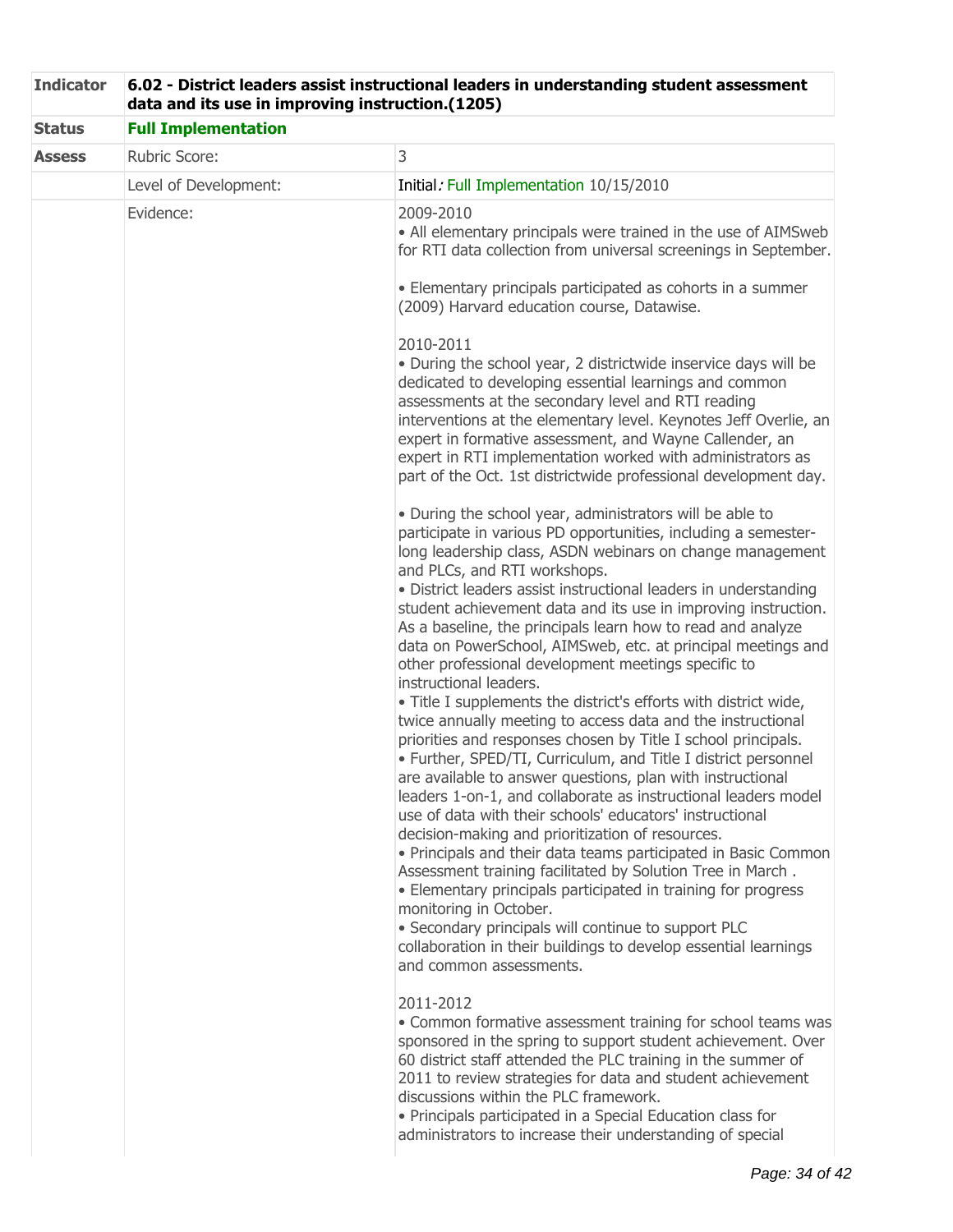| education procedures in improving instruction and student |  |
|-----------------------------------------------------------|--|
| achievement.                                              |  |

### 2012-2013

• A new curriculum review process will be implemented this year.

Throughout the year AKSTEPP is used in all schools to support data discussions. At least three times a year data from AIMSweb is reviewed in all elementary schools.

Content Leadership Team meeting agendas note the review of SBA results to inform the curriculum mapping and materials purchase decisions to reflect addressing the areas of weakness in our current social studies curriculum and instruction.

Assistant Superintendent agenda notes meeting with secondary principals to review correlations among attendance data, staff/student/parent school climate survey results, and achievement data then prioritizing personnel and financial resources to address the students achievement of identified sub-groups using research-based strategies.

Title I professional development coordinators meeting with a Title I principal to plan implementation of new strategies introduced at district wide professional development sessions.

Title I continues to supplement district's initiatives with district wide, twice annually meeting to access data and the instructional priorities and responses chosen by Title I school principals.

Principals participated in a Special Education class for administrators to increase their understanding of special education procedures in improving instruction and student achievement.

### 2013-2014

Principals participated in a Special Education class for administrators to increase their understanding of special education procedures in improving instruction and student achievement.

Evidence: Course descriptions and rosters, Early Out schedules and agendas, Inservice agendas. NCLB coordinator's calendar showing meetings with Title I principals to develop foci based on analysis of student achievement data and their faculty's professional development history to date.

Added:

| <b>Indicator</b> | 6.03 - District staff systematically monitors the implementation of the school<br>improvement plans.(1207)(KEY) |  |   |                                              |
|------------------|-----------------------------------------------------------------------------------------------------------------|--|---|----------------------------------------------|
| <b>Status</b>    | <b>Objective Met</b> 8/7/2012 5/12/2014                                                                         |  |   |                                              |
| <b>Assess</b>    | Rubric Score:                                                                                                   |  |   |                                              |
|                  | Level of Development:                                                                                           |  |   | Initial: Limited Development 10/22/2010      |
|                  |                                                                                                                 |  |   | <b>Objective Met - 08/07/2012 05/12/2014</b> |
|                  | Index:                                                                                                          |  | 4 | (Priority Score x Opportunity Score)         |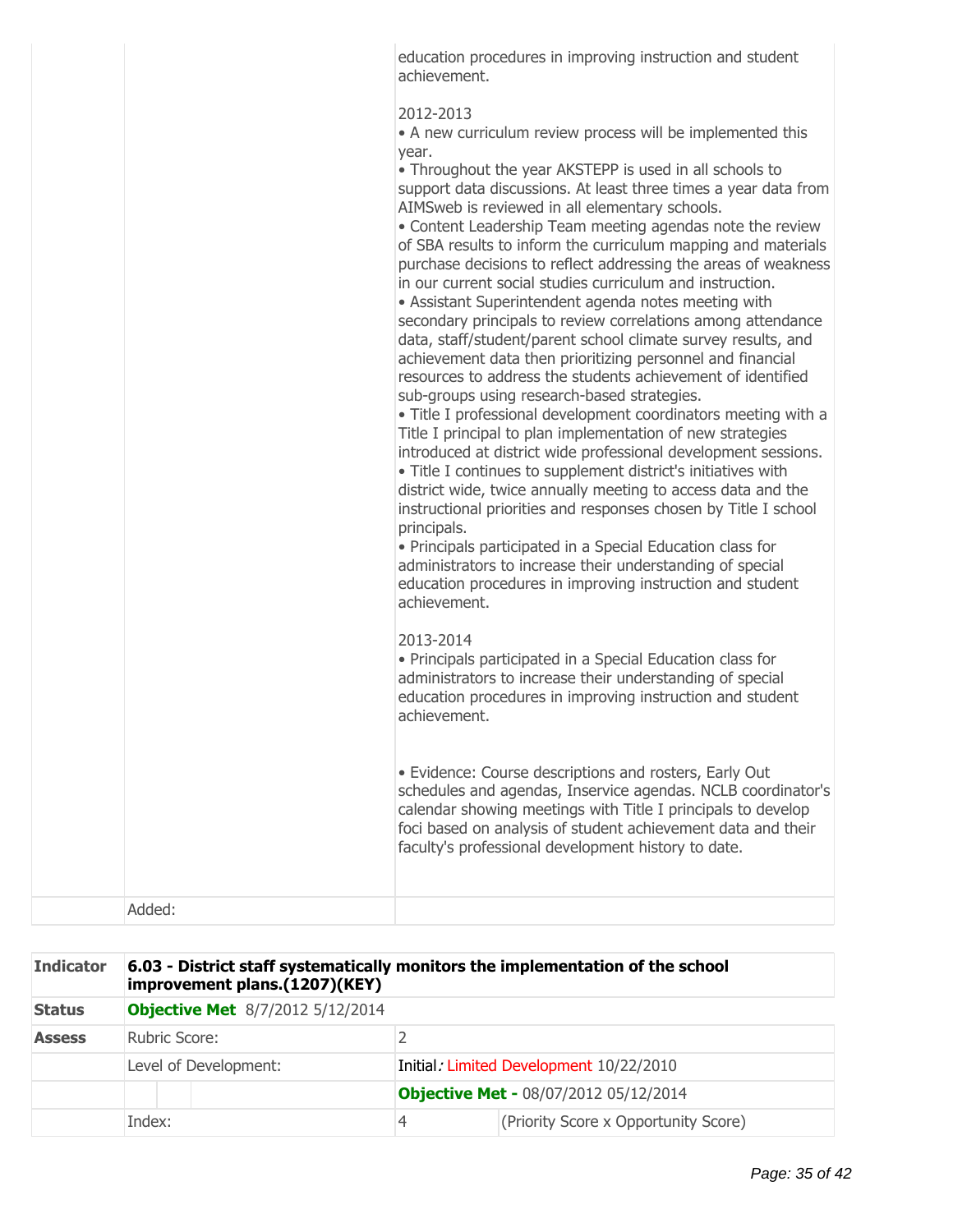|             |                                                                                                        | <b>Priority Score:</b>                                                                                                                                                                                                                   | 2                         | (3 - highest, 2 - medium, 1 - lowest)                                                                                                                                                                                                                                                                                                                                        |  |
|-------------|--------------------------------------------------------------------------------------------------------|------------------------------------------------------------------------------------------------------------------------------------------------------------------------------------------------------------------------------------------|---------------------------|------------------------------------------------------------------------------------------------------------------------------------------------------------------------------------------------------------------------------------------------------------------------------------------------------------------------------------------------------------------------------|--|
|             |                                                                                                        | <b>Opportunity Score:</b>                                                                                                                                                                                                                | 2                         | (3 - relatively easy to address, 2 - accomplished<br>within current policy and budget conditions, 1 -<br>requires changes in current policy and budget<br>conditions)                                                                                                                                                                                                        |  |
|             |                                                                                                        | Describe current level of<br>development:                                                                                                                                                                                                |                           | Feedback is regulary gathered from parents, on a district level,<br>to determine parent opinion of school effectiveness. At least<br>annually, the district reviews test results of each school. The<br>district logs into the plans of each of the schools in<br>improvement monthly to monitor progress. The district<br>provides ongoing technical assistance to schools. |  |
| <b>Plan</b> | Assigned to:                                                                                           |                                                                                                                                                                                                                                          | Jenny Randall             |                                                                                                                                                                                                                                                                                                                                                                              |  |
|             | Added:                                                                                                 |                                                                                                                                                                                                                                          | 10/27/2010                |                                                                                                                                                                                                                                                                                                                                                                              |  |
|             |                                                                                                        | How it will look when fully met:                                                                                                                                                                                                         |                           | District leaders facilitate regularly scheduled meetings with<br>school staff, parents, and community members about progress<br>on the district improvement plan and school improvement<br>plans. District leaders use a variety of sources to validate<br>progress of the goals within the district improvement plans.                                                      |  |
|             |                                                                                                        | Target Date:                                                                                                                                                                                                                             | 05/10/2012                |                                                                                                                                                                                                                                                                                                                                                                              |  |
|             | Tasks:                                                                                                 |                                                                                                                                                                                                                                          |                           |                                                                                                                                                                                                                                                                                                                                                                              |  |
|             |                                                                                                        | 1. The district schedules and conducts team meetings two or three times a year with schools in<br>improvement status. The meetings include the administrator, teacher, peer administrator and<br>peer teacher from another Title school. |                           |                                                                                                                                                                                                                                                                                                                                                                              |  |
|             |                                                                                                        | Assigned to:                                                                                                                                                                                                                             | Louise Anderl             |                                                                                                                                                                                                                                                                                                                                                                              |  |
|             |                                                                                                        | <b>Target Completion Date:</b>                                                                                                                                                                                                           | 02/27/2012                |                                                                                                                                                                                                                                                                                                                                                                              |  |
|             |                                                                                                        | Comments:                                                                                                                                                                                                                                | way to achieve this goal. | We were unsuccessful in scheduling peer technical assistance<br>more than once this year. The group brainstormed a better                                                                                                                                                                                                                                                    |  |
|             |                                                                                                        | <b>Task Completed:</b>                                                                                                                                                                                                                   | 04/12/2012                |                                                                                                                                                                                                                                                                                                                                                                              |  |
|             |                                                                                                        | 2. School plans are posted on the websites of each school in improvement.                                                                                                                                                                |                           |                                                                                                                                                                                                                                                                                                                                                                              |  |
|             |                                                                                                        | Assigned to:                                                                                                                                                                                                                             | Louise Anderl             |                                                                                                                                                                                                                                                                                                                                                                              |  |
|             |                                                                                                        | <b>Target Completion Date:</b>                                                                                                                                                                                                           | 10/30/2011                |                                                                                                                                                                                                                                                                                                                                                                              |  |
|             |                                                                                                        | Comments:                                                                                                                                                                                                                                |                           | Each school in improvement has a link to their school plan.                                                                                                                                                                                                                                                                                                                  |  |
|             |                                                                                                        | <b>Task Completed:</b>                                                                                                                                                                                                                   | 07/01/2012                |                                                                                                                                                                                                                                                                                                                                                                              |  |
|             | 3. Copies of school improvement plans are available to parents and the community at school<br>offices. |                                                                                                                                                                                                                                          |                           |                                                                                                                                                                                                                                                                                                                                                                              |  |
|             |                                                                                                        | Assigned to:                                                                                                                                                                                                                             | Louise Anderl             |                                                                                                                                                                                                                                                                                                                                                                              |  |
|             |                                                                                                        | <b>Target Completion Date:</b>                                                                                                                                                                                                           | 10/30/2011                |                                                                                                                                                                                                                                                                                                                                                                              |  |
|             |                                                                                                        | Comments:                                                                                                                                                                                                                                | community to review.      | Schools have copies of the plan available for parents and                                                                                                                                                                                                                                                                                                                    |  |
|             |                                                                                                        | <b>Task Completed:</b>                                                                                                                                                                                                                   | 04/12/2012                |                                                                                                                                                                                                                                                                                                                                                                              |  |
|             |                                                                                                        | Implement Percent Task Complete:                                                                                                                                                                                                         | 3 of 3 (100%)             |                                                                                                                                                                                                                                                                                                                                                                              |  |
|             | Objective Met (initial):                                                                               |                                                                                                                                                                                                                                          | 08/07/2012                |                                                                                                                                                                                                                                                                                                                                                                              |  |
|             | Objective Met (most recent):                                                                           |                                                                                                                                                                                                                                          | 05/12/2014                |                                                                                                                                                                                                                                                                                                                                                                              |  |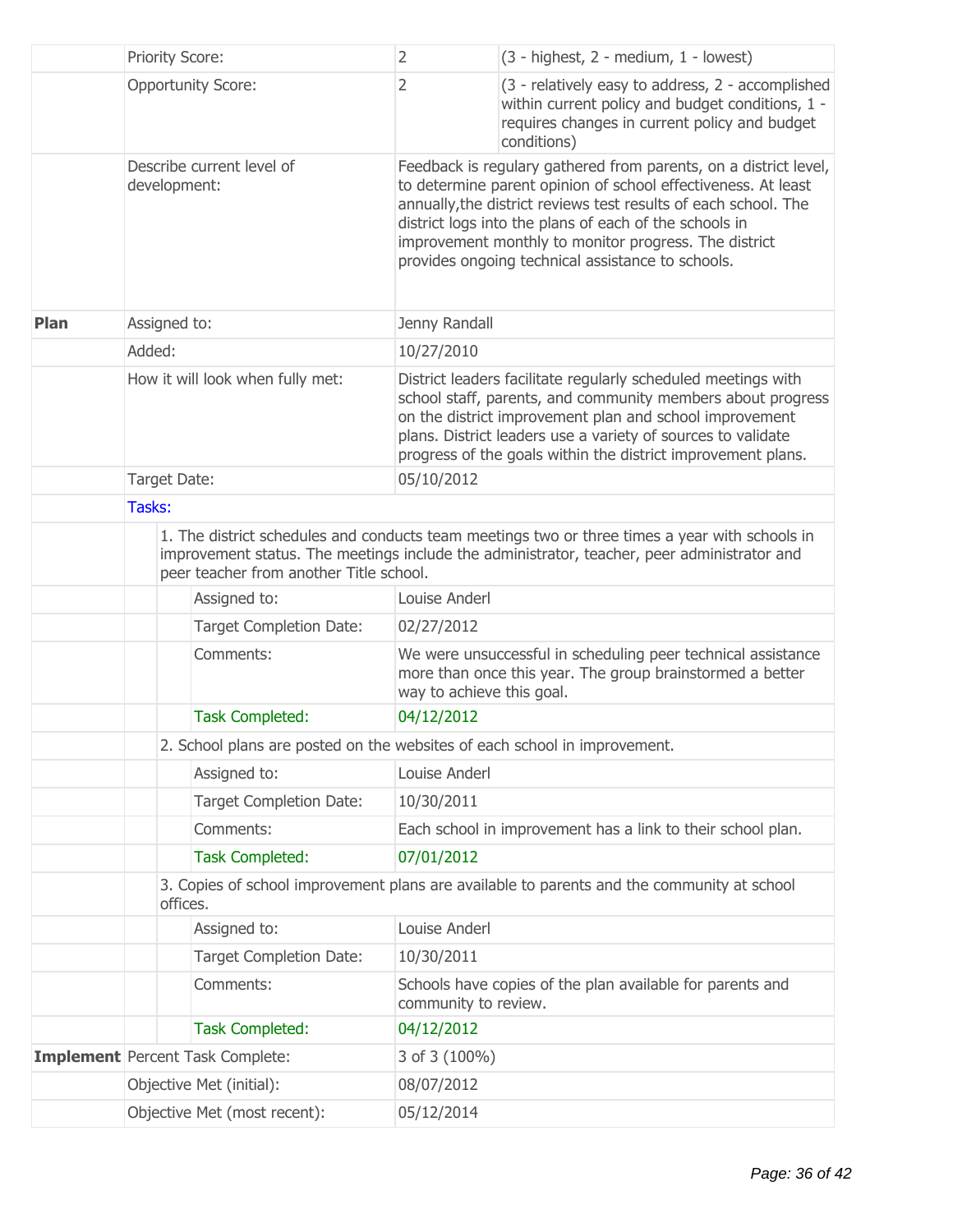| Experience: | 8/7/2012 After two years of trying many methods to monitor<br>the implementation of school improvement plans, we have<br>developed a system which is meaningful and effective.                                                                                                                                                                                                                                                                                                                                                                                                                                                                                   |
|-------------|------------------------------------------------------------------------------------------------------------------------------------------------------------------------------------------------------------------------------------------------------------------------------------------------------------------------------------------------------------------------------------------------------------------------------------------------------------------------------------------------------------------------------------------------------------------------------------------------------------------------------------------------------------------|
| Sustain:    | 8/7/2012 Each fall we will need to schedule all meetings for<br>the entire year. Parent recruitment will need to be ongoing.<br>Both meetings and site visits will need to be well planned in<br>order to make them helpful and productive.                                                                                                                                                                                                                                                                                                                                                                                                                      |
| Evidence:   | 8/7/2012 We now have regularly scheduled meetings involving<br>parents, staff and administration which provide constructive<br>feedback to schools. Parents, teachers and staff have an<br>opportunity to discuss how they feel a school plan is<br>progressing. District personnel review plans at least monthly<br>and provide feedback when necessary. Site visits are regularly<br>scheduled to ensure compliance. 2/26/14 Parents are asked<br>every other year, in a Parent Opinion Poll, how well their<br>child's school is doing with goals related to indicators 3.5, 4.2,<br>4.3, 4.7, 4.8, 4.9, 6.6 as well as instruction in the academic<br>areas. |

| <b>Indicator</b> | 6.04 - District ensures that instructional leaders have access to and are implementing<br>Alaska Content Standards.(1208) |                                                                                                                                                                                                                                                                                                                                                                                                                                                                                                                                                                                                                                                                                                                                                                                                                                                                       |  |  |
|------------------|---------------------------------------------------------------------------------------------------------------------------|-----------------------------------------------------------------------------------------------------------------------------------------------------------------------------------------------------------------------------------------------------------------------------------------------------------------------------------------------------------------------------------------------------------------------------------------------------------------------------------------------------------------------------------------------------------------------------------------------------------------------------------------------------------------------------------------------------------------------------------------------------------------------------------------------------------------------------------------------------------------------|--|--|
| <b>Status</b>    | <b>Full Implementation</b>                                                                                                |                                                                                                                                                                                                                                                                                                                                                                                                                                                                                                                                                                                                                                                                                                                                                                                                                                                                       |  |  |
| <b>Assess</b>    | Rubric Score:                                                                                                             | 3                                                                                                                                                                                                                                                                                                                                                                                                                                                                                                                                                                                                                                                                                                                                                                                                                                                                     |  |  |
|                  | Level of Development:                                                                                                     | Initial: Full Implementation 08/08/2012                                                                                                                                                                                                                                                                                                                                                                                                                                                                                                                                                                                                                                                                                                                                                                                                                               |  |  |
|                  | Evidence:                                                                                                                 | 2013-2014<br>• The assistant superintendents for elementary and secondary<br>education annually review the new Alaska State Standards<br>with all principals.<br>• The standards are discussed with instructional leaders within<br>the context of the implementation of RTI and recent state<br>mandated assessment and evaluation initiatives.<br>• The Danielson model has been selected as the new<br>framework for evaluation, and district Content Leadership<br>Teams will determine the content and delivery of district-wide<br>formative assessments.<br>• All principals and selected teachers were trained in<br>Danielson's Framework using Teachscape.<br>• The district will align with State DEED decisions with regard<br>to annual norm-references assessments based on the new<br>Alaska State Standards.<br>Evidence-Principals' meeting agendas. |  |  |
|                  | Added:                                                                                                                    |                                                                                                                                                                                                                                                                                                                                                                                                                                                                                                                                                                                                                                                                                                                                                                                                                                                                       |  |  |

| <b>Indicator</b> | 6.06 - District leaders build a productive, respectful relationship with parents and<br>community members regarding district improvement efforts.(1209)(KEY) |                                              |  |
|------------------|--------------------------------------------------------------------------------------------------------------------------------------------------------------|----------------------------------------------|--|
| <b>Status</b>    | <b>Objective Met</b> 8/7/2012 5/22/2014                                                                                                                      |                                              |  |
| <b>Assess</b>    | Rubric Score:                                                                                                                                                |                                              |  |
|                  | Level of Development:                                                                                                                                        | Initial: Limited Development 10/22/2010      |  |
|                  |                                                                                                                                                              | <b>Objective Met - 08/07/2012 05/22/2014</b> |  |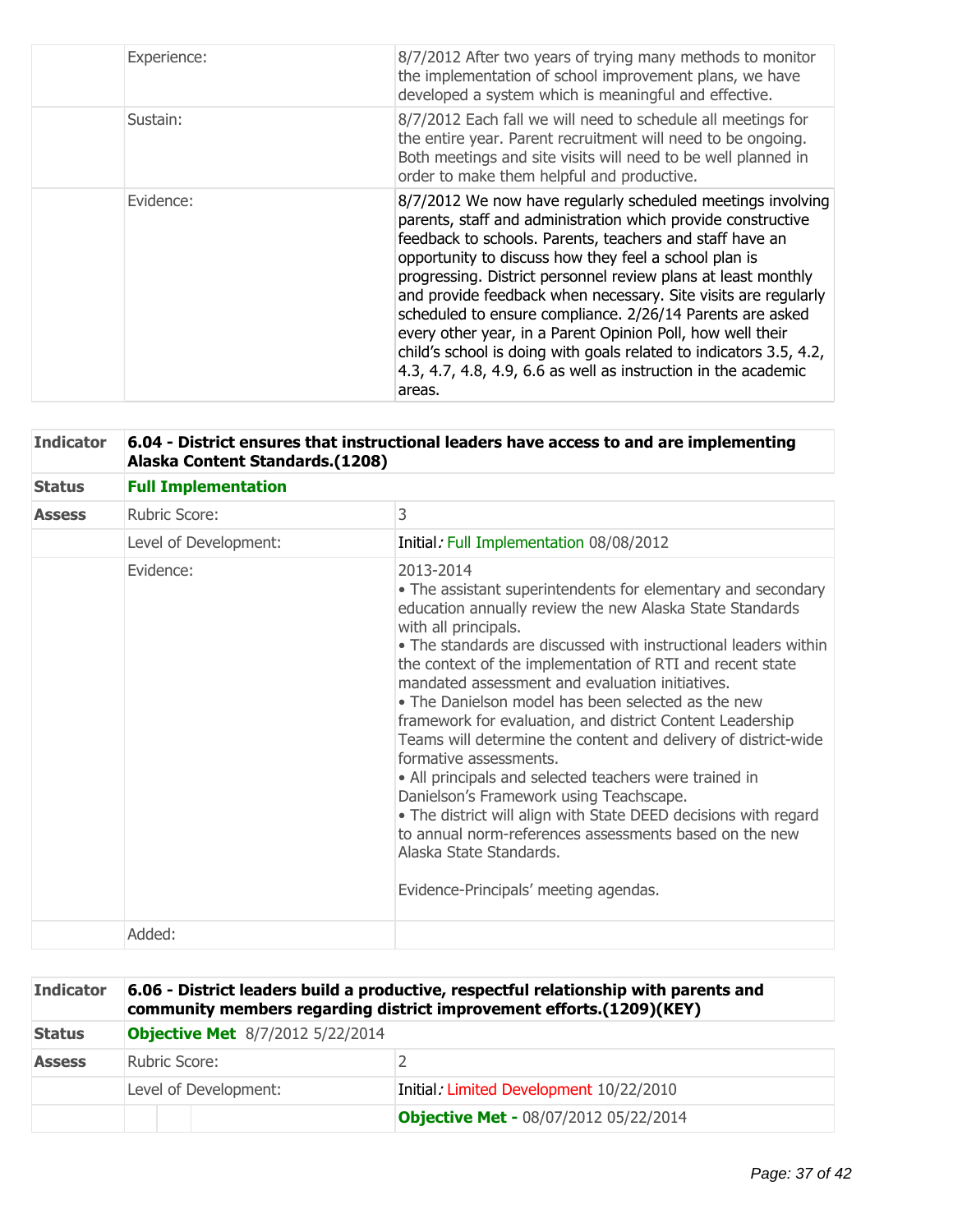|      | Index:                                     |                                                                        | $\overline{4}$                                                                                                                                                                                                                                                                                                                                                                                                                                                                                                                                                                                                                    | (Priority Score x Opportunity Score)                                                                                                                                                                                                                                                                                                                                                                                                                                          |  |  |
|------|--------------------------------------------|------------------------------------------------------------------------|-----------------------------------------------------------------------------------------------------------------------------------------------------------------------------------------------------------------------------------------------------------------------------------------------------------------------------------------------------------------------------------------------------------------------------------------------------------------------------------------------------------------------------------------------------------------------------------------------------------------------------------|-------------------------------------------------------------------------------------------------------------------------------------------------------------------------------------------------------------------------------------------------------------------------------------------------------------------------------------------------------------------------------------------------------------------------------------------------------------------------------|--|--|
|      |                                            | Priority Score:                                                        | $\overline{2}$                                                                                                                                                                                                                                                                                                                                                                                                                                                                                                                                                                                                                    | (3 - highest, 2 - medium, 1 - lowest)                                                                                                                                                                                                                                                                                                                                                                                                                                         |  |  |
|      |                                            | <b>Opportunity Score:</b>                                              | 2                                                                                                                                                                                                                                                                                                                                                                                                                                                                                                                                                                                                                                 | (3 - relatively easy to address, 2 - accomplished<br>within current policy and budget conditions, 1 -<br>requires changes in current policy and budget<br>conditions)                                                                                                                                                                                                                                                                                                         |  |  |
|      |                                            | Describe current level of<br>development:                              | 2013-2014<br>· District initiatives, which address academic needs, are<br>identified on the district's website.<br>• The Board Curriculum Advisory Committee meets monthly<br>and provides input, suggestions, and recommendations to the<br>district.<br>• School websites, newsletters and annual school report cards<br>meetings provide information regarding district improvement<br>efforts.<br>• Annually district goals are distributed to each school.<br>• ELL parent meeting reviewed and provided input into<br>updated/revised ELL Plan of Service.<br>. ELL parents attended Thinking Maps for Parents in the fall. |                                                                                                                                                                                                                                                                                                                                                                                                                                                                               |  |  |
| Plan | Assigned to:                               |                                                                        | Jenny Randall                                                                                                                                                                                                                                                                                                                                                                                                                                                                                                                                                                                                                     |                                                                                                                                                                                                                                                                                                                                                                                                                                                                               |  |  |
|      | Added:<br>How it will look when fully met: |                                                                        | 10/27/2010                                                                                                                                                                                                                                                                                                                                                                                                                                                                                                                                                                                                                        |                                                                                                                                                                                                                                                                                                                                                                                                                                                                               |  |  |
|      |                                            |                                                                        |                                                                                                                                                                                                                                                                                                                                                                                                                                                                                                                                                                                                                                   | District leaders make ongoing contact with instructional<br>leaders, staff, parents, and community members regarding<br>district improvement efforts to enlist their support and<br>engagement for continuous improvement. District leaders<br>maintain an active partnership with the instructional leaders,<br>school staff, parents, and community to engage them in<br>regularly scheduled meetings to review the progress towards<br>meeting district improvement goals. |  |  |
|      | Target Date:                               |                                                                        | 02/10/2012                                                                                                                                                                                                                                                                                                                                                                                                                                                                                                                                                                                                                        |                                                                                                                                                                                                                                                                                                                                                                                                                                                                               |  |  |
|      |                                            | Tasks:                                                                 |                                                                                                                                                                                                                                                                                                                                                                                                                                                                                                                                                                                                                                   |                                                                                                                                                                                                                                                                                                                                                                                                                                                                               |  |  |
|      |                                            |                                                                        |                                                                                                                                                                                                                                                                                                                                                                                                                                                                                                                                                                                                                                   | 1. Recruit parents and community members to attend a community meeting.                                                                                                                                                                                                                                                                                                                                                                                                       |  |  |
|      |                                            | Assigned to:                                                           | Mary Short                                                                                                                                                                                                                                                                                                                                                                                                                                                                                                                                                                                                                        |                                                                                                                                                                                                                                                                                                                                                                                                                                                                               |  |  |
|      |                                            | <b>Target Completion Date:</b>                                         | 04/13/2011                                                                                                                                                                                                                                                                                                                                                                                                                                                                                                                                                                                                                        |                                                                                                                                                                                                                                                                                                                                                                                                                                                                               |  |  |
|      |                                            | Comments:                                                              |                                                                                                                                                                                                                                                                                                                                                                                                                                                                                                                                                                                                                                   | It will be helpful to recruit parents that represent the diversity<br>of the school district and to utilize the assistance from<br>program coordinators and directors for potential names.                                                                                                                                                                                                                                                                                    |  |  |
|      |                                            | <b>Task Completed:</b>                                                 | 04/15/2011                                                                                                                                                                                                                                                                                                                                                                                                                                                                                                                                                                                                                        |                                                                                                                                                                                                                                                                                                                                                                                                                                                                               |  |  |
|      |                                            | 2. Schedule next parent meeting.                                       |                                                                                                                                                                                                                                                                                                                                                                                                                                                                                                                                                                                                                                   |                                                                                                                                                                                                                                                                                                                                                                                                                                                                               |  |  |
|      |                                            | Assigned to:                                                           | Mary Short                                                                                                                                                                                                                                                                                                                                                                                                                                                                                                                                                                                                                        |                                                                                                                                                                                                                                                                                                                                                                                                                                                                               |  |  |
|      |                                            | <b>Target Completion Date:</b>                                         | 11/15/2011                                                                                                                                                                                                                                                                                                                                                                                                                                                                                                                                                                                                                        |                                                                                                                                                                                                                                                                                                                                                                                                                                                                               |  |  |
|      |                                            | Comments:                                                              | meetings.<br>Use district PACs                                                                                                                                                                                                                                                                                                                                                                                                                                                                                                                                                                                                    | Ask parents for preferences regarding days, times for future                                                                                                                                                                                                                                                                                                                                                                                                                  |  |  |
|      |                                            | <b>Task Completed:</b>                                                 | 04/09/2012                                                                                                                                                                                                                                                                                                                                                                                                                                                                                                                                                                                                                        |                                                                                                                                                                                                                                                                                                                                                                                                                                                                               |  |  |
|      |                                            | 3. Distribute information for school newsletters and district website. |                                                                                                                                                                                                                                                                                                                                                                                                                                                                                                                                                                                                                                   |                                                                                                                                                                                                                                                                                                                                                                                                                                                                               |  |  |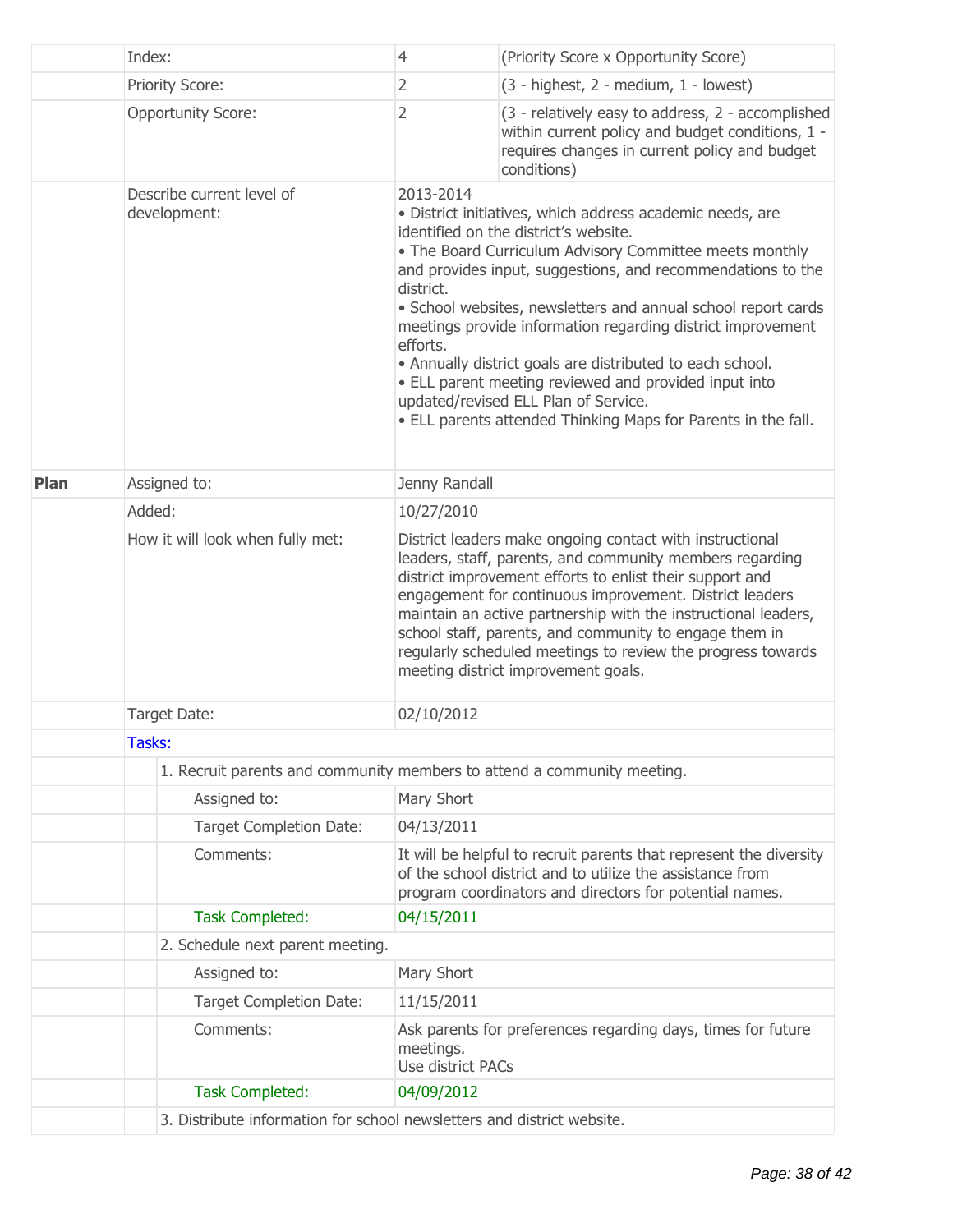|                                         | Assigned to:                                | Mary Short                                                                                                                                                                                                                   |
|-----------------------------------------|---------------------------------------------|------------------------------------------------------------------------------------------------------------------------------------------------------------------------------------------------------------------------------|
|                                         | Target Completion Date:                     | 11/10/2011                                                                                                                                                                                                                   |
|                                         | Comments:                                   | Create bullet points or short paragraphs that schools can<br>include in their newsletters and that can be added to the<br>website.                                                                                           |
|                                         | <b>Task Completed:</b>                      | 01/05/2012                                                                                                                                                                                                                   |
|                                         |                                             | 4. Gather appropriate data and information to provide at meetings.                                                                                                                                                           |
|                                         | Assigned to:                                | Ellis Ott                                                                                                                                                                                                                    |
|                                         | Target Completion Date:                     | 10/01/2011                                                                                                                                                                                                                   |
|                                         | Comments:                                   | Inform Ellis of what specific information would be valuable to<br>gather for the meetings.                                                                                                                                   |
|                                         | <b>Task Completed:</b>                      | 10/10/2011                                                                                                                                                                                                                   |
|                                         |                                             | 5. Provide preliminary information at the districtwide Title I meeting.                                                                                                                                                      |
|                                         | Assigned to:                                | Mary Short                                                                                                                                                                                                                   |
|                                         | Target Completion Date:                     | 03/09/2011                                                                                                                                                                                                                   |
|                                         | Comments:                                   | Determine what information, data, and format would be<br>appropriate to use when presenting.                                                                                                                                 |
|                                         | <b>Task Completed:</b>                      | 03/09/2011                                                                                                                                                                                                                   |
|                                         |                                             | 6. Meet with district administration to receive input and provide additional information.                                                                                                                                    |
|                                         | Assigned to:                                | Mary Short                                                                                                                                                                                                                   |
|                                         | Target Completion Date:                     | 03/28/2011                                                                                                                                                                                                                   |
|                                         | Comments:                                   |                                                                                                                                                                                                                              |
|                                         | <b>Task Completed:</b>                      | 05/24/2011                                                                                                                                                                                                                   |
|                                         | 7. Meet with parents and community members. |                                                                                                                                                                                                                              |
|                                         | Assigned to:                                | Mary Short                                                                                                                                                                                                                   |
|                                         | <b>Target Completion Date:</b>              | 10/13/2011                                                                                                                                                                                                                   |
|                                         | Comments:                                   | Invite district leaders to participate in meeting.                                                                                                                                                                           |
|                                         | <b>Task Completed:</b>                      | 10/17/2011                                                                                                                                                                                                                   |
| <b>Implement</b> Percent Task Complete: |                                             | 7 of 7 (100%)                                                                                                                                                                                                                |
| Objective Met (initial):                |                                             | 08/07/2012                                                                                                                                                                                                                   |
| Objective Met (most recent):            |                                             | 05/22/2014                                                                                                                                                                                                                   |
| Experience:                             |                                             | 8/7/2012 Developing parent and community interest has been<br>challenging. Creating venues where we could gather<br>meaningful input required us to try several different methods.<br>Some were more successful than others. |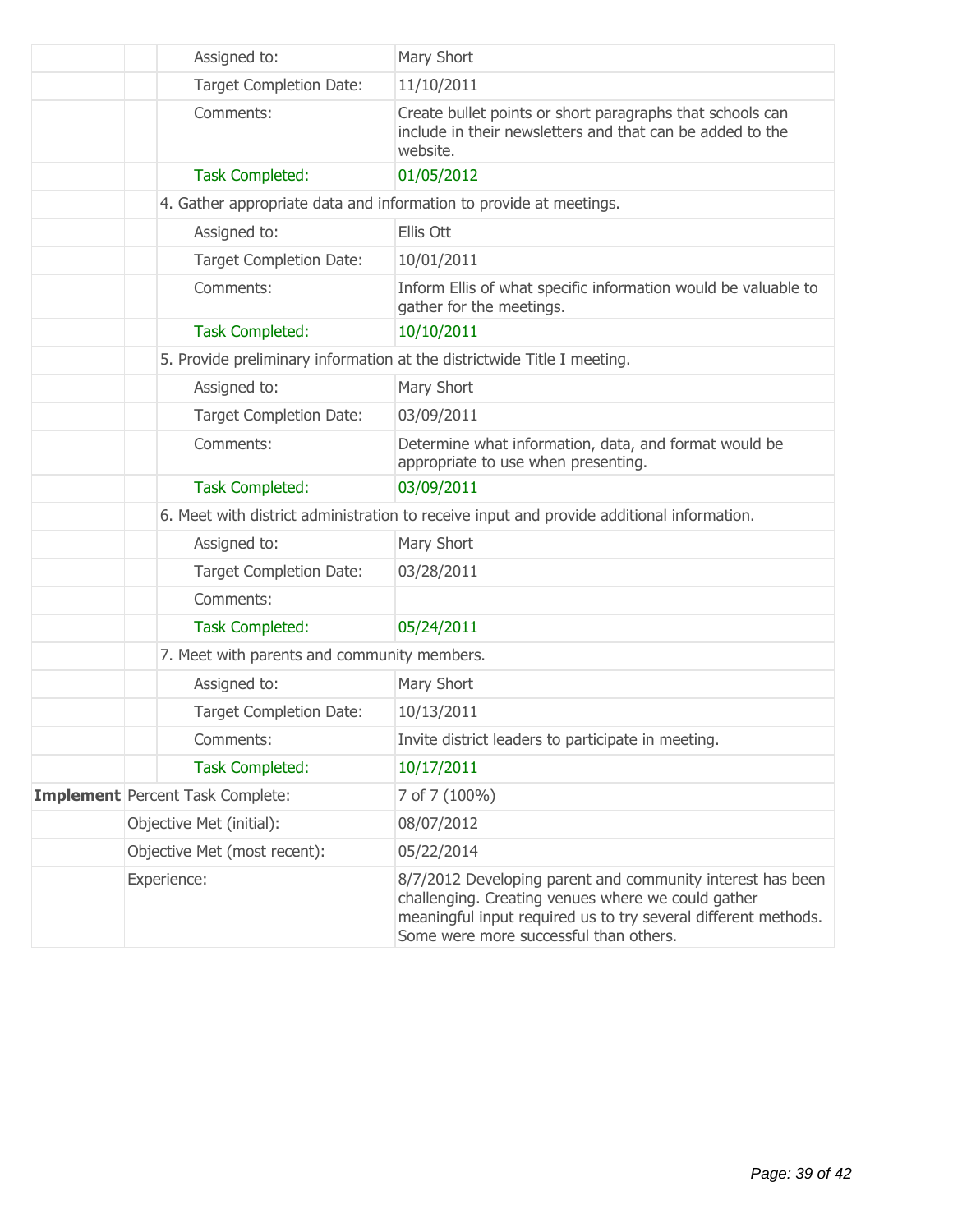| Sustain:  | 8/7/2012 Sustaining our efforts will require constant attention<br>to assure we are including parents, community and staff in a<br>productive way. Scheduling venues to gather input will be an<br>ongoing activity. We will continue to look for ways to gather<br>input electronically. 2/26/14 Several school board committees,<br>which include community members, as well as staff and a<br>student representative, provide valuable input into many<br>aspects of the district's efforts to improve. They include:<br>Career and Technical Education Advisory Committee, Citizen<br>Budget Review Committee, Curriculum Advisory Committee,<br>Diversity Advisory Committee, and Policy Review Committee.                                                                                                                                    |
|-----------|----------------------------------------------------------------------------------------------------------------------------------------------------------------------------------------------------------------------------------------------------------------------------------------------------------------------------------------------------------------------------------------------------------------------------------------------------------------------------------------------------------------------------------------------------------------------------------------------------------------------------------------------------------------------------------------------------------------------------------------------------------------------------------------------------------------------------------------------------|
| Evidence: | 8/7/2012 School Board goals are reviewed as indicators are<br>being assessed each year. Principals have the opportunity to<br>provide input into the District Improvement Plan. District goals<br>are shared and discussed with various parent advisory<br>committees such as ELL, ANE, Migrant, Title I Teams, and<br>School Board Diversity and Board Curriculum Advisory<br>committees. They are shared and input is solicited from<br>community groups such as central council PTAs and the<br>homeless shelters. The district plan is posted on the district<br>website and all Title I school home pages. Our District Report<br>card, test results, goals and initiatives are presented to the<br>public at school board meetings and broadcast on TV and<br>radio. 2/26/14 Calendars, agendas and meeting notes from<br>each of the groups |

| <b>Indicator</b> | 6.07 - District has a process for the school instructional leader to receive support and<br>guidance as part of the administrator evaluation procedure. (1210) |                                         |  |
|------------------|----------------------------------------------------------------------------------------------------------------------------------------------------------------|-----------------------------------------|--|
| <b>Status</b>    | <b>Full Implementation</b>                                                                                                                                     |                                         |  |
| <b>Assess</b>    | Rubric Score:                                                                                                                                                  |                                         |  |
|                  | Level of Development:                                                                                                                                          | Initial: Full Implementation 10/25/2012 |  |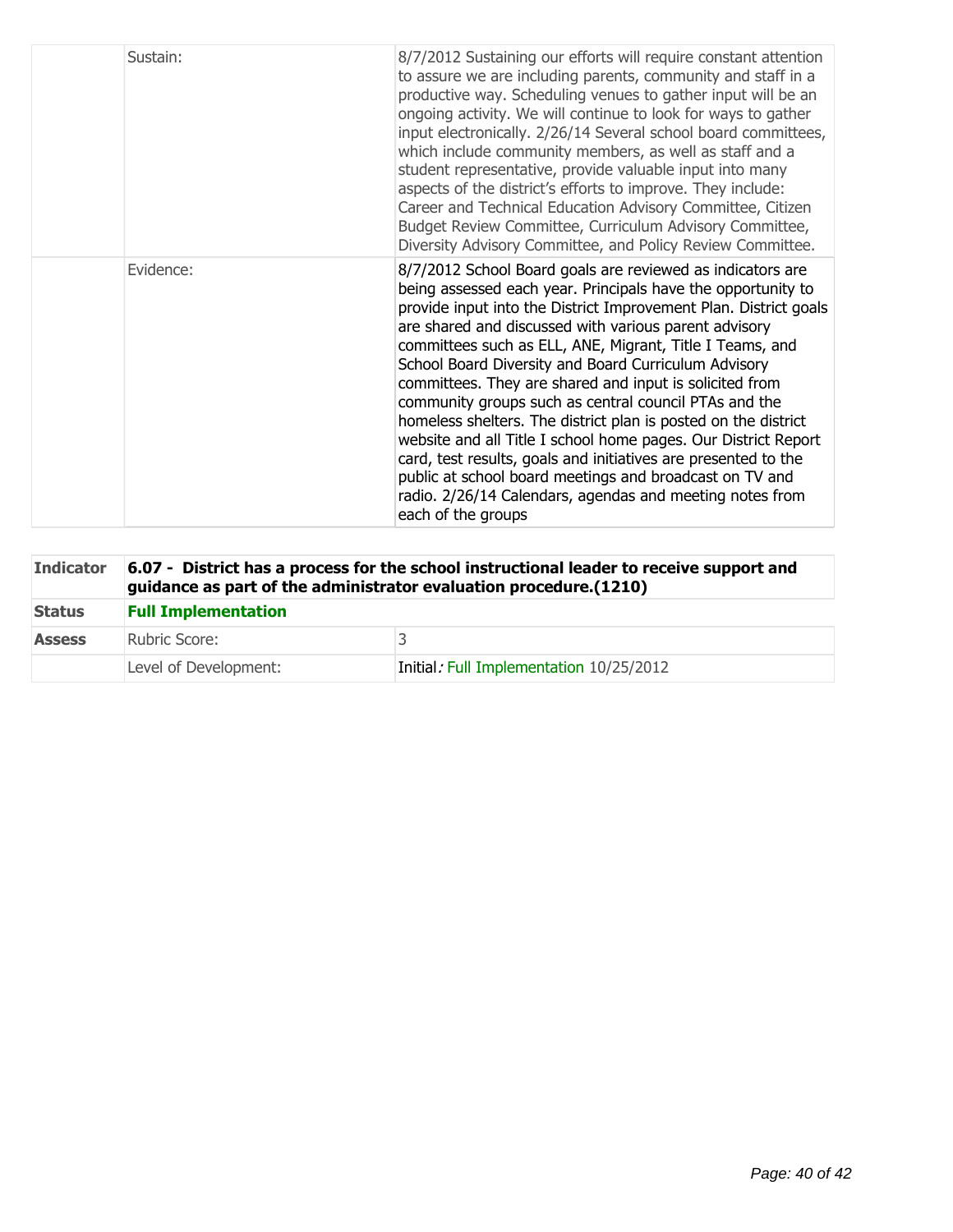| Evidence: | 2013-2014<br>• Principal evaluation process includes goal setting, conference<br>on goals with Asst. Supt, mid-year review on how the goals<br>and focus are influencing the performance of the<br>administrator, and summative conference on how the end<br>result will be used in the future.<br>• Principals receive professional development financial support<br>to help in meeting their learning targets throughout year.<br>Examples, but not an exhaustive list, of embedded<br>professional learning by our school administrators related to<br>their professional evaluation could include:<br>--Principal's use with PLC and coaching of staff,<br>--Webinars that support embedded learning during multiple<br>sessions,<br>--State or national conferences focused specifically on<br>collaboration with others in the field,<br>--Book study with other principals throughout the school year.<br>These are all examples, but not an exhaustive list, of<br>embedded professional learning by our school administrators<br>related to their professional evaluation.<br>• Title I professional development is planned in collaboration<br>with each Title I school principal to complement each<br>principal's strengths and professional development priorities.<br>• A committee of principals meets to address the Danielson<br>model for them as well. We are moving towards student<br>achievement as being a part of the evaluation for principals<br>just like for teachers.<br>Evidence-Principal evaluations, Principals' professional<br>development plans, meeting agendas. |
|-----------|-------------------------------------------------------------------------------------------------------------------------------------------------------------------------------------------------------------------------------------------------------------------------------------------------------------------------------------------------------------------------------------------------------------------------------------------------------------------------------------------------------------------------------------------------------------------------------------------------------------------------------------------------------------------------------------------------------------------------------------------------------------------------------------------------------------------------------------------------------------------------------------------------------------------------------------------------------------------------------------------------------------------------------------------------------------------------------------------------------------------------------------------------------------------------------------------------------------------------------------------------------------------------------------------------------------------------------------------------------------------------------------------------------------------------------------------------------------------------------------------------------------------------------------------------------------------------------------------------------|
| Added:    |                                                                                                                                                                                                                                                                                                                                                                                                                                                                                                                                                                                                                                                                                                                                                                                                                                                                                                                                                                                                                                                                                                                                                                                                                                                                                                                                                                                                                                                                                                                                                                                                       |
|           |                                                                                                                                                                                                                                                                                                                                                                                                                                                                                                                                                                                                                                                                                                                                                                                                                                                                                                                                                                                                                                                                                                                                                                                                                                                                                                                                                                                                                                                                                                                                                                                                       |

| <b>Indicator</b> | 6.09 - District provides information about and training in the use of evaluation policies<br>and procedures for all personnel. (1212) |                                         |
|------------------|---------------------------------------------------------------------------------------------------------------------------------------|-----------------------------------------|
| <b>Status</b>    | <b>Full Implementation</b>                                                                                                            |                                         |
| <b>Assess</b>    | Rubric Score:                                                                                                                         |                                         |
|                  | Level of Development:                                                                                                                 | Initial: Full Implementation 10/22/2010 |